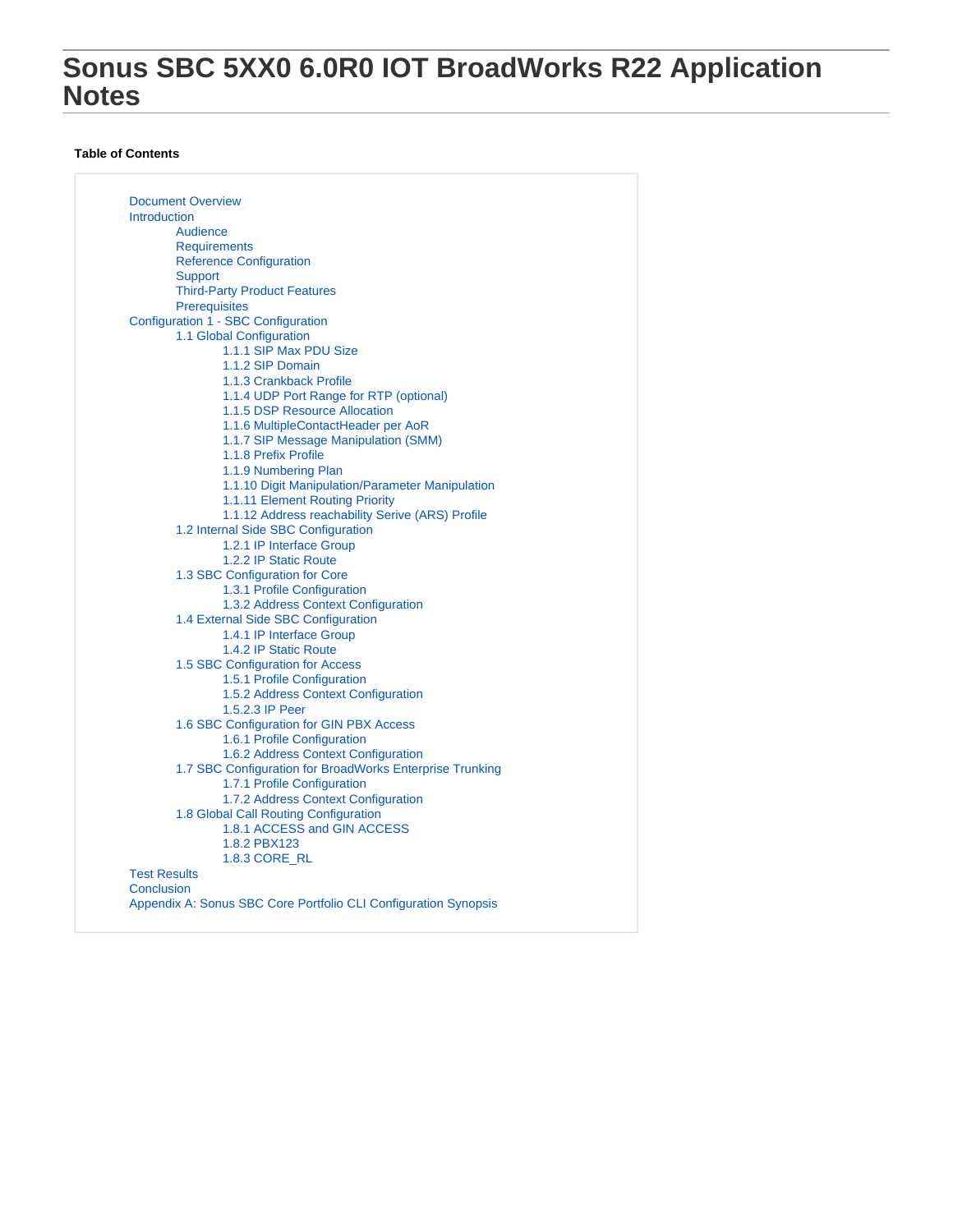# Document Overview

<span id="page-1-0"></span>This document provides a configuration guide for Sonus Session Border Controller 5XX0 Series (SBC) when connecting to BroadWorks R22SP1.

This configuration guide supports features given in BW-SessionBorderController-InteropTestPlan-R22.

- For additional information on BroadWorks, visit <http://broadsoft.com>
- For additional information on Sonus SBC, visit<https://ribboncommunications.com>

# <span id="page-1-1"></span>**Introduction**

The interoperability compliance testing focuses on verifying inbound and outbound call flows between Sonus SBC 5XX0 and BroadWorks R22SP1.

## **Audience**

<span id="page-1-2"></span>This is a technical document intended for telecommunications engineers with the purpose of configuring both the Sonus SBC and a third-party product. This guide requires navigating both third-party product and the Sonus SBC Command Line Interface (CLI). Understanding the basic concepts of TCP/UDP, IP/Routing, and SIP/RTP are also required to complete the configuration and any necessary troubleshooting.

This configuration guide is offered as a convenience to Sonus customers. The specifications and information regarding the product in O) this guide are subject to change without notice. All statements, information, and recommendations in this guide are believed to be accurate but are presented without warranty of any kind, express or implied, and are provided "AS IS". Users must take full responsibility for the application of the specifications and information in this guide.

## **Requirements**

<span id="page-1-3"></span>The following equipment and software were used for the sample configuration provided:

## **Figure 1:** RequirementsAccess<br>Side Core<br>Side Private Subnet User A **A** User D1 IP PBX **SBC 5000** coft Anglication .<br>If B1 —<br>User C' **BroadWorks Group BroadWorks Group**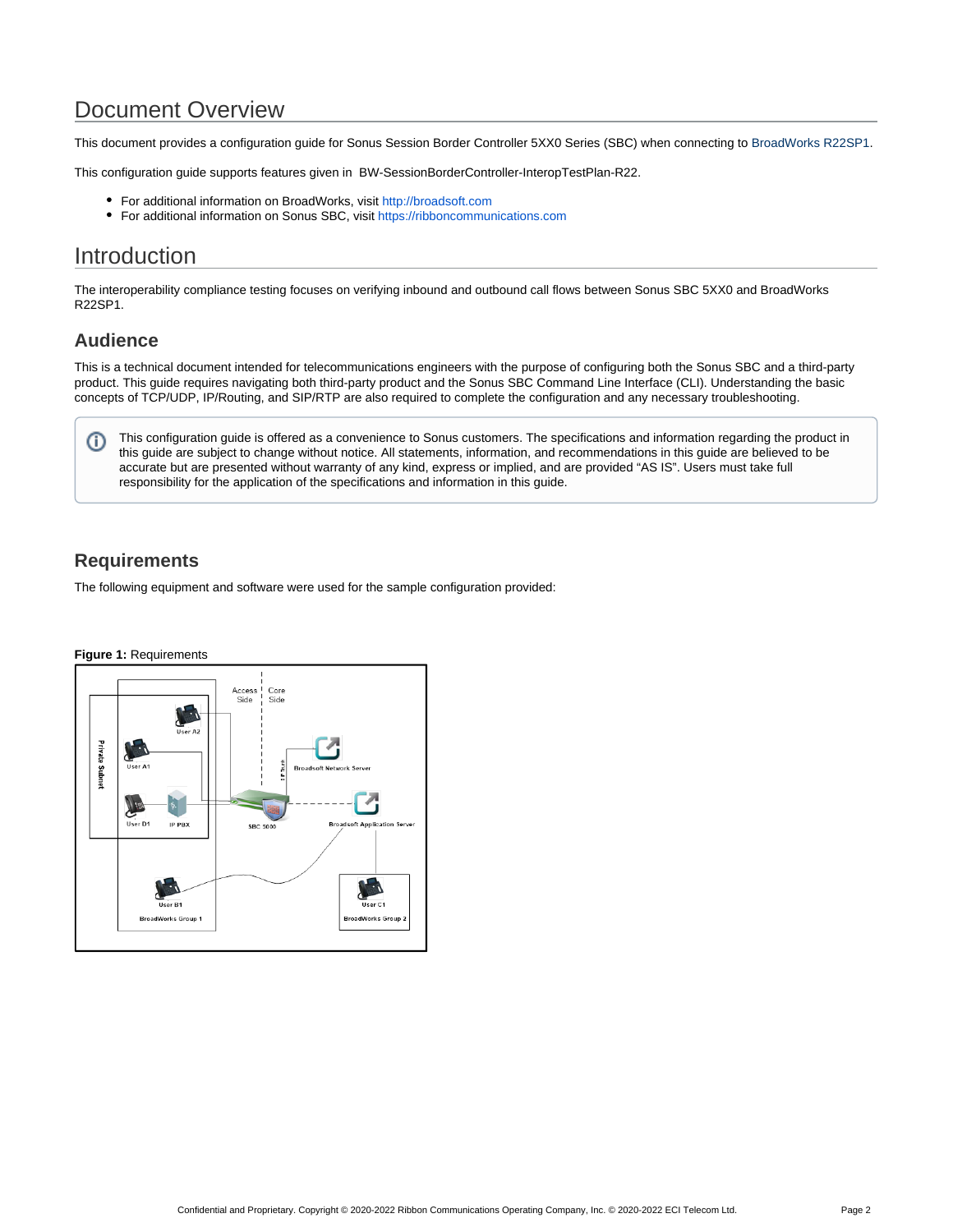#### **Table 1:** Software Information

|                              | <b>Equipment</b>  | <b>Software Version</b> |
|------------------------------|-------------------|-------------------------|
| <b>Sonus Networks</b>        | Sonus SBC 5200    |                         |
|                              | <b>BMC</b>        | V03.05.00               |
|                              | <b>BIOS</b>       | V <sub>02.06.00</sub>   |
|                              | ConnexIP OS       | V03.02.00-R000          |
|                              | SonusDB           | V06.00.00-R000          |
|                              | <b>EMA</b>        | V06.00.00-R000          |
|                              | <b>SBX</b>        | V06.00.00-R000          |
| <b>Third-party Equipment</b> |                   |                         |
| ΟS                           | <b>BroadWorks</b> | <b>R22SP1</b>           |
| Other software               |                   |                         |

## **Reference Configuration**

<span id="page-2-0"></span>The following reference configuration shows connectivity between a third-party product and the Sonus SBC 5XX0.

**Figure 2:** Reference Configuration



## **Support**

<span id="page-2-1"></span>For any questions regarding the content of this document, please contact your maintenance and support provider.

## **Third-Party Product Features**

<span id="page-2-2"></span>This configuration guide supports basic and enhanced Broadsoft features. The following list indicates the packages verified using this configuration guide.

- Basic Package
- Broadsoft Services Package
- Access Device Services Package
- Redundancy Package
- Video Package
- Access Redirect Package
- IPv6 Package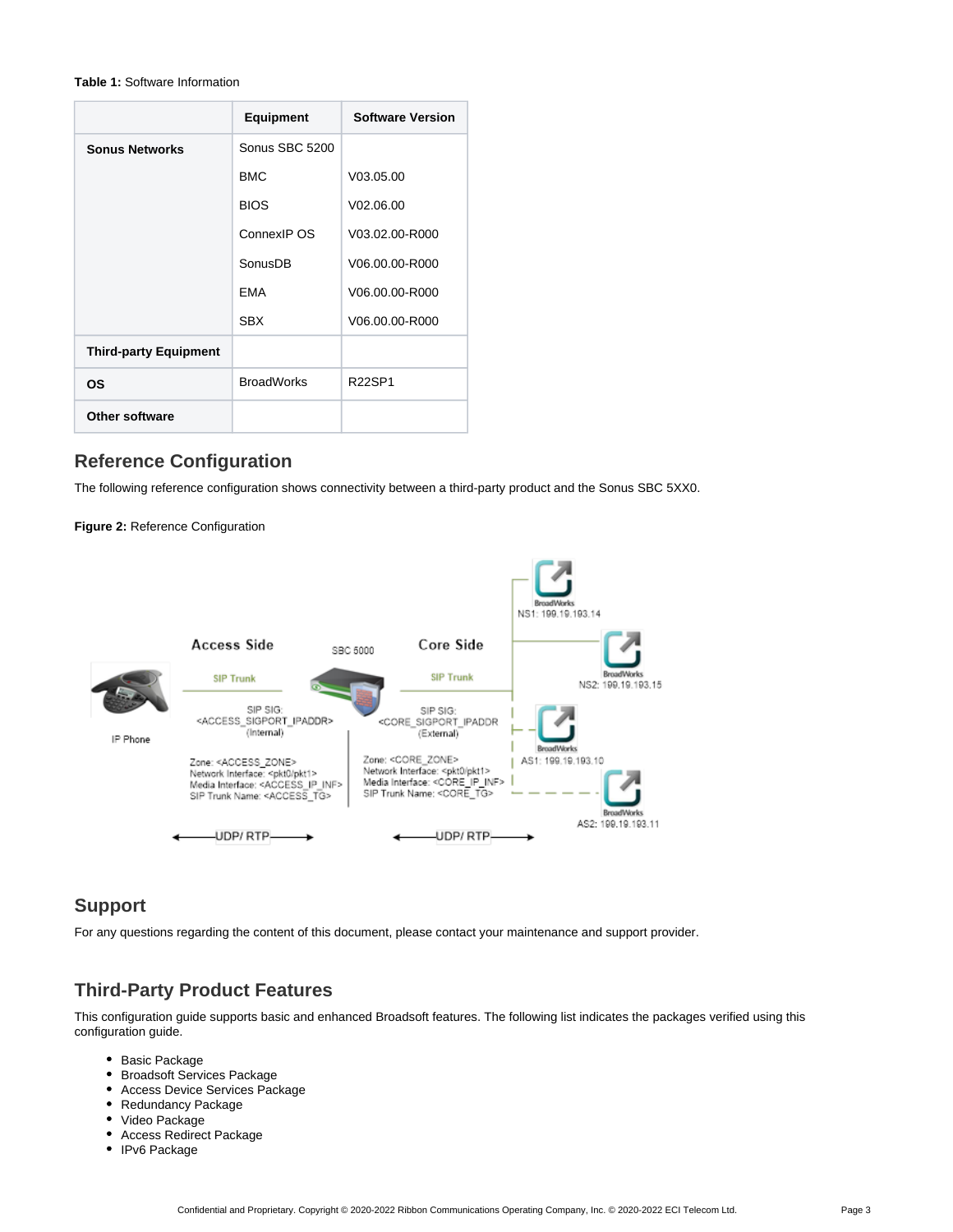## <span id="page-3-0"></span>**Prerequisites**

#### **Busy Lamp Field (on TCP) with NAT Traversal**

In case of Busy Lamp Field (on TCP) requiring NAT traversal, it is recommended to set 'tcpKeepalive'Timer on SIP Trunk Group toward NAT to 45 (in seconds).

#### **DTMF payload type**

Configure all servers and endpoints with the same DTMF Payload Type.

## <span id="page-3-1"></span>Configuration 1 - SBC Configuration **1.1 Global Configuration**

#### <span id="page-3-3"></span><span id="page-3-2"></span>**1.1.1 SIP Max PDU Size**

Increase the maximum PDU size from 6 kb to 60 kb to accommodate larger SIP packets.

```
set global signaling sipSigControls maxPduSizeValue pdusize60kb
commit
```
## <span id="page-3-4"></span>**1.1.2 SIP Domain**

#### Specify the global SIP Domain name.

set global sipDomain AS.IOP1.BROADWORKS.NET commit

### <span id="page-3-5"></span>**1.1.3 Crankback Profile**

Add call release (reason) code 102 (Recovery on Timer Expiry) to the default Crankback Profile. The Crankback Profile contains the call release codes that automatically cause the SBC to attempt to reroute the call.

```
set profiles callRouting crankbackProfile default reason 102
commit
```
### <span id="page-3-6"></span>**1.1.4 UDP Port Range for RTP (optional)**

The Sonus SBC Core Portfolio defaults to using the UDP port range of 1024 - 65148 for RTP (media) traffic. Many enterprise networking devices, including security devices may assume a range of 16384 - 32767.

If required, the following configuration modifies the SBC to work within the limited range with no change to the existing devices. This is a global change.

```
set system media mediaPortRange baseUdpPort 16384 maxUdpPort 32767
commit
```
### <span id="page-3-7"></span>**1.1.5 DSP Resource Allocation**

This configuration only applies if the SBC has been deployed with (hardware) DSP resources. If it has not, executing these configuration steps has no negative impact.

Subsequent configuration sections (Packet service profiles) do not attempt transcoding, so lack of compression resources will not impact the overall SBC configuration in this document.

```
set system mediaProfile compression 90 tone 10
commit
```
### <span id="page-3-8"></span>**1.1.6 MultipleContactHeader per AoR**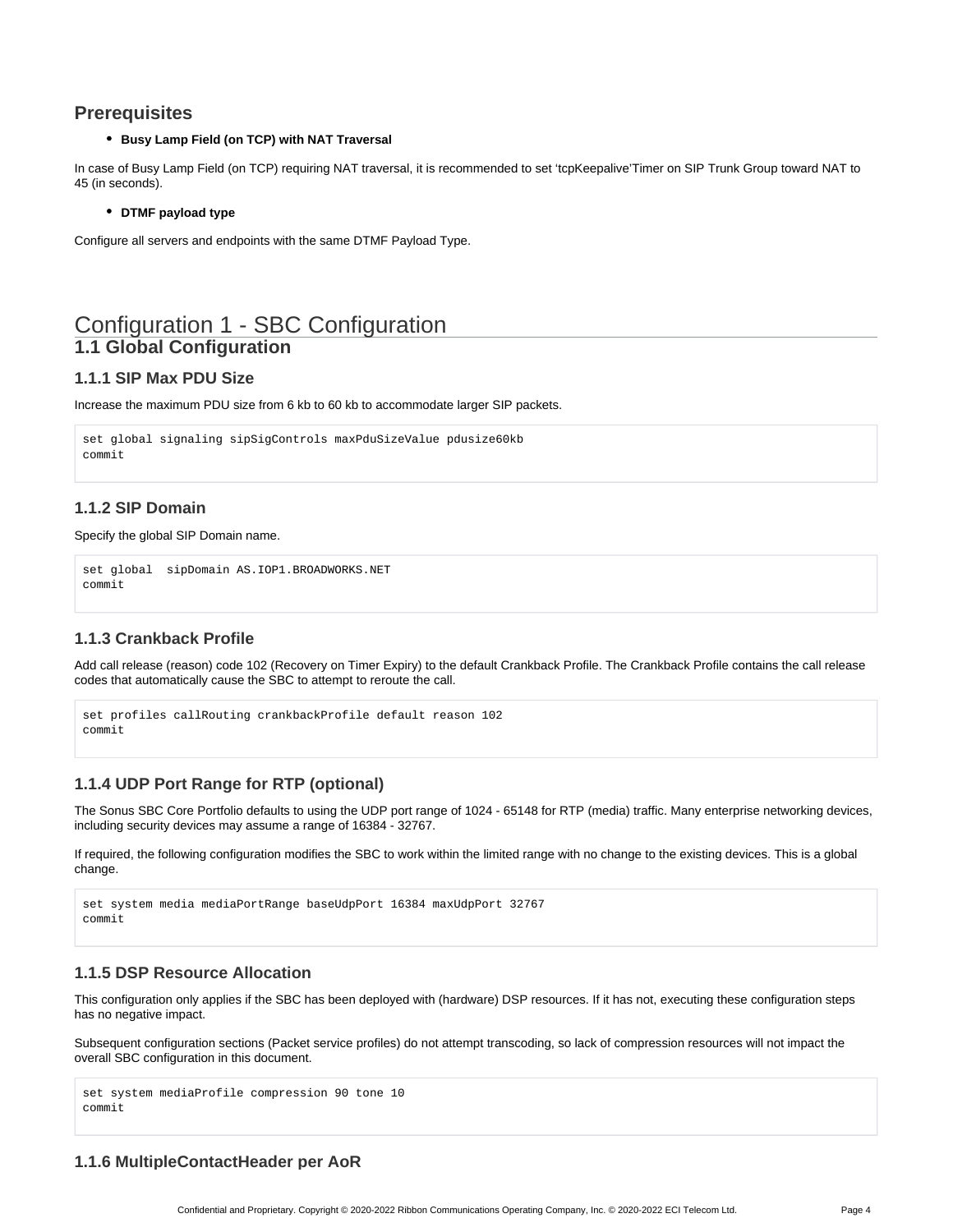To disable multiple contacts per AOR, the "multipleContactsPerAor" system-level flag must be disabled as shown in the example below (default configuration is 'enabled').

In BSFT deployment, when customers do not want to allow multiple devices to use the same AoR, disable this flag. Since BSFT handles the multiple devices per AoR using different AoR suffixes, there is no need to have multiple Contact Headers per AoR.

```
set global signaling sipSigControls multipleContactsPerAor disabled
commit
```
#### <span id="page-4-0"></span>**1.1.7 SIP Message Manipulation (SMM)**

**1.1.6 MultipleContactHeader per AoR**

#### **1.1.7.1 SURR\_REG\_SMM**

Add the Application server FQDN in the Surrogate SIP Register going towards BSFT.

```
set profiles signaling sipAdaptorProfile SURR_REG_SMM rule 2 criterion 2 type header
set profiles signaling sipAdaptorProfile SURR_REG_SMM rule 2 criterion 2 header name To condition exist
set profiles signaling sipAdaptorProfile SURR REG SMM rule 2 criterion 1 type message
set profiles signaling sipAdaptorProfile SURR_REG_SMM rule 2 criterion 1 message messageTypes request
methodTypes register
set profiles signaling sipAdaptorProfile SURR_REG_SMM rule 2 applyMatchHeader one
set profiles signaling sipAdaptorProfile SURR_REG_SMM rule 2 action 1 type token operation regsub
set profiles signaling sipAdaptorProfile SURR_REG_SMM rule 2 action 1 to type token tokenValue urihostname
set profiles signaling sipAdaptorProfile SURR REG SMM rule 2 action 1 regexp string (?:[0-9]{1,3}\.){3}[0-9]
{1,3} matchInstance all
set profiles signaling sipAdaptorProfile SURR_REG_SMM rule 2 action 1 from type value value as.iop1.broadworks.
net
set profiles signaling sipAdaptorProfile SURR_REG_SMM rule 1 criterion 2 type header
set profiles signaling sipAdaptorProfile SURR REG SMM rule 1 criterion 2 header name From condition exist
set profiles signaling sipAdaptorProfile SURR_REG_SMM rule 1 criterion 1 type message
set profiles signaling sipAdaptorProfile SURR_REG_SMM rule 1 criterion 1 message messageTypes request
methodTypes register
set profiles signaling sipAdaptorProfile SURR_REG_SMM rule 1 applyMatchHeader one
set profiles signaling sipAdaptorProfile SURR_REG_SMM rule 1 action 1 type token operation regsub
set profiles signaling sipAdaptorProfile SURR_REG_SMM rule 1 action 1 regexp string (?:[0-9]{1,3}\.){3}[0-9]
{1,3} matchInstance all
set profiles signaling sipAdaptorProfile SURR_REG_SMM rule 1 action 1 from type value value as.iop1.broadworks.
net
set profiles signaling sipAdaptorProfile SURR_REG_SMM rule 1 action 1 to type token tokenValue urihostname
set profiles signaling sipAdaptorProfile SURR_REG_SMM state enabled
commit
```
#### 1.1.7.2 Refer\_SMM

Create a SMM that will add the Refer-To Header in the CORE side.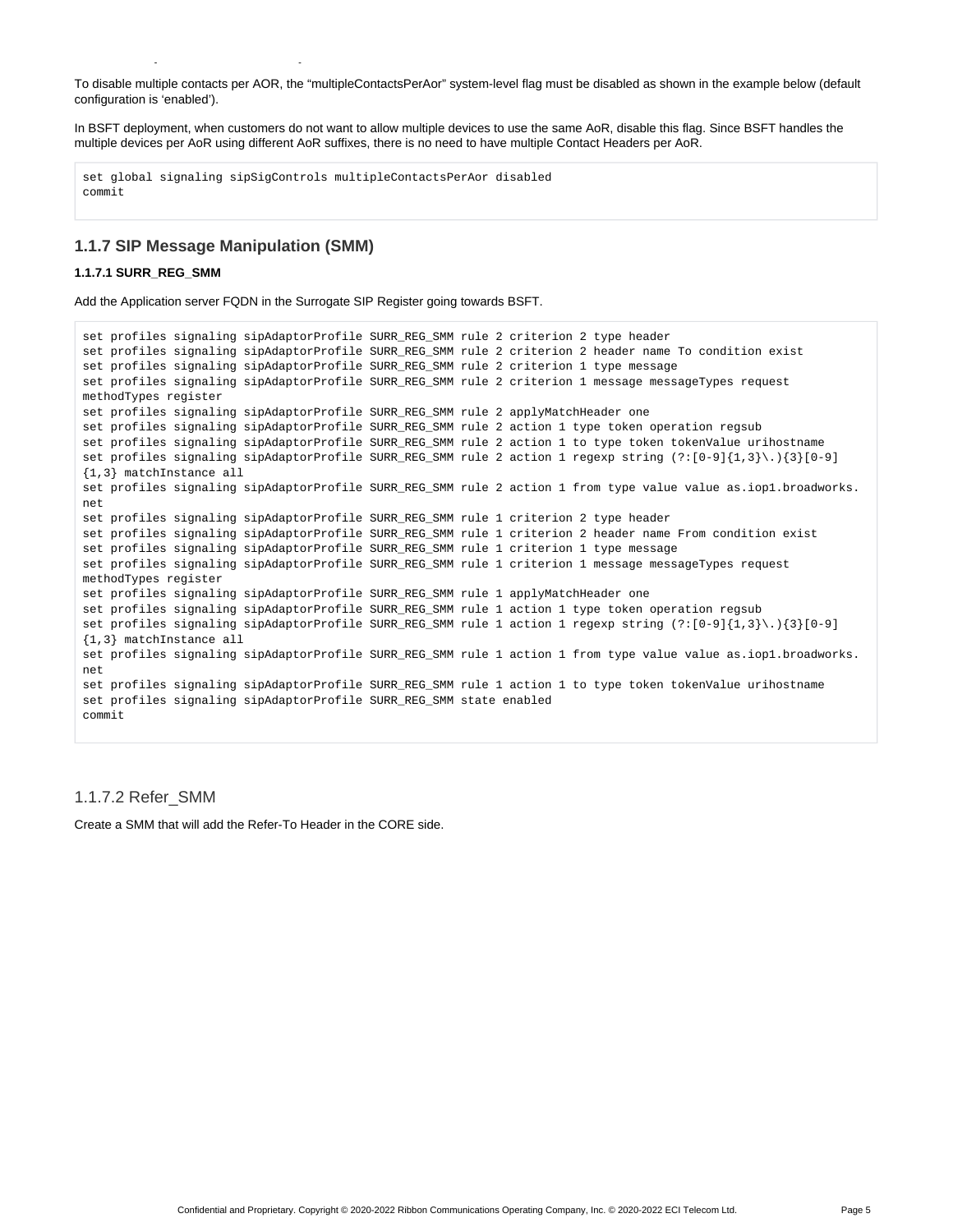```
set profiles signaling sipAdaptorProfile Refer_SMM rule 1 criterion 3 type token
set profiles signaling sipAdaptorProfile Refer_SMM rule 1 criterion 3 type token
set profiles signaling sipAdaptorProfile Refer_SMM rule 1 criterion 3 type token
set profiles signaling sipAdaptorProfile Refer_SMM rule 1 criterion 3 token condition exist tokenType 
urihostname
set profiles signaling sipAdaptorProfile Refer_SMM rule 1 criterion 3 token condition exist tokenType 
urihostname
set profiles signaling sipAdaptorProfile Refer_SMM rule 1 criterion 3 token condition exist tokenType 
urihostname
set profiles signaling sipAdaptorProfile Refer_SMM rule 1 criterion 2 type header
set profiles signaling sipAdaptorProfile Refer_SMM rule 1 criterion 2 type header
set profiles signaling sipAdaptorProfile Refer_SMM rule 1 criterion 2 type header
set profiles signaling sipAdaptorProfile Refer_SMM rule 1 criterion 2 header name Refer-To condition exist
set profiles signaling sipAdaptorProfile Refer_SMM rule 1 criterion 2 header name Refer-To condition exist
set profiles signaling sipAdaptorProfile Refer_SMM rule 1 criterion 2 header name Refer-To condition exist
set profiles signaling sipAdaptorProfile Refer_SMM rule 1 criterion 1 type message
set profiles signaling sipAdaptorProfile Refer_SMM rule 1 criterion 1 type message
set profiles signaling sipAdaptorProfile Refer_SMM rule 1 criterion 1 type message
set profiles signaling sipAdaptorProfile Refer_SMM rule 1 criterion 1 message messageTypes request methodTypes 
refer
set profiles signaling sipAdaptorProfile Refer_SMM rule 1 criterion 1 message messageTypes request methodTypes 
refer
set profiles signaling sipAdaptorProfile Refer_SMM rule 1 criterion 1 message messageTypes request methodTypes 
refer
set profiles signaling sipAdaptorProfile Refer_SMM rule 1 applyMatchHeader one
set profiles signaling sipAdaptorProfile Refer_SMM rule 1 applyMatchHeader one
set profiles signaling sipAdaptorProfile Refer_SMM rule 1 action 1 type token operation modify
set profiles signaling sipAdaptorProfile Refer_SMM rule 1 action 1 type token operation modify
set profiles signaling sipAdaptorProfile Refer_SMM rule 1 action 1 type token operation modify
set profiles signaling sipAdaptorProfile Refer_SMM rule 1 action 1 to type token tokenValue urihostname
set profiles signaling sipAdaptorProfile Refer_SMM rule 1 action 1 from type value value as.iop1.broadworks.net
commit
set profiles signaling sipAdaptorProfile Refer_SMM state enabled advancedSMM disabled
commit
```
## 1.1.7.3 CORE\_PROF

This provides for Pass through of all the supported sipHeaders.

It should be attached to both the Trunk Groups

```
set profiles services sipParamFilterProfile CORE_PROF sipHeader supported action passthru all
commit
```
### <span id="page-5-0"></span>**1.1.8 Prefix Profile**

Create Prefix Profile with appropriate dial plan for handling outgoing calls.

This Access dial plan places all dialing patterns into username routing.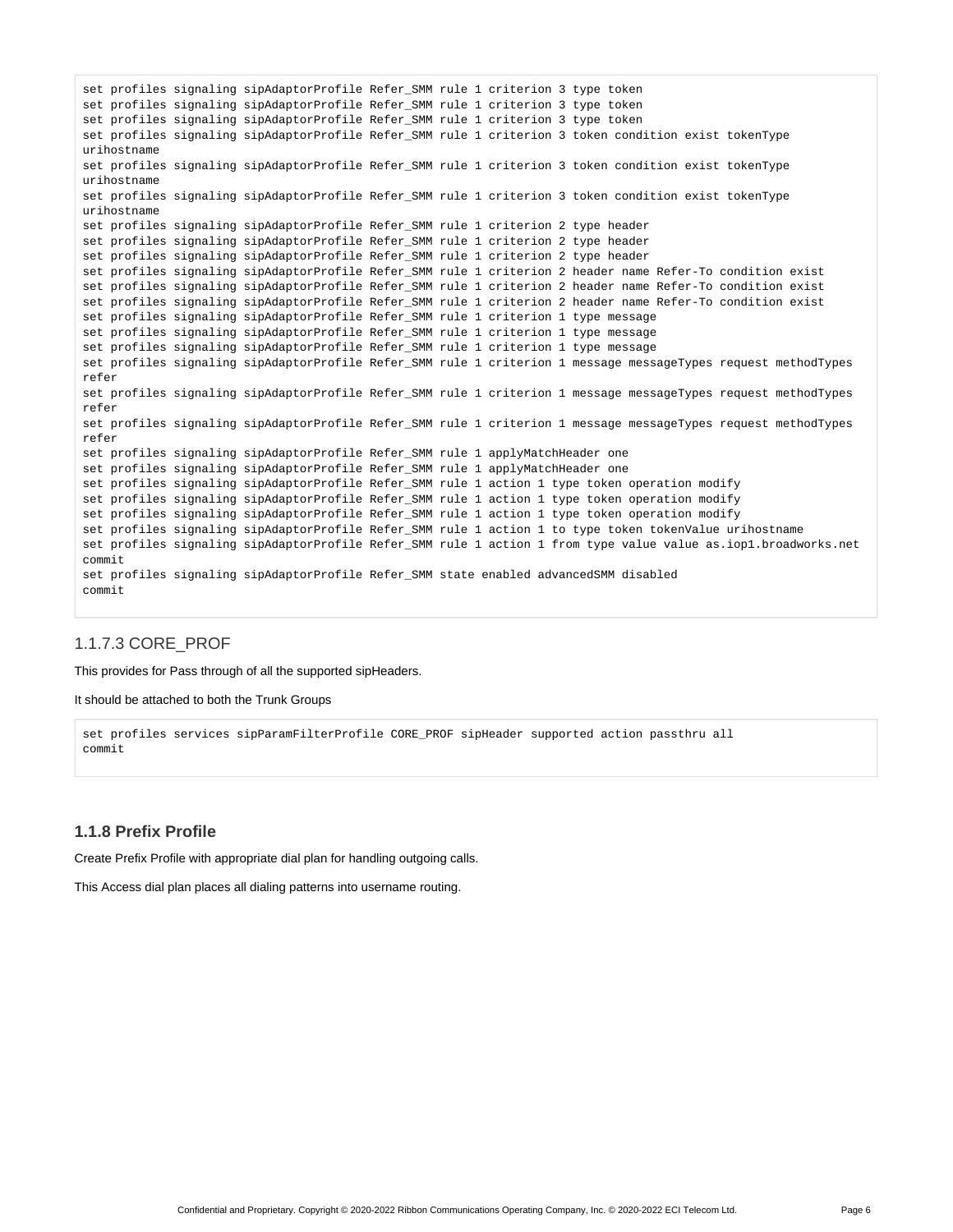|        | set profiles digitParameterHandling prefixProfile ACCESS DIAL PLAN entry 0 0 1 31 callType userName   |  |  |                                                                                                        |
|--------|-------------------------------------------------------------------------------------------------------|--|--|--------------------------------------------------------------------------------------------------------|
|        | set profiles digitParameterHandling prefixProfile ACCESS DIAL PLAN entry 0 0 1 31 digitType userName  |  |  |                                                                                                        |
|        | set profiles digitParameterHandling prefixProfile ACCESS DIAL PLAN entry 1 0 1 31 callType userName   |  |  |                                                                                                        |
|        | set profiles digitParameterHandling prefixProfile ACCESS DIAL PLAN entry 1 0 1 31 digitType userName  |  |  |                                                                                                        |
|        | set profiles digitParameterHandling prefixProfile ACCESS DIAL PLAN entry 2 0 1 31 callType userName   |  |  |                                                                                                        |
|        | set profiles digitParameterHandling prefixProfile ACCESS DIAL PLAN entry 2 0 1 31 digitType userName  |  |  |                                                                                                        |
|        | set profiles digitParameterHandling prefixProfile ACCESS DIAL PLAN entry 3 0 1 31 callType userName   |  |  |                                                                                                        |
|        | set profiles digitParameterHandling prefixProfile ACCESS DIAL PLAN entry 3 0 1 31 digitType userName  |  |  |                                                                                                        |
|        | set profiles digitParameterHandling prefixProfile ACCESS DIAL PLAN entry 4 0 1 31 callType userName   |  |  |                                                                                                        |
|        | set profiles digitParameterHandling prefixProfile ACCESS_DIAL_PLAN entry 4 0 1 31 digitType userName  |  |  |                                                                                                        |
|        | set profiles digitParameterHandling prefixProfile ACCESS DIAL PLAN entry 5 0 1 31 callType userName   |  |  |                                                                                                        |
|        | set profiles digitParameterHandling prefixProfile ACCESS DIAL PLAN entry 5 0 1 31 digitType userName  |  |  |                                                                                                        |
|        | set profiles digitParameterHandling prefixProfile ACCESS DIAL PLAN entry 6 0 1 31 callType userName   |  |  |                                                                                                        |
|        | set profiles digitParameterHandling prefixProfile ACCESS DIAL PLAN entry 6 0 1 31 digitType userName  |  |  |                                                                                                        |
|        | set profiles digitParameterHandling prefixProfile ACCESS DIAL PLAN entry 7 0 1 31 callType userName   |  |  |                                                                                                        |
|        | set profiles digitParameterHandling prefixProfile ACCESS DIAL PLAN entry 7 0 1 31 digitType userName  |  |  |                                                                                                        |
|        | set profiles digitParameterHandling prefixProfile ACCESS DIAL PLAN entry 8 0 1 31 callType userName   |  |  |                                                                                                        |
|        | set profiles digitParameterHandling prefixProfile ACCESS_DIAL_PLAN entry 8 0 1 31 digitType userName  |  |  |                                                                                                        |
|        | set profiles digitParameterHandling prefixProfile ACCESS_DIAL_PLAN entry 9 0 1 31 callType userName   |  |  |                                                                                                        |
|        | set profiles digitParameterHandling prefixProfile ACCESS DIAL PLAN entry 9 0 1 31 digitType userName  |  |  |                                                                                                        |
|        | set profiles digitParameterHandling prefixProfile ACCESS DIAL PLAN entry * 0 1 31 callType userName   |  |  |                                                                                                        |
|        | set profiles digitParameterHandling prefixProfile ACCESS DIAL PLAN entry * 0 1 31 digitType userName  |  |  |                                                                                                        |
|        | set profiles digitParameterHandling prefixProfile ACCESS DIAL PLAN entry + 0 1 31 callType userName   |  |  |                                                                                                        |
|        | set profiles digitParameterHandling prefixProfile ACCESS DIAL PLAN entry + 0 1 31 digitType userName  |  |  |                                                                                                        |
|        | set profiles digitParameterHandling prefixProfile ACCESS DIAL PLAN entry % 0 1 31 callType userName   |  |  |                                                                                                        |
|        | set profiles digitParameterHandling prefixProfile ACCESS_DIAL_PLAN entry % 0 1 31 digitType userName  |  |  |                                                                                                        |
|        | set profiles digitParameterHandling prefixProfile ACCESS_DIAL_PLAN entry "#" 0 1 31 callType userName |  |  |                                                                                                        |
|        |                                                                                                       |  |  | set profiles digitParameterHandling prefixProfile ACCESS_DIAL_PLAN entry "#" 0 1 31 digitType userName |
| commit |                                                                                                       |  |  |                                                                                                        |

**Note**

The "" (quotation marks) around # is required for CLI.

#### <span id="page-6-0"></span>**1.1.9 Numbering Plan**

Create Numbering Plan by applying Prefix Profile created earlier.

```
set profiles digitParameterHandling numberingPlan ACCESS_NUM_PLAN prefixProfile ACCESS_DIAL_PLAN
set profiles digitParameterHandling numberingPlan ACCESS_NUM_PLAN lengths nationalNumber min 1
set profiles digitParameterHandling numberingPlan ACCESS_NUM_PLAN lengths nationalNumber max 31
set profiles digitParameterHandling numberingPlan ACCESS_NUM_PLAN lengths subscriberNumber min 0
set profiles digitParameterHandling numberingPlan ACCESS_NUM_PLAN lengths subscriberNumber max 0
set profiles digitParameterHandling numberingPlan ACCESS_NUM_PLAN lengths line min 0
set profiles digitParameterHandling numberingPlan ACCESS NUM PLAN lengths line max 0
set profiles digitParameterHandling numberingPlan ACCESS_NUM_PLAN lengths exchangeCode min 0
set profiles digitParameterHandling numberingPlan ACCESS_NUM_PLAN lengths exchangeCode max 0
set profiles digitParameterHandling numberingPlan ACCESS_NUM_PLAN lengths areaCode min 0
set profiles digitParameterHandling numberingPlan ACCESS_NUM_PLAN lengths areaCode max 0
commit
```
#### <span id="page-6-1"></span>**1.1.10 Digit Manipulation/Parameter Manipulation**

#### 1.1.10.1 DM/PM Rules

Create a DM/PM rule to ignore the user=phone parameter. This allows the SBC to support both Called Number and Username Routing.

<span id="page-6-2"></span>set profiles digitParameterHandling dmPmRule DMPM RULE subRule 0 ruleType uri uriParameterManipulation uriType calledUri uriParameterManipulation userParameter ip commit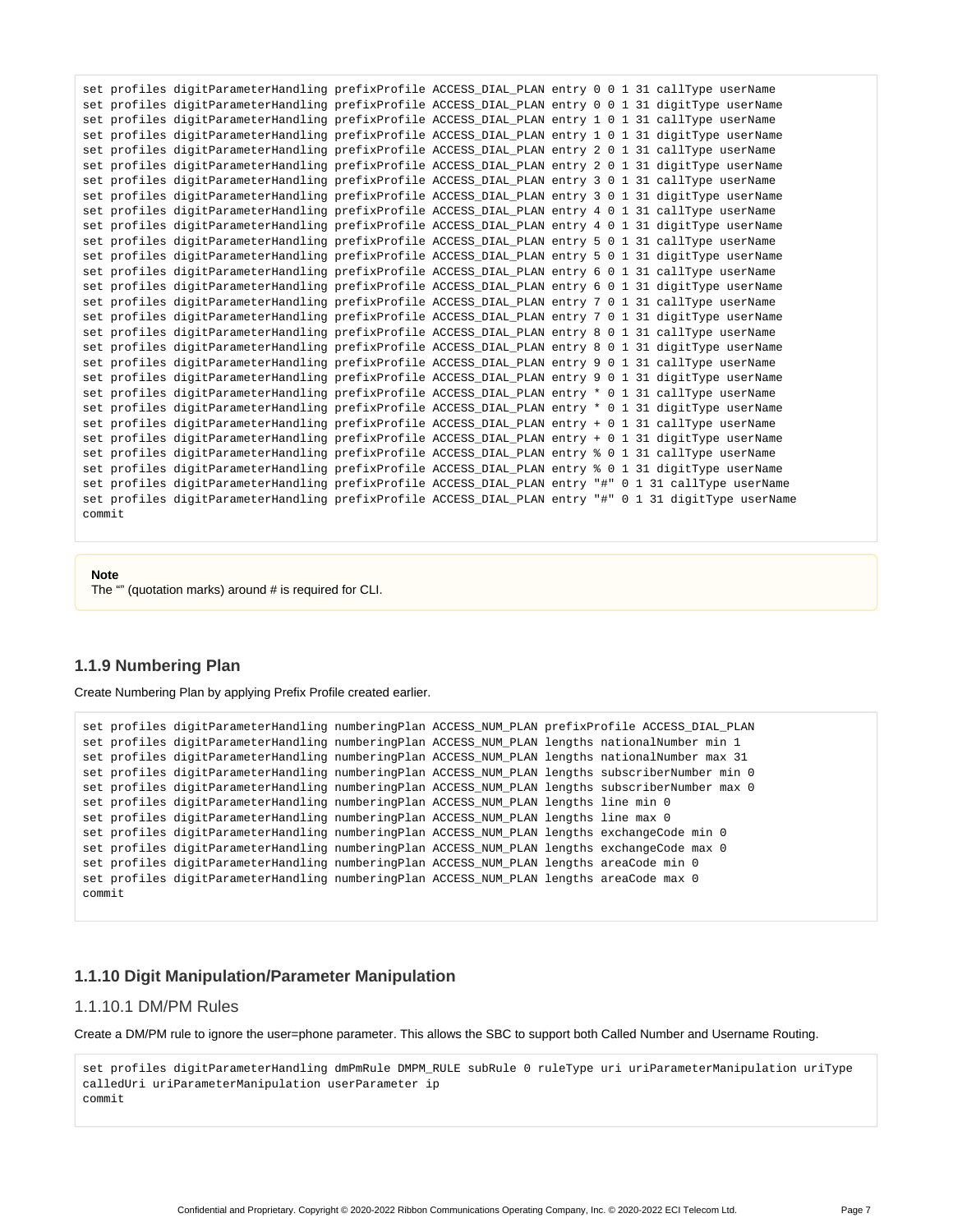#### **1.1.11 Element Routing Priority**

The Element Routing Priority (ERP) Profile determines the priority or precedence for criteria used for call routing, and then applies an ERP to the Trunk Group entity.

When configuring a Trunk Group to Trunk Group, the SBC must have an ERP profile which prioritizes the Trunk Group entity above others. This allows routing of traffic from the ingress Trunk Group to the egress Trunk Group.

```
set profiles callRouting elementRoutingPriority TG_ERP entry _private 1 entityType trunkGroup
set profiles callRouting elementRoutingPriority TG_ERP entry nationalOperator 1 entityType trunkGroup
set profiles callRouting elementRoutingPriority TG_ERP entry localOperator 1 entityType trunkGroup
set profiles callRouting elementRoutingPriority TG_ERP entry nationalType 1 entityType trunkGroup
set profiles callRouting elementRoutingPriority TG_ERP entry internationalType 1 entityType trunkGroup
set profiles callRouting elementRoutingPriority TG_ERP entry internationalOperator 1 entityType trunkGroup
set profiles callRouting elementRoutingPriority TG_ERP entry longDistanceOperator 1 entityType trunkGroup
set profiles callRouting elementRoutingPriority TG_ERP entry ipVpnService 1 entityType trunkGroup
set profiles callRouting elementRoutingPriority TG_ERP entry test 1 entityType trunkGroup
set profiles callRouting elementRoutingPriority TG_ERP entry transit 1 entityType trunkGroup
set profiles callRouting elementRoutingPriority TG_ERP entry otherCarrierChosen 1 entityType trunkGroup
set profiles callRouting elementRoutingPriority TG_ERP entry carrierCutThrough 1 entityType trunkGroup
set profiles callRouting elementRoutingPriority TG_ERP entry userName 1 entityType trunkGroup
set profiles callRouting elementRoutingPriority TG_ERP entry mobile 1 entityType trunkGroup
commit
```
#### <span id="page-7-0"></span>**1.1.12 Address reachability Serive (ARS) Profile**

To achieve efficient device failover to the backup/secondary Application Server, the SBC uses the Address Reachability Service (ARS) to determine if a server is reachable, providing the ability to "blacklist" a server IP address if it is found to be unreachable, as well as the ability to Remove the server from the blacklisted state.

ARS will be triggered based on the SIP-INVITE timeout, so if other requests like SUBSCRIBE, REGISTER are sent to that peer, then ARS will not be triggered.

ARS profile is suitable for the peer which is used only for INVITE.

```
set profiles services sipArsProfile CORE_ARSP blkListAlgorithms timeouts,retryafter
set profiles services sipArsProfile CORE_ARSP blkListAlgTimeoutsType sip-invite
set profiles services sipArsProfile CORE_ARSP blkListAlgTimeoutsNumTimeouts 4
set profiles services sipArsProfile CORE_ARSP blkListAlgTimeoutsDuration 120
set profiles services sipArsProfile CORE_ARSP blkListAlgRetryAfterType sip-503
set profiles services sipArsProfile CORE_ARSP recoveryAlgorithm probe
set profiles services sipArsProfile CORE_ARSP recoveryAlgProbeInterval 30
set profiles services sipArsProfile CORE_ARSP recoveryAlgProbeNumResponses 6
set profiles services sipArsProfile CORE_ARSP recoveryAlgProbeDuration 240
commit
```
## <span id="page-7-1"></span>**1.2 Internal Side SBC Configuration**

#### <span id="page-7-2"></span>**1.2.1 IP Interface Group**

The configuration below is for a Sonus 52x0 system using a single port for Internal connectivity.

```
set addressContext default ipInterfaceGroup CORE_LIF ipInterface IPIF2 ceName IOTNANO portName pkt1 ipAddress 
172.16.100.202 prefix 24 altIpAddress 2001:E48:80:1001::10 altPrefix 64
set addressContext default ipInterfaceGroup CORE_LIF ipInterface IPIF2 mode inService state enabled
commit
```
#### <span id="page-7-3"></span>**1.2.2 IP Static Route**

Create a default route to the subnet's IP nexthop for the interface and IP Interface Group.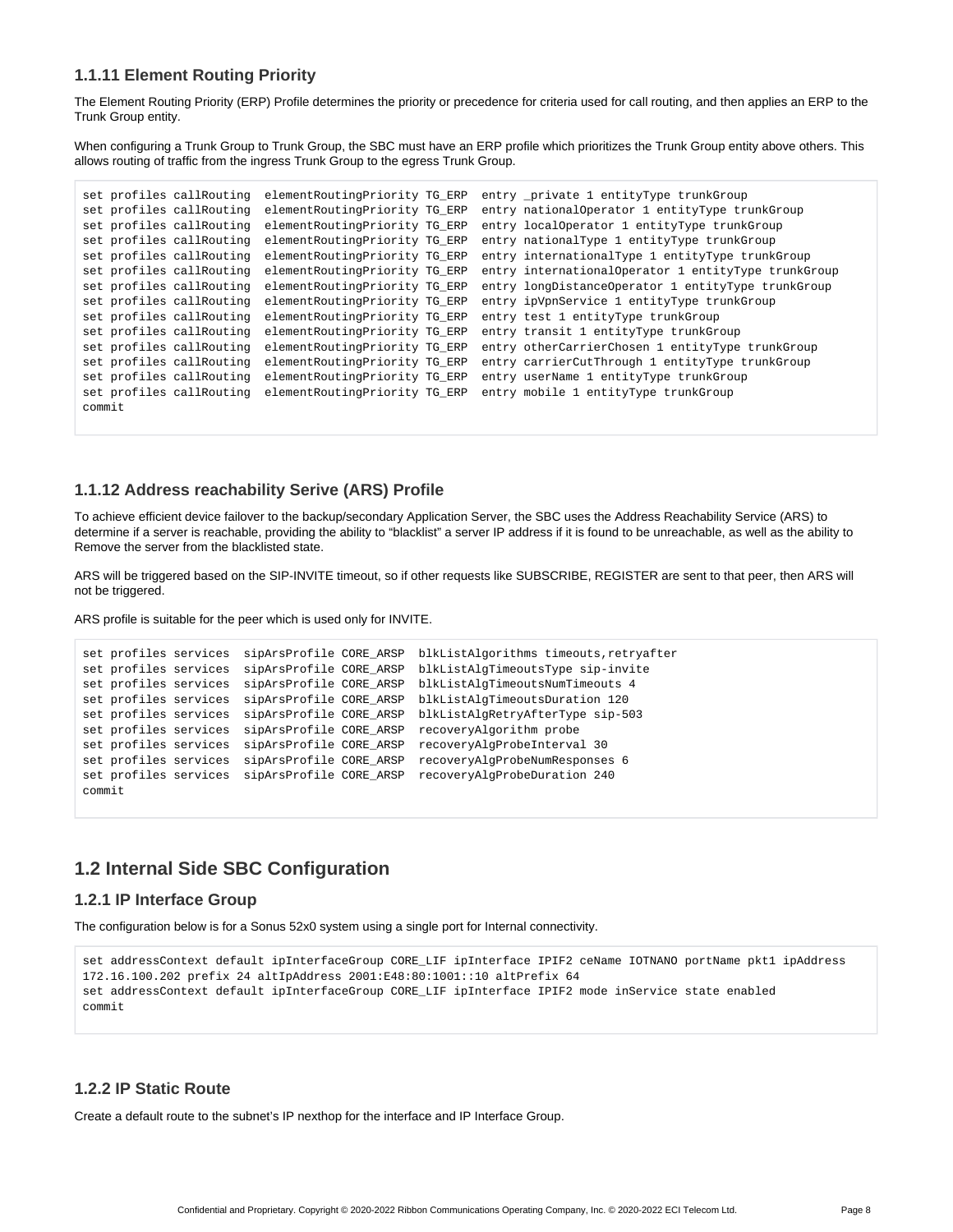```
set addressContext default staticRoute 0.0.0.0 0 172.16.100.2 CORE_LIF IPIF2 preference 100
commit
set addressContext default staticRoute 0::0 0 2001:E48:80:1001::1 CORE_LIF IPIF2 preference 100
commit
```
## <span id="page-8-0"></span>**1.3 SBC Configuration for Core**

### <span id="page-8-1"></span>**1.3.1 Profile Configuration**

#### 1.3.1.1 Codec Entry

Create a Codec Entry with the supported codec on the network.

```
set profiles media codecEntry G711_ALAW_PTIME_20 codec g711 law ALaw packetSize 20
set profiles media codecEntry G729AB-DEFAULT codec g729ab packetSize 20
commit
```
## 1.3.1.2 Packet Service Profile (PSP)

Create a Packet Service Profile (PSP) for the BroadWorks Core. The PSP will be specified within the SIP Trunk Group configuration.

```
set profiles media packetServiceProfile CORE_PSP codec codecEntry1 G729AB-DEFAULT
set profiles media packetServiceProfile CORE_PSP codec codecEntry2 G711_ALAW_PTIME_20
set profiles media packetServiceProfile CORE_PSP packetToPacketControl transcode transcoderFreeTransparency 
set profiles media packetServiceProfile CORE_PSP rtcpOptions rtcp enable
set profiles media packetServiceProfile CORE_PSP videoCalls maxVideoBandwith 4096
commit
```
### 1.3.1.3 IP Signaling Profile (IPSP)

Create an IP Signaling Profile (IPSP) for the BroadWorks Core. The IPSP will be specified within the SIP Trunk Group configuration.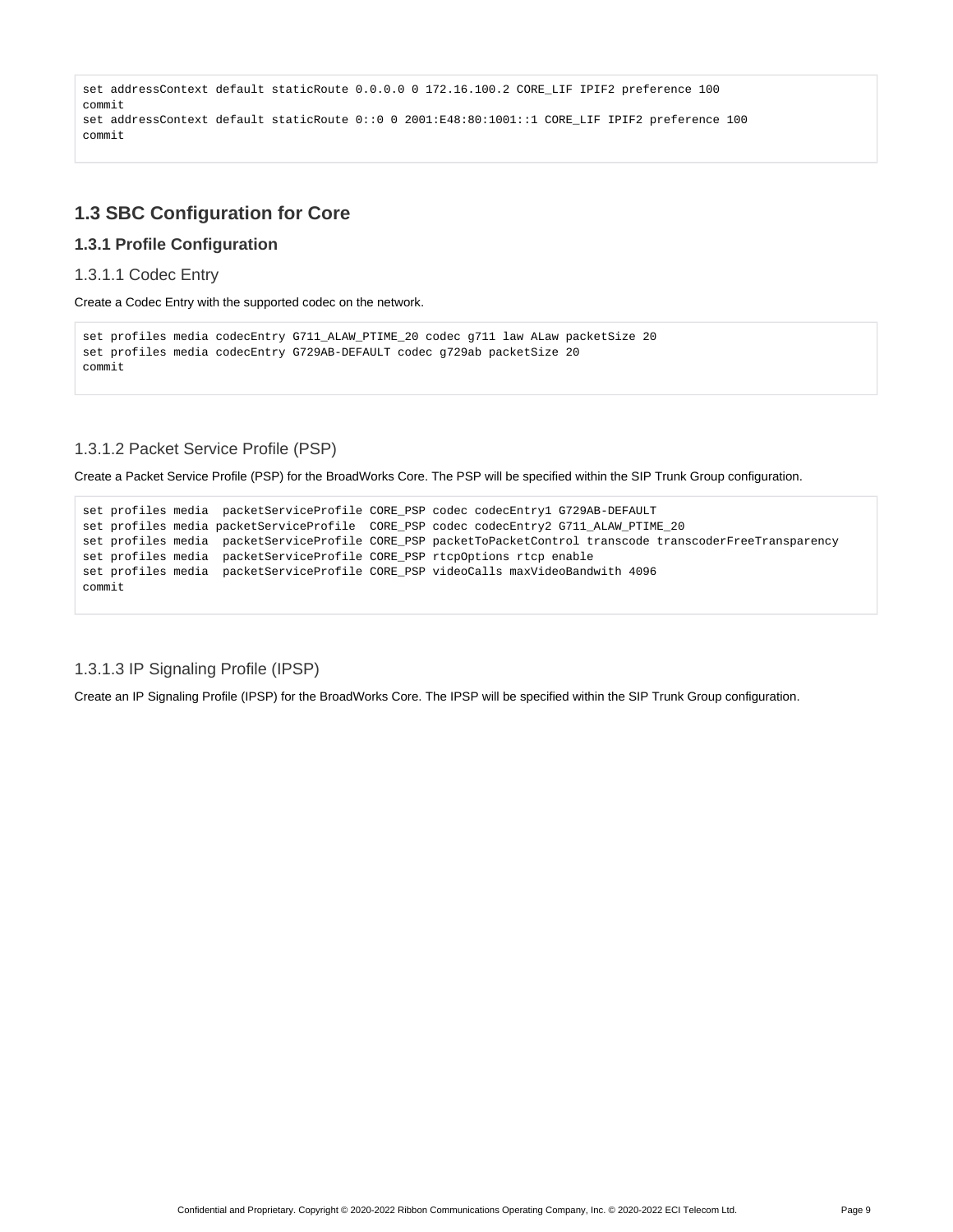```
set profiles signaling ipSignalingProfile CORE_IPSP ipProtocolType sipOnly
set profiles signaling ipSignalingProfile CORE_IPSP commonIpAttributes flags disableHostTranslation enable
set profiles signaling ipSignalingProfile CORE_IPSP commonIpAttributes flags disableMediaLockDown enable
set profiles signaling ipSignalingProfile CORE_IPSP commonIpAttributes flags
includeTransportTypeInContactHeader enable
set profiles signaling ipSignalingProfile CORE_IPSP commonIpAttributes flags reQueryPsxOnRegisterRefresh 
enable
set profiles signaling ipSignalingProfile CORE_IPSP commonIpAttributes flags endToEndBye enable
set profiles signaling ipSignalingProfile CORE_IPSP commonIpAttributes flags 
minimizeRelayingOfMediaChangesFromOtherCallLegAll enable relayDataPathModeChangeFromOtherCallLeg enable
set profiles signaling ipSignalingProfile CORE_IPSP commonIpAttributes relayFlags dialogEventPackage enable
set profiles signaling ipSignalingProfile CORE_IPSP commonIpAttributes relayFlags info enable
set profiles signaling ipSignalingProfile CORE_IPSP commonIpAttributes relayFlags notify enable
set profiles signaling ipSignalingProfile CORE_IPSP commonIpAttributes relayFlags refer enable
set profiles signaling ipSignalingProfile CORE_IPSP commonIpAttributes relayFlags statusCode4xx6xx enable
set profiles signaling ipSignalingProfile CORE_IPSP commonIpAttributes relayFlags updateWithoutSdp enable
set profiles signaling ipSignalingProfile CORE_IPSP commonIpAttributes transparencyFlags authcodeHeaders 
enable
set profiles signaling ipSignalingProfile CORE_IPSP egressIpAttributes flags disable2806Compliance enable
set profiles signaling ipSignalingProfile CORE_IPSP egressIpAttributes sipHeadersAndParameters flags 
endToEndAck enable
set profiles signaling ipSignalingProfile CORE_IPSP egressIpAttributes flags 
sameCallIdForRequiredAuthorization enable
set profiles signaling ipSignalingProfile CORE_IPSP egressIpAttributes privacy transparency enable
set profiles signaling ipSignalingProfile CORE_IPSP egressIpAttributes transport type1 udp
set profiles signaling ipSignalingProfile CORE_IPSP egressIpAttributes transport type2 tcp
set profiles signaling ipSignalingProfile CORE_IPSP egressIpAttributes transport type3 tlsOverTcp
set profiles signaling ipSignalingProfile CORE_IPSP egressIpAttributes transport type4 sctp
set profiles signaling ipSignalingProfile CORE_IPSP egressIpAttributes flags suppressUnregister enable
set profiles signaling ipSignalingProfile CORE_IPSP commonIpAttributes flags noPortNumber5060 enable
commit
```
#### 1.3.1.4 Transparency Profile (TP)

Create a Transparency Profile (TP) for the BroadWorks Core. The TP will be specified within the SIP Trunk Group configuration.

For BroadWorks, this profile is configured to make the Call Headers transparent, and exceptions will be added for the headers that will not be transparent.

```
set profiles services transparencyProfile CORE_TP sipHeader all
set profiles services transparencyProfile CORE_TP sipMessageBody all
set profiles services transparencyProfile CORE_TP sipHeader supported
set profiles services transparencyProfile CORE_TP sipHeader via ignoreTransparency yes
set profiles services transparencyProfile CORE_TP sipHeader expires ignoreTransparency yes
set profiles services transparencyProfile CORE_TP sipHeader contact ignoreTransparency yes
set profiles services transparencyProfile CORE_TP sipHeader path ignoreTransparency yes
set profiles services transparencyProfile CORE_TP sipHeader serviceroute ignoreTransparency yes
set profiles services transparencyProfile CORE_TP sipHeader require ignoreTransparency yes
set profiles services transparencyProfile CORE_TP sipHeader proxy-Require ignoreTransparency yes
set profiles services transparencyProfile CORE_TP sipHeader event ignoreTransparency yes
set profiles services transparencyProfile CORE_TP sipHeader min-se ignoreTransparency yes
set profiles services transparencyProfile CORE_TP sipHeader session-expires ignoreTransparency yes
set profiles services transparencyProfile CORE_TP state enabled
commit
```
### 1.3.1.5 Feature Control Profile (FCP)

Create a Feature Control Profile (FCP) for the BroadWorks Core. The FCP will be specified within the SIP Trunk Group configuration.

When BSFT uses the tgrp based routing for the enterprise Trunking, SBC needs to process the received tgrp parameter to find the egress Trunk Group.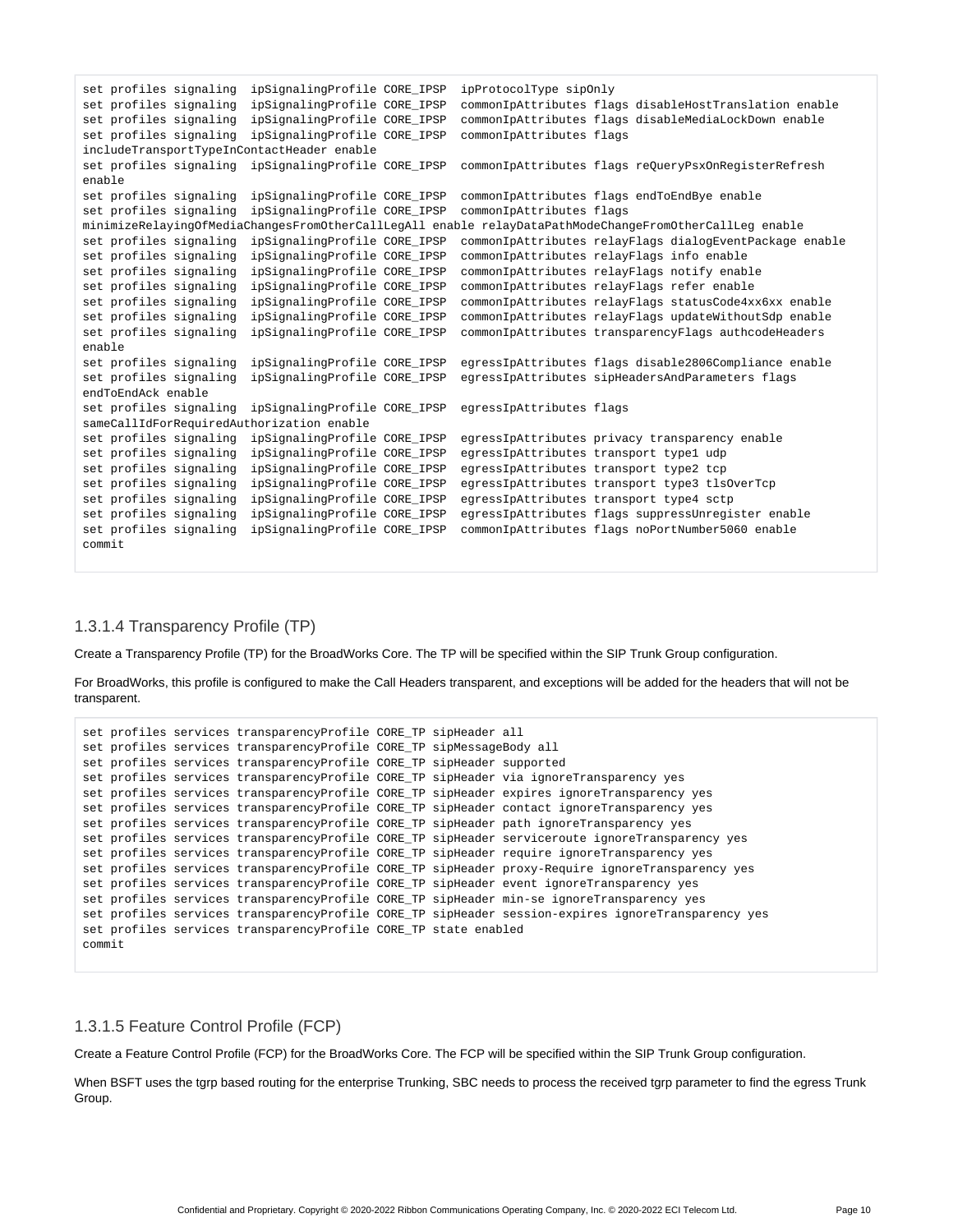set profiles featureControlProfile CORE\_FCP processDestinationTgrp enable commit

#### <span id="page-10-0"></span>**1.3.2 Address Context Configuration**

No overlapping IP addressing is used on the SBC in this guide, all configuration will be done under the "default" Address Context.

#### 1.3.2.1 DNS Group

DNS Groups set DNS objects that may be used for DNS resolution within a particular Zone.

If a DNS server is available and accessible by SBC, then use this section.

```
set addressContext default dnsGroup CORE_DNS_GRP type mgmt
set addressContext default dnsGroup CORE_DNS_GRP server EXTERNAL_DNS ipAddress 10.54.80.101 
set addressContext default dnsGroup CORE_DNS_GRP server EXTERNAL_DNS priority 80
set addressContext default dnsGroup CORE_DNS_GRP server EXTERNAL_DNS weight 50
set addressContext default dnsGroup CORE_DNS_GRP server EXTERNAL_DNS state enabled
commit
```
#### 1.3.2.2 Zone

This Zone groups the set of objects that is used for the communication to BroadWorks Network and Application Servers.

```
set addressContext default zone CORE id 2 remoteDeviceType appServer
commit
```
#### 1.3.2.3 SIP Signaling Port

A SIP Signaling port is a logical address permanently bound to a specific zone and is used to send and receive SIP call signaling packets.

```
set addressContext default zone CORE sipSigPort 3 ipInterfaceGroup CORE_LIF 
set addressContext default zone CORE sipSigPort 3 ipAddressV4 172.16.100.202 ipAddressV6 2001:E48:80:
1001::10
set addressContext default zone CORE sipSigPort 3 dscpValue 26
set addressContext default zone CORE sipSigPort 3 transportProtocolsAllowed sip-udp,sip-tcp
set addressContext default zone CORE sipSigPort 3 state enabled mode inService
commit
```
#### 1.3.2.4 IP Peer

Create an IP Peer with the Fully-Qualified Domain Name (FQDN) of the BroadWorks Network Server Cluster and assign it to the BroadWorks Core Zone.

```
set addressContext default zone CORE ipPeer CORE PEER policy sip fqdn ns.iop1.broadworks.net
set addressContext default zone CORE ipPeer CORE_PEER policy sip fqdnPort 5060 
commit
```
### 1.3.2.5 SIP Param Filter Profile

Create a SIP Param filter to pass the "Supported" SIP Header.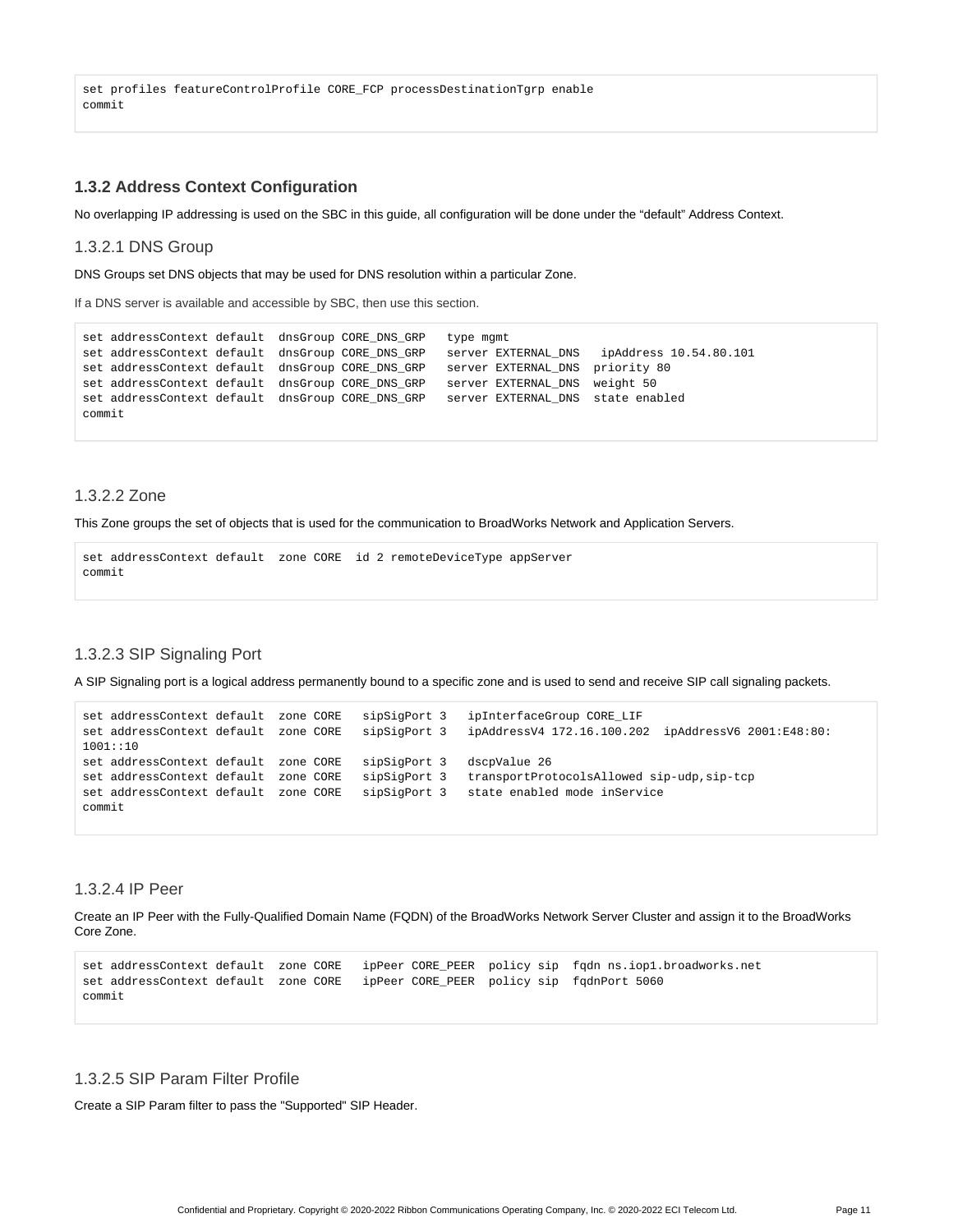#### 1.3.2.6 SIP Trunk Group

Create a SIP Trunk Group towards BroadWorks Core and assign the Profiles configured above.

```
set addressContext default zone CORE sipTrunkGroup CORE_STG media mediaIpInterfaceGroupName CORE_LIF 
set addressContext default zone CORE sipTrunkGroup CORE_STG media lateMediaSupport passthru 
sourceAddressFiltering enabled
set addressContext default zone CORE sipTrunkGroup CORE_STG media mediaAddrType matchSigAddrType
set addressContext default zone CORE sipTrunkGroup CORE STG media sdpAttributesSelectiveRelay enabled
set addressContext default zone CORE sipTrunkGroup CORE_STG policy digitParameterHandling numberingPlan 
ACCESS_NUM_PLAN 
set addressContext default zone CORE sipTrunkGroup CORE STG policy callRouting elementRoutingPriority
TG_ERP 
set addressContext default zone CORE sipTrunkGroup CORE_STG policy media packetServiceProfile CORE_PSP 
set addressContext default zone CORE sipTrunkGroup CORE_STG policy signaling ipSignalingProfile CORE_IPSP 
set addressContext default zone CORE sipTrunkGroup CORE STG policy signaling signalingProfile
DEFAULT_IP_PROFILE
set addressContext default zone CORE sipTrunkGroup CORE_STG services dnsSupportType a-srv-naptr
set addressContext default zone CORE sipTrunkGroup CORE_STG services sipArsProfile CORE_ARSP 
set addressContext default zone CORE sipTrunkGroup CORE_STG services sipParamFilterProfile CORE_PROF<br>set addressContext default zone CORE sipTrunkGroup CORE_STG signaling relayNonInviteRequest enabled
                                      sipTrunkGroup CORE_STG signaling relayNonInviteRequest enabled
set addressContext default zone CORE sipTrunkGroup CORE_STG signaling retryCounters general 4
set addressContext default zone CORE sipTrunkGroup CORE_STG signaling retryCounters invite 2
set addressContext default zone CORE sipTrunkGroup CORE_STG signaling retryCounters bye 2
set addressContext default zone CORE sipTrunkGroup CORE_STG signaling retryCounters cancel 2
set addressContext default zone CORE sipTrunkGroup CORE_STG signaling retryCounters reInvite 2
set addressContext default zone CORE sipTrunkGroup CORE_STG signaling timers sessionMinSE 60
set addressContext default zone CORE sipTrunkGroup CORE_STG signaling registration bulkRegisterFormat 
followIngress
set addressContext default zone CORE sipTrunkGroup CORE STG signaling registration insideExpiresMinimum 3500
set addressContext default zone CORE sipTrunkGroup CORE_STG ingressIpPrefix 0.0.0.0 0 
set addressContext default zone CORE sipTrunkGroup CORE_STG ingressIpPrefix 0::0 0
set addressContext default zone CORE sipTrunkGroup CORE_STG signaling honorMaddrParam enabled
set addressContext default zone CORE sipTrunkGroup CORE_STG services transparencyProfile CORE_TP
set addressContext default zone CORE sipTrunkGroup CORE_STG policy featureControlProfile CORE_FCP
set addressContext default zone CORE sipTrunkGroup CORE_STG signaling messageManipulation 
outputAdapterProfile SURR_REG_SMM 
                                      sipTrunkGroup CORE STG state enabled mode inService
set addressContext default zone CORE sipTrunkGroup CORE_STG signaling messageManipulation 
outputAdapterProfile Refer_SMM
set addressContext default zone CORE sipTrunkGroup CORE_STG services sipParamFilterProfile CORE_PROF
commit
```
## <span id="page-11-0"></span>**1.4 External Side SBC Configuration**

### <span id="page-11-1"></span>**1.4.1 IP Interface Group**

The configuration below is for a Sonus 52x0 system using a single port for internal connectivity.

```
set addressContext default ipInterfaceGroup ACCESS_LIF ipInterface IPIF0 ceName IOTNANO portName pkt0 ipAddress 
172.16.102.125 prefix 24 altIpAddress fc00::102:f:f:f:43 altPrefix 64
set addressContext default ipInterfaceGroup ACCESS LIF ipInterface IPIF0 mode inService state enabled
commit
```
#### <span id="page-11-2"></span>**1.4.2 IP Static Route**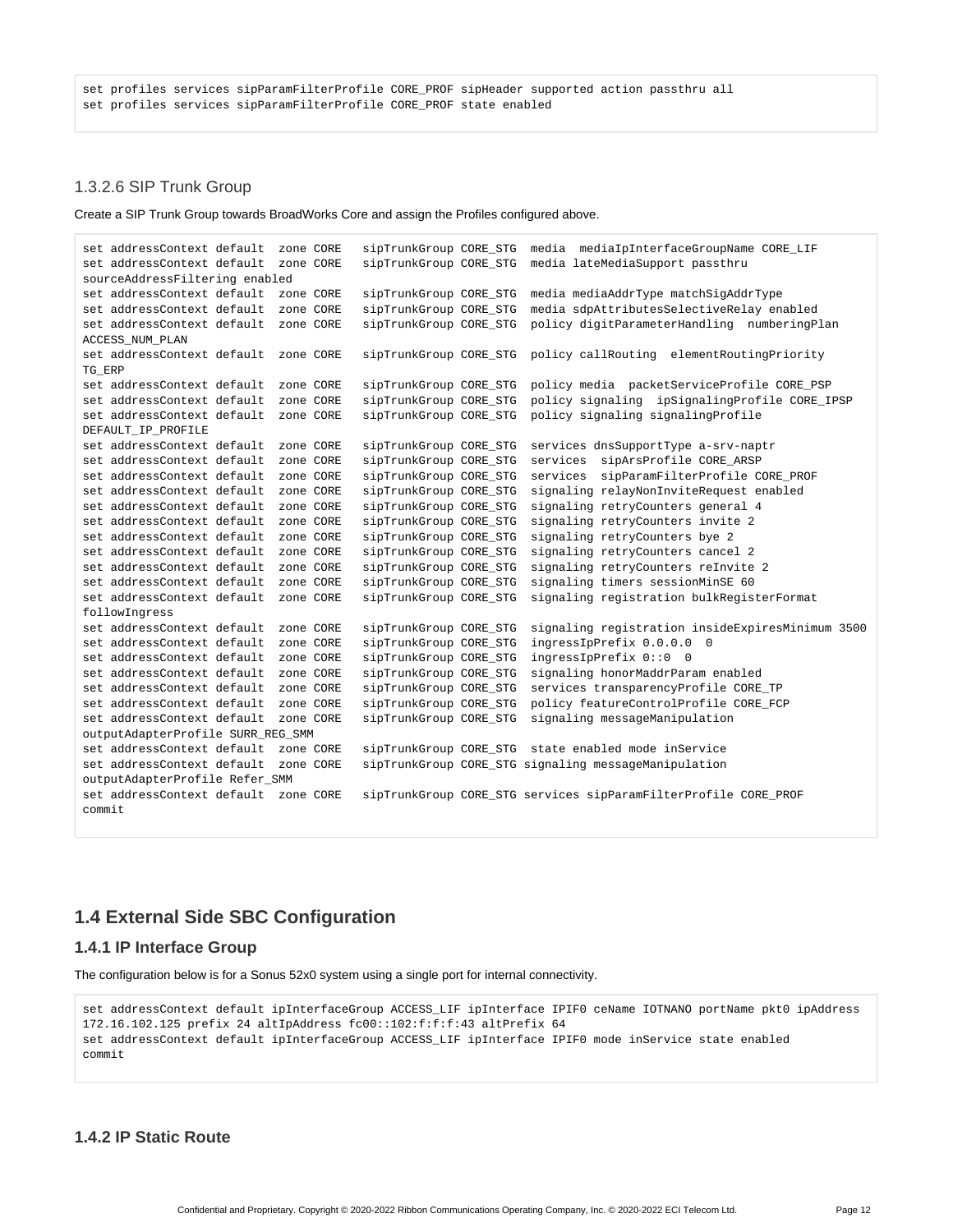Create a default route to the subnet's IP nexthop for the interface and IP Interface Group.

set addressContext default staticRoute 0.0.0.0 0 172.16.102.1 ACCESS\_LIF IPIF0 preference 100 commit set addressContext default staticRoute 0::0 0 fc00::20:f:f:f:1 ACCESS\_LIF IPIF0 preference 100 commit

### <span id="page-12-0"></span>**1.5 SBC Configuration for Access**

#### <span id="page-12-1"></span>**1.5.1 Profile Configuration**

1.5.1.1 Packet Service Profile (PSP)

Create a Packet Service Profile (PSP) for Access. The PSP will be specified within the SIP Trunk Group configuration.

```
set profiles media packetServiceProfile ACCESS_PSP packetToPacketControl transcode transcoderFreeTransparency
set profiles media packetServiceProfile ACCESS_PSP videoCalls maxVideoBandwith 4096
set profiles media packetServiceProfile ACCESS PSP rtcpOptions rtcp enable
set profiles media packetServiceProfile ACCESS PSP codec codecEntry1 G729AB-DEFAULT
set profiles media packetServiceProfile ACCESS_PSP codec codecEntry2 G711_ALAW_PTIME_20
commit
```
#### 1.5.1.2 IP Signaling Profile (IPSP)

Create an IP Signaling Profile (IPSP) for Access. The IPSP will be specified within the SIP Trunk Group configuration.

```
set profiles signaling ipSignalingProfile ACCESS_IPSP ipProtocolType sipOnly
set profiles signaling ipSignalingProfile ACCESS_IPSP commonIpAttributes flags disableMediaLockDown enable
set profiles signaling ipSignalingProfile ACCESS_IPSP commonIpAttributes flags
includeTransportTypeInContactHeader enable
set profiles signaling ipSignalingProfile ACCESS_IPSP commonIpAttributes flags reQueryPsxOnRegisterRefresh
enable
set profiles signaling ipSignalingProfile ACCESS_IPSP commonIpAttributes flags endToEndBye enable
set profiles signaling ipSignalingProfile ACCESS_IPSP commonIpAttributes flags
minimizeRelayingOfMediaChangesFromOtherCallLegAll enable
set profiles signaling ipSignalingProfile ACCESS_IPSP commonIpAttributes flags 
relayDataPathModeChangeFromOtherCallLeg enable
set profiles signaling ipSignalingProfile ACCESS_IPSP commonIpAttributes relayFlags dialogEventPackage enable
set profiles signaling ipSignalingProfile ACCESS_IPSP commonIpAttributes relayFlags info enable
set profiles signaling ipSignalingProfile ACCESS_IPSP commonIpAttributes relayFlags notify enable
set profiles signaling ipSignalingProfile ACCESS_IPSP commonIpAttributes relayFlags options enable
set profiles signaling ipSignalingProfile ACCESS_IPSP commonIpAttributes relayFlags refer enable
set profiles signaling ipSignalingProfile ACCESS_IPSP commonIpAttributes relayFlags statusCode3xx enable
set profiles signaling ipSignalingProfile ACCESS_IPSP commonIpAttributes relayFlags statusCode4xx6xx enable
set profiles signaling ipSignalingProfile ACCESS_IPSP commonIpAttributes relayFlags updateWithoutSdp enable
set profiles signaling ipSignalingProfile ACCESS_IPSP commonIpAttributes transparencyFlags authcodeHeaders 
enable
set profiles signaling ipSignalingProfile ACCESS_IPSP egressIpAttributes flags disable2806Compliance enable
set profiles signaling ipSignalingProfile ACCESS_IPSP egressIpAttributes sipHeadersAndParameters flags 
endToEndAck enable
set profiles signaling ipSignalingProfile ACCESS_IPSP egressIpAttributes flags 
sameCallIdForRequiredAuthorization enable
set profiles signaling ipSignalingProfile ACCESS_IPSP egressIpAttributes privacy transparency enable
set profiles signaling ipSignalingProfile ACCESS_IPSP ingressIpAttributes flags sendSdpInSubsequent18x enable
set profiles signaling ipSignalingProfile ACCESS_IPSP ingressIpAttributes flags suppress183WithoutSdp enable
set profiles signaling ipSignalingProfile ACCESS_IPSP ingressIpAttributes flags 
suppress183For3xxRedirectResponse enable sendSdpIn200OkIf18xReliable enable
set profiles signaling ipSignalingProfile ACCESS_IPSP commonIpAttributes flags noPortNumber5060 enable
set profiles signaling ipSignalingProfile ACCESS_IPSP commonIpAttributes flags disableHostTranslation enable
commit
```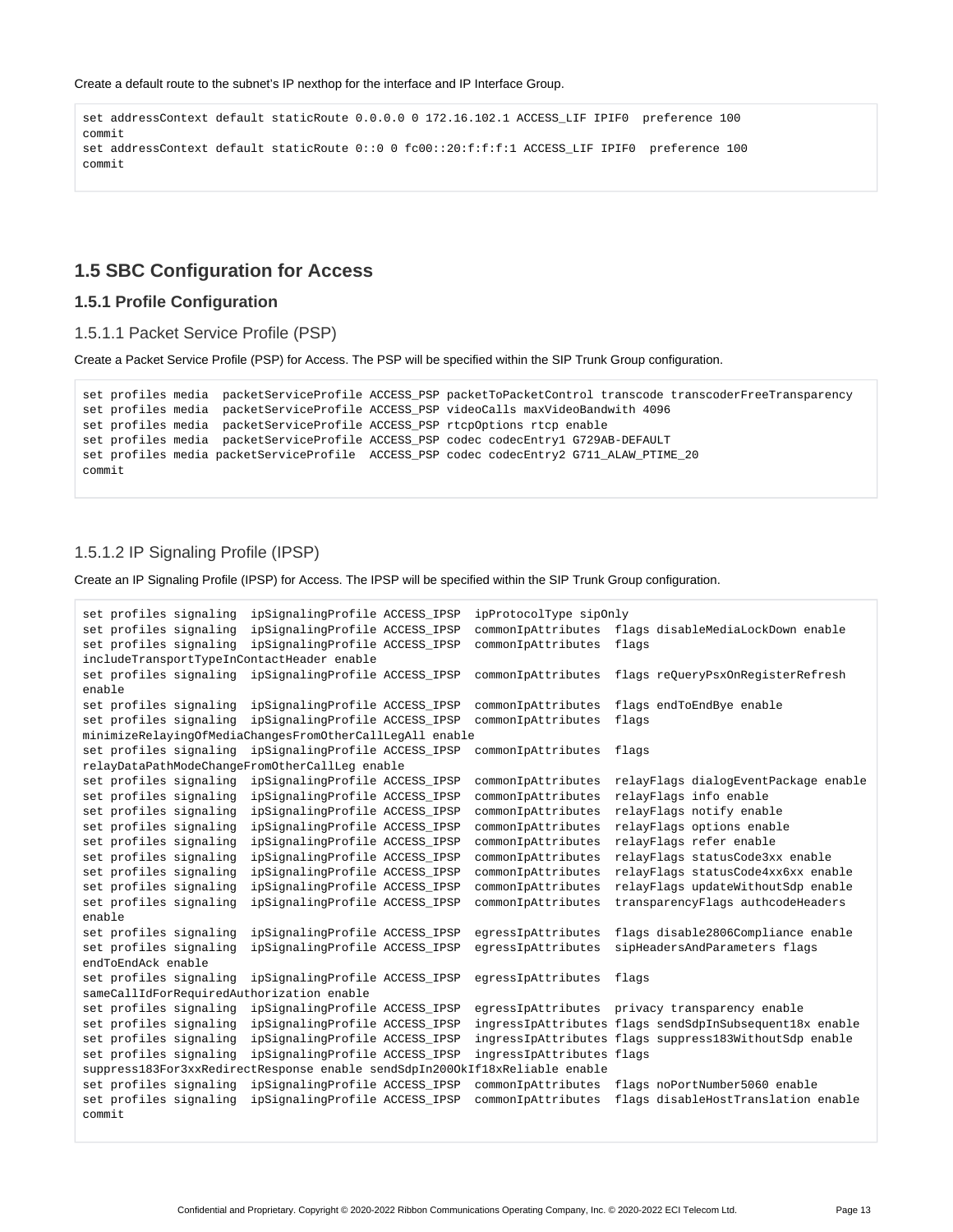#### 1.5.1.3 Transparency Profile (TP)

Create a Transparency Profile (TP) for Access. The TP will be specified within the SIP Trunk Group configuration.

For BroadWorks, this profile is configured to make the Call Headers transparent, and exceptions will be added for the headers that will not be transparent.

```
set profiles services transparencyProfile ACCESS_TP sipHeader all
set profiles services transparencyProfile ACCESS_TP sipMessageBody all
set profiles services transparencyProfile ACCESS_TP sipHeader supported
set profiles services transparencyProfile ACCESS_TP sipHeader via ignoreTransparency yes
set profiles services transparencyProfile ACCESS_TP sipHeader contact ignoreTransparency yes
set profiles services transparencyProfile ACCESS_TP sipHeader path ignoreTransparency yes
set profiles services transparencyProfile ACCESS_TP sipHeader serviceroute ignoreTransparency yes
set profiles services transparencyProfile ACCESS_TP sipHeader require ignoreTransparency yes
set profiles services transparencyProfile ACCESS_TP sipHeader proxy-Require ignoreTransparency yes
set profiles services transparencyProfile ACCESS_TP sipHeader event ignoreTransparency yes
set profiles services transparencyProfile ACCESS_TP sipHeader min-se ignoreTransparency yes
set profiles services transparencyProfile ACCESS_TP sipHeader session-expires ignoreTransparency yes
set profiles services transparencyProfile ACCESS_TP state enabled
commit
```
#### 1.5.1.4 Surrogate registration Profile

Create a surrogate registration profile for surrogate registered end points. Create the profile with the pilot number configured in BroadWorks.

```
set profiles services surrogateRegistrationProfile SURR_PROF aorUserName 9876543210
commit
set profiles services surrogateRegistrationProfile SURR PROF aorUserName 9876543210 aorState enabled
commit
```
#### <span id="page-13-0"></span>**1.5.2 Address Context Configuration**

No overlapping IP addressing is used on the SBC in this document, all configurations will be done under the "default" Address Context.

#### 1.5.2.1 Zone

This Zone groups the set of objects that is used for the communication to the Access SIP trunk.

```
set addressContext default zone ACCESS id 3 remoteDeviceType accessDevice
commit
```
#### 1.5.2.2 SIP Signaling Port

A SIP Signaling port is a logical address permanently bound to a specific zone and is used to send and receive SIP call signaling packets

```
set addressContext default zone ACCESS sipSigPort 2 ipInterfaceGroup ACCESS_LIF 
set addressContext default zone ACCESS sipSigPort 2 ipAddressV4 172.16.102.125 ipAddressV6 fc00::102:f:f:f:
43
set addressContext default zone ACCESS sipSigPort 2 dscpValue 26
set addressContext default zone ACCESS sipSigPort 2 transportProtocolsAllowed sip-udp,sip-tcp
set addressContext default zone ACCESS sipSigPort 2 state enabled mode inService
commit
```

```
1.5.2.3 IP Peer
```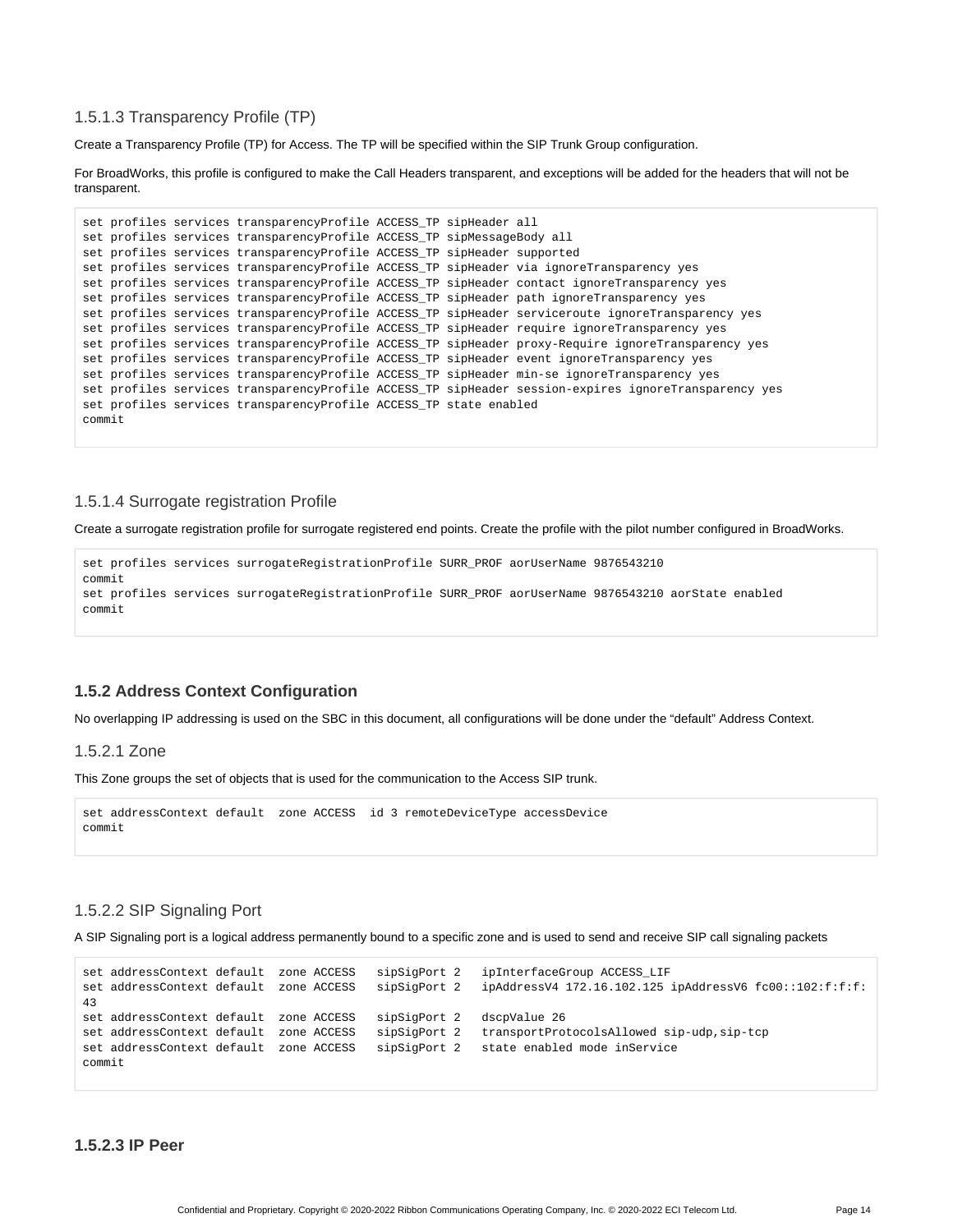Create an IP Peer with the IP address of the PBX on behalf of the SBC which made a surrogate registration.

set addressContext default zone ACCESS ipPeer SURR\_PEER ipAddress 10.54.20.225 ipPort 5060 commit set addressContext default zone ACCESS ipPeer SURR\_PEER surrogateRegistration surrRegProfile SURR\_PROF hostPart as.iop1.broadworks.net commit set addressContext default zone ACCESS ipPeer SURR\_PEER surrogateRegistration surrRegProfile SURR\_PROF state enabled commit

#### 1.5.2.5 SIP Param Filter Profile

Create a SIP Param filter to pass the "Supported" SIP Header.

set profiles services sipParamFilterProfile ACCESS\_PROF sipHeader supported action passthru all set profiles services sipParamFilterProfile ACCESS\_PROF state enabled

#### 1.5.2.6 SIP Trunk Group

Create a SIP Trunk Group towards Access and assign the Profiles configured above.

```
set addressContext default zone ACCESS sipTrunkGroup ACCESS_STG media mediaIpInterfaceGroupName ACCESS_LIF 
set addressContext default zone ACCESS sipTrunkGroup ACCESS_STG media lateMediaSupport passthru 
sourceAddressFiltering enabled
set addressContext default zone ACCESS sipTrunkGroup ACCESS_STG media mediaAddrType matchSigAddrType
set addressContext default zone ACCESS sipTrunkGroup ACCESS_STG media sdpAttributesSelectiveRelay enabled
 set addressContext default zone ACCESS sipTrunkGroup ACCESS_STG policy digitParameterHandling numberingPlan 
ACCESS_NUM_PLAN 
set addressContext default zone ACCESS sipTrunkGroup ACCESS_STG policy callRouting elementRoutingPriority 
TG_ERP 
set addressContext default zone ACCESS sipTrunkGroup ACCESS_STG policy media packetServiceProfile ACCESS_PSP 
set addressContext default zone ACCESS sipTrunkGroup ACCESS_STG policy signaling ipSignalingProfile ACCESS_IPSP 
set addressContext default zone ACCESS sipTrunkGroup ACCESS_STG policy signaling signalingProfile 
DEFAULT_IP_PROFILE
set addressContext default zone ACCESS sipTrunkGroup ACCESS_STG services dnsSupportType a-srv-naptr
set addressContext default zone ACCESS sipTrunkGroup ACCESS_STG services sipParamFilterProfile ACCESS_PROF
set addressContext default zone ACCESS sipTrunkGroup ACCESS_STG services natTraversal signalingNat enabled
set addressContext default zone ACCESS sipTrunkGroup ACCESS_STG services natTraversal mediaNat enabled
set addressContext default zone ACCESS sipTrunkGroup ACCESS_STG services natTraversal qualifiedPrefix 10.0.0.0 8
 set addressContext default zone ACCESS sipTrunkGroup ACCESS_STG services natTraversal qualifiedPrefix 
 192.168.0.0 16
 set addressContext default zone ACCESS sipTrunkGroup ACCESS_STG signaling messageManipulation 
outputAdapterProfile RE_ADD_ISFOCUS 
 set addressContext default zone ACCESS sipTrunkGroup ACCESS_STG signaling messageManipulation 
 inputAdapterProfile SMM_RM_USRPH 
set addressContext default zone ACCESS sipTrunkGroup ACCESS_STG signaling relayNonInviteRequest enabled
 set addressContext default zone ACCESS sipTrunkGroup ACCESS_STG signaling registration requireRegistration 
required 
set addressContext default zone ACCESS sipTrunkGroup ACCESS_STG signaling registration expires 3600
set addressContext default zone ACCESS sipTrunkGroup ACCESS_STG signaling registration insideExpiresMinimum 3500
set addressContext default zone ACCESS sipTrunkGroup ACCESS_STG signaling rel100Support disabled
set addressContext default zone ACCESS sipTrunkGroup ACCESS_STG signaling psxRouteForSubscribe enabled
 set addressContext default zone ACCESS sipTrunkGroup ACCESS_STG policy digitParameterHandling ingressDmPmRule 
DMPM_RULE
set addressContext default zone ACCESS sipTrunkGroup ACCESS_STG ingressIpPrefix 0.0.0.0 0
set addressContext default zone ACCESS sipTrunkGroup ACCESS_STG ingressIpPrefix 0:0 0
set addressContext default zone ACCESS sipTrunkGroup ACCESS_STG services transparencyProfile ACCESS_TP
set addressContext default zone ACCESS sipTrunkGroup ACCESS_STG media sdpAttributesSelectiveRelay enabled
 set addressContext default zone ACCESS sipTrunkGroup ACCESS_STG state enabled mode inService
 set addressContext default zone ACCESS sipTrunkGroup ACCESS_STG services sipParamFilterProfile CORE_PROF 
1<sup>:6 . Profile Configuration</sup>
```
#### 1.6.1.1 Packet Service Profile (PSP)

Create a Packet Service Profile (PSP) for GIN IP PBX Access. The PSP will be specified within the SIP Trunk Group configuration.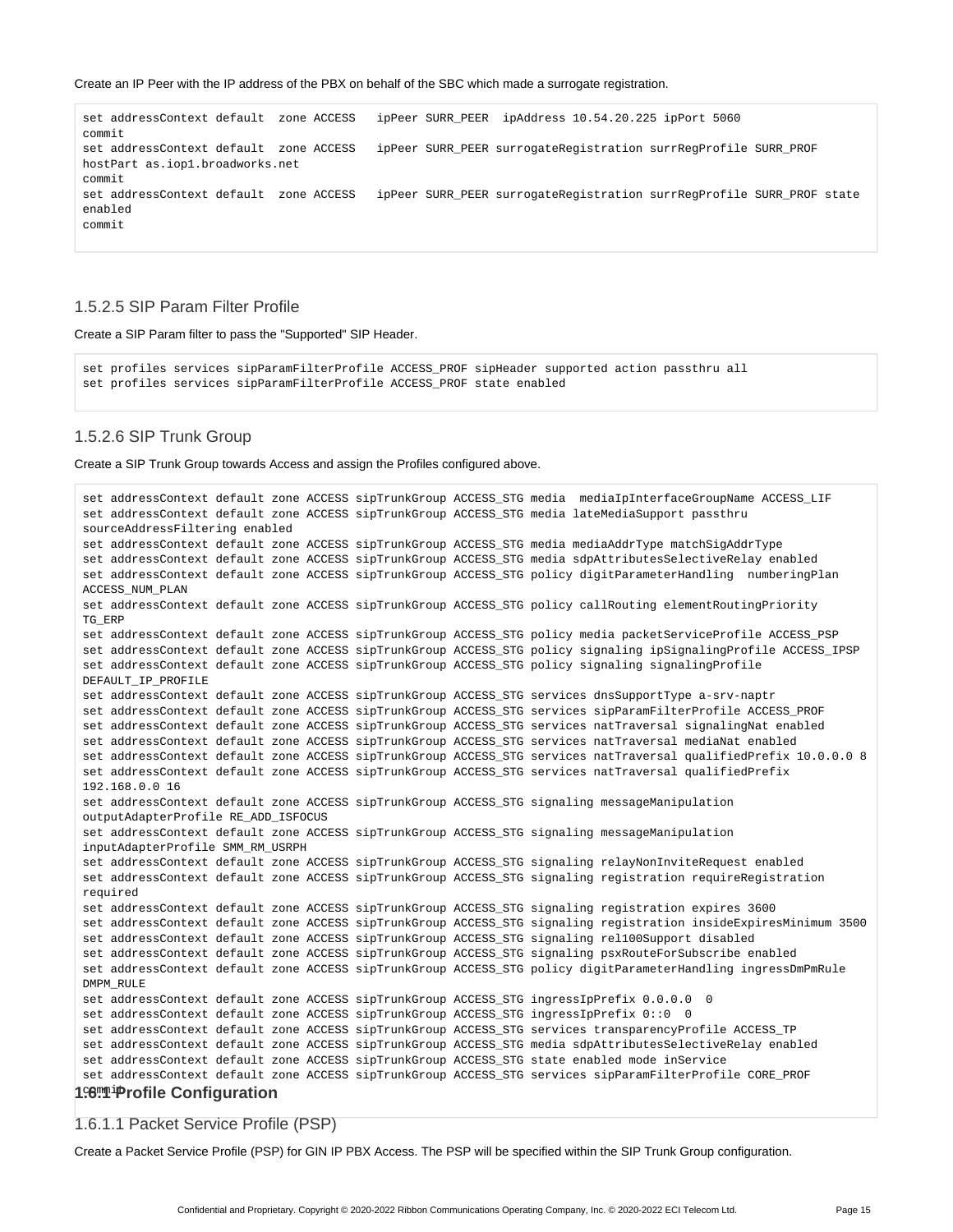### <span id="page-15-1"></span><span id="page-15-0"></span>**1.6 SBC Configuration for GIN PBX Access**

set profiles media packetServiceProfile GIN\_ACCESS\_PSP packetToPacketControl transcode transcoderFreeTransparency commit

#### 1.6.1.2 IP Signaling Profile (IPSP)

Create an IP Signaling Profile (IPSP) for GIN IP PBX Access. The IPSP will be specified within the SIP Trunk Group configuration.

```
set profiles signaling ipSignalingProfile GIN_ACCESS_IPSP ipProtocolType sipOnly
set profiles signaling ipSignalingProfile GIN_ACCESS_IPSP commonIpAttributes flags disableMediaLockDown enable
set profiles signaling ipSignalingProfile GIN_ACCESS_IPSP commonIpAttributes flags 
minimizeRelayingOfMediaChangesFromOtherCallLegAll enable
set profiles signaling ipSignalingProfile GIN_ACCESS_IPSP commonIpAttributes flags 
relayDataPathModeChangeFromOtherCallLeg enable
set profiles signaling ipSignalingProfile GIN ACCESS IPSP commonIpAttributes relayFlags dialogEventPackage
enable
set profiles signaling ipSignalingProfile GIN_ACCESS_IPSP commonIpAttributes relayFlags info enable
set profiles signaling ipSignalingProfile GIN_ACCESS_IPSP commonIpAttributes relayFlags notify enable
set profiles signaling ipSignalingProfile GIN ACCESS IPSP commonIpAttributes relayFlags options enable
set profiles signaling ipSignalingProfile GIN_ACCESS_IPSP commonIpAttributes relayFlags refer enable
set profiles signaling ipSignalingProfile GIN_ACCESS_IPSP commonIpAttributes relayFlags statusCode3xx enable
set profiles signaling ipSignalingProfile GIN ACCESS IPSP commonIpAttributes relayFlags statusCode4xx6xx
enable
set profiles signaling ipSignalingProfile GIN_ACCESS_IPSP commonIpAttributes relayFlags updateWithoutSdp 
enable
set profiles signaling ipSignalingProfile GIN_ACCESS_IPSP commonIpAttributes transparencyFlags acceptHeader 
enable
set profiles signaling ipSignalingProfile GIN ACCESS IPSP commonIpAttributes transparencyFlags
authcodeHeaders enable
set profiles signaling ipSignalingProfile GIN_ACCESS_IPSP commonIpAttributes transparencyFlags callInfoHeader 
enable
set profiles signaling ipSignalingProfile GIN ACCESS IPSP commonIpAttributes transparencyFlags fromHeader
enable
set profiles signaling ipSignalingProfile GIN_ACCESS_IPSP commonIpAttributes transparencyFlags mwiBody enable
set profiles signaling ipSignalingProfile GIN ACCESS IPSP commonIpAttributes transparencyFlags sipfragBody
enable
set profiles signaling ipSignalingProfile GIN_ACCESS_IPSP commonIpAttributes transparencyFlags unknownBody 
enable
set profiles signaling ipSignalingProfile GIN_ACCESS_IPSP commonIpAttributes transparencyFlags unknownHeader 
enable
set profiles signaling ipSignalingProfile GIN ACCESS IPSP commonIpAttributes transparencyFlags
userAgentHeader enable
set profiles signaling ipSignalingProfile GIN_ACCESS_IPSP egressIpAttributes flags disable2806Compliance 
enable
set profiles signaling ipSignalingProfile GIN ACCESS IPSP egressIpAttributes flags
sameCallIdForRequiredAuthorization enable
set profiles signaling ipSignalingProfile GIN_ACCESS_IPSP egressIpAttributes privacy transparency enable
set profiles signaling ipSignalingProfile GIN_ACCESS_IPSP egressIpAttributes transport type1 udp
set profiles signaling ipSignalingProfile GIN_ACCESS_IPSP egressIpAttributes transport type2 tcp
set profiles signaling ipSignalingProfile GIN_ACCESS_IPSP egressIpAttributes transport type3 tlsOverTcp
set profiles signaling ipSignalingProfile GIN ACCESS IPSP egressIpAttributes transport type4 sctp
set profiles signaling ipSignalingProfile GIN_ACCESS_IPSP ingressIpAttributes flags sendSdpInSubsequent18x 
enable
set profiles signaling ipSignalingProfile GIN ACCESS IPSP ingressIpAttributes flags suppress183WithoutSdp
enable
commit
```
#### 1.6.1.3 Transparency Profile (TP)

Create a Transparency Profile (TP) for GIN IP PBX Access. The TP will be specified within the SIP Trunk Group configuration.

For BroadWorks, this profile is configured to make the Call Headers transparent, and exceptions will be added for the headers that are not transpa rent.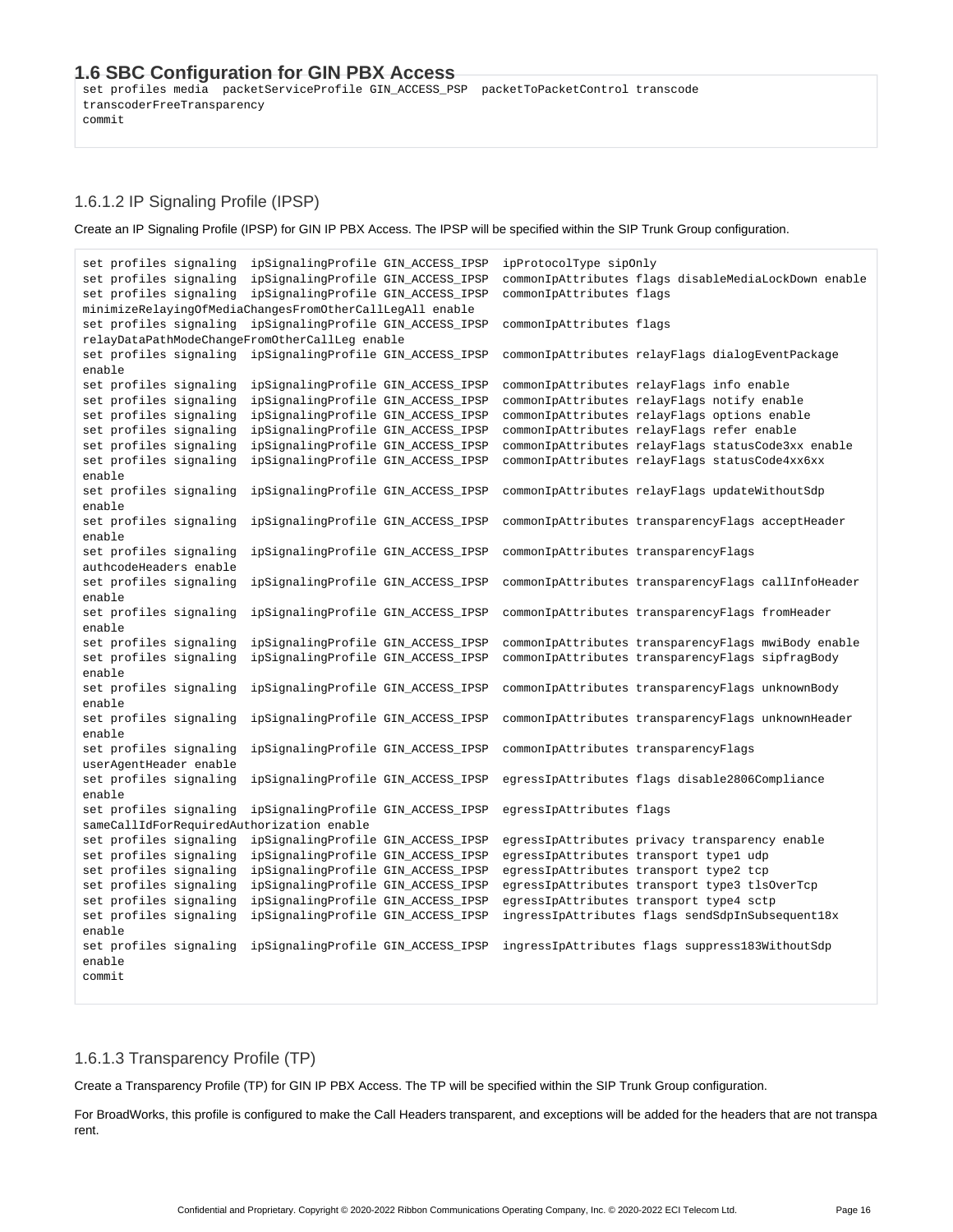```
set profiles services transparencyProfile GIN_TP sipHeader all
set profiles services transparencyProfile GIN_TP sipMessageBody all
set profiles services transparencyProfile GIN_TP sipHeader supported
set profiles services transparencyProfile GIN_TP sipHeader via ignoreTransparency yes
set profiles services transparencyProfile GIN_TP sipHeader expires ignoreTransparency yes
set profiles services transparencyProfile GIN_TP sipHeader contact ignoreTransparency yes
set profiles services transparencyProfile GIN_TP sipHeader path ignoreTransparency yes
set profiles services transparencyProfile GIN_TP sipHeader serviceroute ignoreTransparency yes
set profiles services transparencyProfile GIN_TP sipHeader require ignoreTransparency yes
set profiles services transparencyProfile GIN_TP sipHeader proxy-Require ignoreTransparency yes
set profiles services transparencyProfile GIN_TP sipHeader event ignoreTransparency yes
set profiles services transparencyProfile GIN_TP sipHeader min-se ignoreTransparency yes
set profiles services transparencyProfile GIN_TP sipHeader session-expires ignoreTransparency yes
set profiles services transparencyProfile GIN_TP state enabled
commit
```
#### <span id="page-16-0"></span>**1.6.2 Address Context Configuration**

No overlapping IP addressing is used on the SBC in this document, all configurations will be done under the "default" Address Context.

#### 1.6.2.1 Zone

This Zone groups the set of objects that is used for the communication to the GIN IP PBX Access SIP trunk.

```
set addressContext default zone GIN_ACCESS id 4 remoteDeviceType accessDevice
commit
```
#### 1.6.2.2 SIP Signaling Port

A SIP Signaling port is a logical address permanently bound to a specific zone and is used to send and receive SIP call signaling packets.

```
set addressContext default zone GIN_ACCESS sipSigPort 4 ipInterfaceGroup ACCESS_LIF 
set addressContext default zone GIN_ACCESS sipSigPort 4 ipAddressV4 172.16.102.145
set addressContext default zone GIN_ACCESS sipSigPort 4 dscpValue 26
set addressContext default zone GIN_ACCESS sipSigPort 4 transportProtocolsAllowed sip-udp,sip-tcp
set addressContext default zone GIN_ACCESS sipSigPort 4 state enabled mode inService
commit
```
#### 1.6.2.3 SIP Trunk Group

Create a SIP Trunk Group towards Access and assign the Profiles configured above.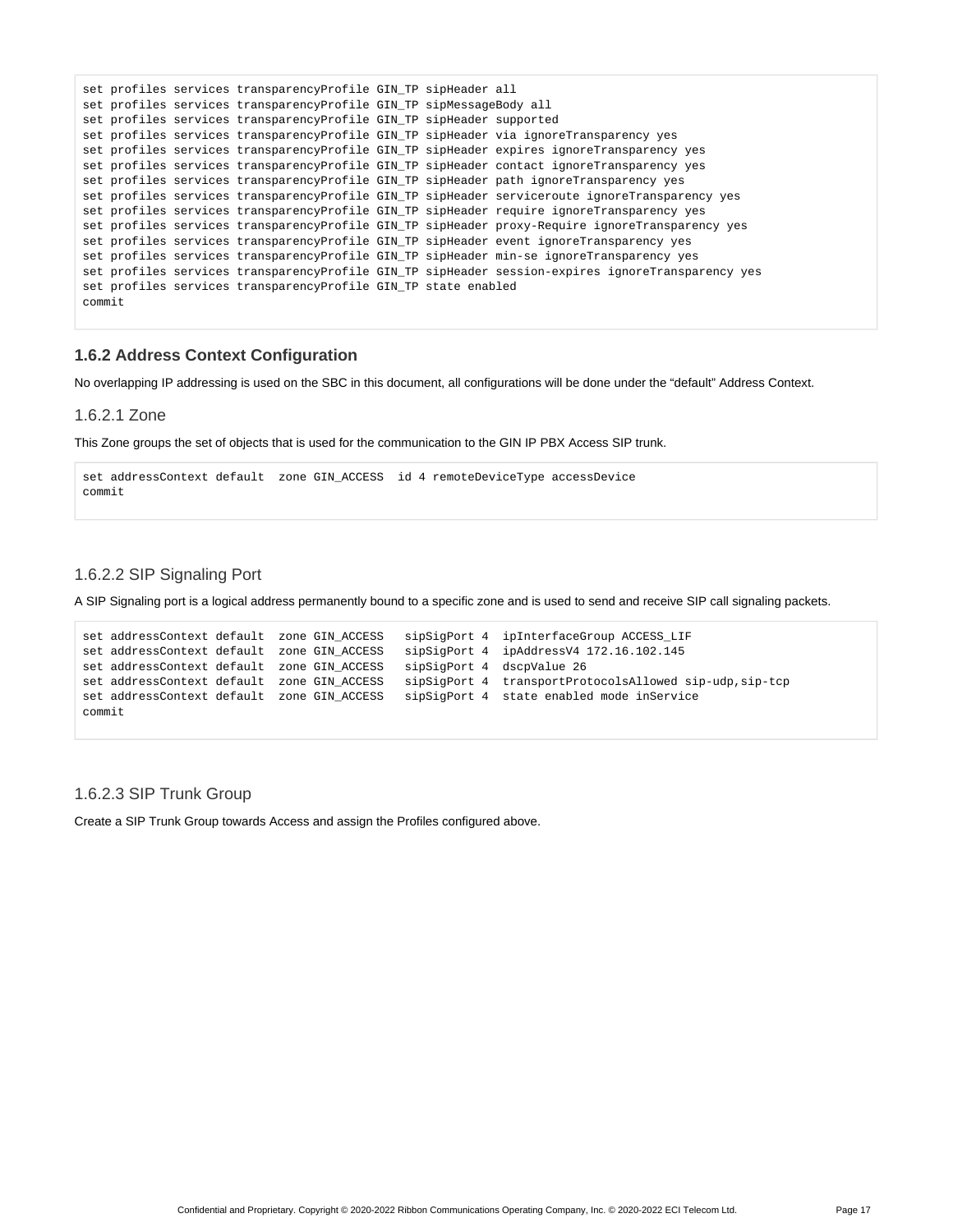| set addressContext default<br>ACCESS LIF   |  | zone GIN ACCESS |  | sipTrunkGroup GIN ACCESS STG | media mediaIpInterfaceGroupName     |  |  |
|--------------------------------------------|--|-----------------|--|------------------------------|-------------------------------------|--|--|
| set addressContext default<br>disabled     |  | zone GIN_ACCESS |  | sipTrunkGroup GIN_ACCESS_STG | media sourceAddressFiltering        |  |  |
| set addressContext default zone GIN ACCESS |  |                 |  | sipTrunkGroup GIN_ACCESS_STG | policy digitParameterHandling       |  |  |
| numberingPlan ACCESS_NUM_PLAN              |  |                 |  |                              |                                     |  |  |
| set addressContext default zone GIN ACCESS |  |                 |  | sipTrunkGroup GIN_ACCESS_STG | policy callRouting                  |  |  |
| elementRoutingPriority TG_ERP              |  |                 |  |                              |                                     |  |  |
| set addressContext default zone GIN_ACCESS |  |                 |  | sipTrunkGroup GIN ACCESS STG | policy media packetServiceProfile   |  |  |
| GIN ACCESS PSP                             |  |                 |  |                              |                                     |  |  |
| set addressContext default                 |  | zone GIN_ACCESS |  | sipTrunkGroup GIN_ACCESS_STG | policy signaling                    |  |  |
| ipSignalingProfile GIN_ACCESS_IPSP         |  |                 |  |                              |                                     |  |  |
| set addressContext default                 |  | zone GIN ACCESS |  | sipTrunkGroup GIN_ACCESS_STG | policy signaling signalingProfile   |  |  |
| DEFAULT_IP_PROFILE                         |  |                 |  |                              |                                     |  |  |
| set addressContext default                 |  | zone GIN ACCESS |  | sipTrunkGroup GIN_ACCESS_STG | services dnsSupportType a-srv-naptr |  |  |
| set addressContext default                 |  | zone GIN ACCESS |  | sipTrunkGroup GIN_ACCESS_STG | services natTraversal signalingNat  |  |  |
| enabled                                    |  |                 |  |                              |                                     |  |  |
| set addressContext default                 |  | zone GIN ACCESS |  | sipTrunkGroup GIN_ACCESS_STG | services natTraversal mediaNat      |  |  |
| enabled                                    |  |                 |  |                              |                                     |  |  |
| set addressContext default                 |  | zone GIN ACCESS |  | sipTrunkGroup GIN_ACCESS_STG | signaling messageManipulation       |  |  |
| outputAdapterProfile RE_ADD_ISFOCUS        |  |                 |  |                              |                                     |  |  |
| set addressContext default                 |  | zone GIN ACCESS |  | sipTrunkGroup GIN ACCESS STG | signaling registration              |  |  |
| requireRegistration required-group         |  |                 |  |                              |                                     |  |  |
| set addressContext default                 |  | zone GIN_ACCESS |  | sipTrunkGroup GIN_ACCESS_STG | signaling registration              |  |  |
| bulkReqisterFormat enabled                 |  |                 |  |                              |                                     |  |  |
| set addressContext default                 |  | zone GIN ACCESS |  | sipTrunkGroup GIN_ACCESS_STG | signaling registration expires 60   |  |  |
| set addressContext default                 |  | zone GIN_ACCESS |  | sipTrunkGroup GIN_ACCESS_STG | signaling registration              |  |  |
| insideExpiresMinimum 3500                  |  |                 |  |                              |                                     |  |  |
| set addressContext default                 |  | zone GIN_ACCESS |  | sipTrunkGroup GIN_ACCESS_STG | signaling rel100Support disabled    |  |  |
| set addressContext default                 |  | zone GIN ACCESS |  | sipTrunkGroup GIN ACCESS STG | signaling relayNonInviteRequest     |  |  |
| enabled                                    |  |                 |  |                              |                                     |  |  |
| set addressContext default                 |  | zone GIN_ACCESS |  | sipTrunkGroup GIN_ACCESS_STG | signaling psxRouteForSubscribe      |  |  |
| enabled                                    |  |                 |  |                              |                                     |  |  |
| set addressContext default                 |  | zone GIN_ACCESS |  | sipTrunkGroup GIN_ACCESS_STG | signaling validateAor disabled      |  |  |
| set addressContext default                 |  | zone GIN_ACCESS |  | sipTrunkGroup GIN_ACCESS_STG | services transparencyProfile GIN_TP |  |  |
| set addressContext default                 |  | zone GIN ACCESS |  | sipTrunkGroup GIN_ACCESS_STG | ingressIpPrefix 0.0.0.0 0           |  |  |
| set addressContext default                 |  | zone GIN_ACCESS |  | sipTrunkGroup GIN_ACCESS_STG | ingressIpPrefix 0::0 0              |  |  |
| set addressContext default                 |  | zone GIN ACCESS |  | sipTrunkGroup GIN ACCESS STG | state enabled mode inService        |  |  |
| commit                                     |  |                 |  |                              |                                     |  |  |

## <span id="page-17-0"></span>**1.7 SBC Configuration for BroadWorks Enterprise Trunking**

### <span id="page-17-1"></span>**1.7.1 Profile Configuration**

#### 1.7.1.1 Packet Service Profile (PSP)

Create a Packet Service Profile (PSP) for BroadWorks Enterprise SIP Trunk. The PSP will be specified within the SIP Trunk Group configuration.

set profiles media packetServiceProfile PBX123\_PSP packetToPacketControl transcode transcoderFreeTransparency commit

### 1.7.1.2 IP Signaling Profile (IPSP)

Create an IP Signaling Profile (IPSP) for BroadWorks Enterprise SIP Trunk. The IPSP will be specified within the SIP Trunk Group configuration.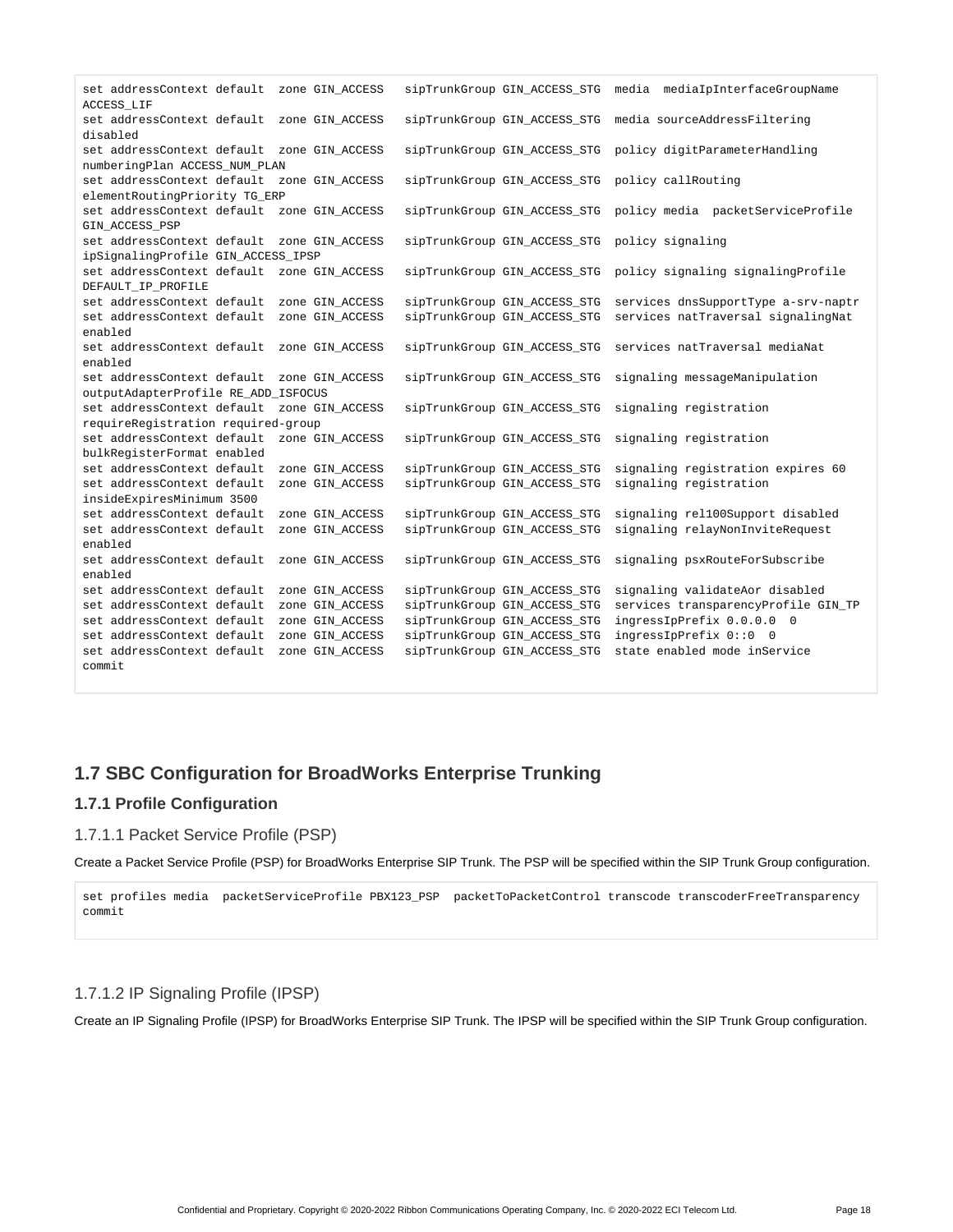```
set profiles signaling ipSignalingProfile PBX123_IPSP ipProtocolType sipOnly
set profiles signaling ipSignalingProfile PBX123_IPSP commonIpAttributes flags disableMediaLockDown enable
set profiles signaling ipSignalingProfile PBX123_IPSP commonIpAttributes flags 
minimizeRelayingOfMediaChangesFromOtherCallLegAll enable
set profiles signaling ipSignalingProfile PBX123_IPSP commonIpAttributes flags 
relayDataPathModeChangeFromOtherCallLeg enable
set profiles signaling ipSignalingProfile PBX123_IPSP commonIpAttributes relayFlags dialogEventPackage enable
set profiles signaling ipSignalingProfile PBX123_IPSP commonIpAttributes relayFlags info enable
set profiles signaling ipSignalingProfile PBX123_IPSP commonIpAttributes relayFlags notify enable
set profiles signaling ipSignalingProfile PBX123_IPSP commonIpAttributes relayFlags options enable
set profiles signaling ipSignalingProfile PBX123_IPSP commonIpAttributes relayFlags refer enable
set profiles signaling ipSignalingProfile PBX123_IPSP commonIpAttributes relayFlags statusCode3xx enable
set profiles signaling ipSignalingProfile PBX123_IPSP commonIpAttributes relayFlags statusCode4xx6xx enable
set profiles signaling ipSignalingProfile PBX123_IPSP commonIpAttributes relayFlags updateWithoutSdp enable
set profiles signaling ipSignalingProfile PBX123_IPSP commonIpAttributes transparencyFlags acceptHeader enable
set profiles signaling ipSignalingProfile PBX123_IPSP commonIpAttributes transparencyFlags authcodeHeaders
enable
set profiles signaling ipSignalingProfile PBX123_IPSP commonIpAttributes transparencyFlags callInfoHeader 
enable
set profiles signaling ipSignalingProfile PBX123_IPSP commonIpAttributes transparencyFlags fromHeader enable
set profiles signaling ipSignalingProfile PBX123_IPSP commonIpAttributes transparencyFlags mwiBody enable
set profiles signaling ipSignalingProfile PBX123_IPSP commonIpAttributes transparencyFlags sipfragBody enable
set profiles signaling ipSignalingProfile PBX123_IPSP commonIpAttributes transparencyFlags toHeader enable
set profiles signaling ipSignalingProfile PBX123_IPSP commonIpAttributes transparencyFlags unknownBody enable
set profiles signaling ipSignalingProfile PBX123_IPSP commonIpAttributes transparencyFlags unknownHeader
enable
set profiles signaling ipSignalingProfile PBX123_IPSP commonIpAttributes transparencyFlags userAgentHeader 
enable
set profiles signaling ipSignalingProfile PBX123_IPSP egressIpAttributes flags disable2806Compliance enable
set profiles signaling ipSignalingProfile PBX123_IPSP egressIpAttributes flags 
sameCallIdForRequiredAuthorization enable
set profiles signaling ipSignalingProfile PBX123_IPSP egressIpAttributes flags useCalledPartyInRequestUri
enable
set profiles signaling ipSignalingProfile PBX123_IPSP egressIpAttributes privacy transparency enable
set profiles signaling ipSignalingProfile PBX123_IPSP egressIpAttributes transport type1 udp
set profiles signaling ipSignalingProfile PBX123_IPSP egressIpAttributes transport type2 tcp
set profiles signaling ipSignalingProfile PBX123_IPSP egressIpAttributes transport type3 tlsOverTcp
set profiles signaling ipSignalingProfile PBX123_IPSP egressIpAttributes transport type4 sctp
set profiles signaling ipSignalingProfile PBX123_IPSP ingressIpAttributes flags sendSdpInSubsequent18x enable
commit
```
### 1.7.1.3 Transparency Profile (TP)

Create a Transparency Profile (TP) for BroadWorks Enterprise SIP Trunk. The TP will be specified within the SIP Trunk Group configuration.

For BroadWorks, this profile is configured to make the Call Headers transparent, and exceptions will be added for the headers that are not transpa rent.

```
set profiles services transparencyProfile PBX_TP sipHeader all
set profiles services transparencyProfile PBX_TP sipMessageBody all
set profiles services transparencyProfile PBX_TP sipHeader supported
set profiles services transparencyProfile PBX_TP sipHeader via ignoreTransparency yes
set profiles services transparencyProfile PBX_TP sipHeader expires ignoreTransparency yes
set profiles services transparencyProfile PBX_TP sipHeader contact ignoreTransparency yes
set profiles services transparencyProfile PBX_TP sipHeader path ignoreTransparency yes
set profiles services transparencyProfile PBX_TP sipHeader serviceroute ignoreTransparency yes
set profiles services transparencyProfile PBX_TP sipHeader require ignoreTransparency yes
set profiles services transparencyProfile PBX_TP sipHeader proxy-Require ignoreTransparency yes
set profiles services transparencyProfile PBX_TP sipHeader event ignoreTransparency yes
set profiles services transparencyProfile PBX_TP sipHeader min-se ignoreTransparency yes
set profiles services transparencyProfile PBX_TP sipHeader session-expires ignoreTransparency yes
set profiles services transparencyProfile PBX_TP state enabled
commit
```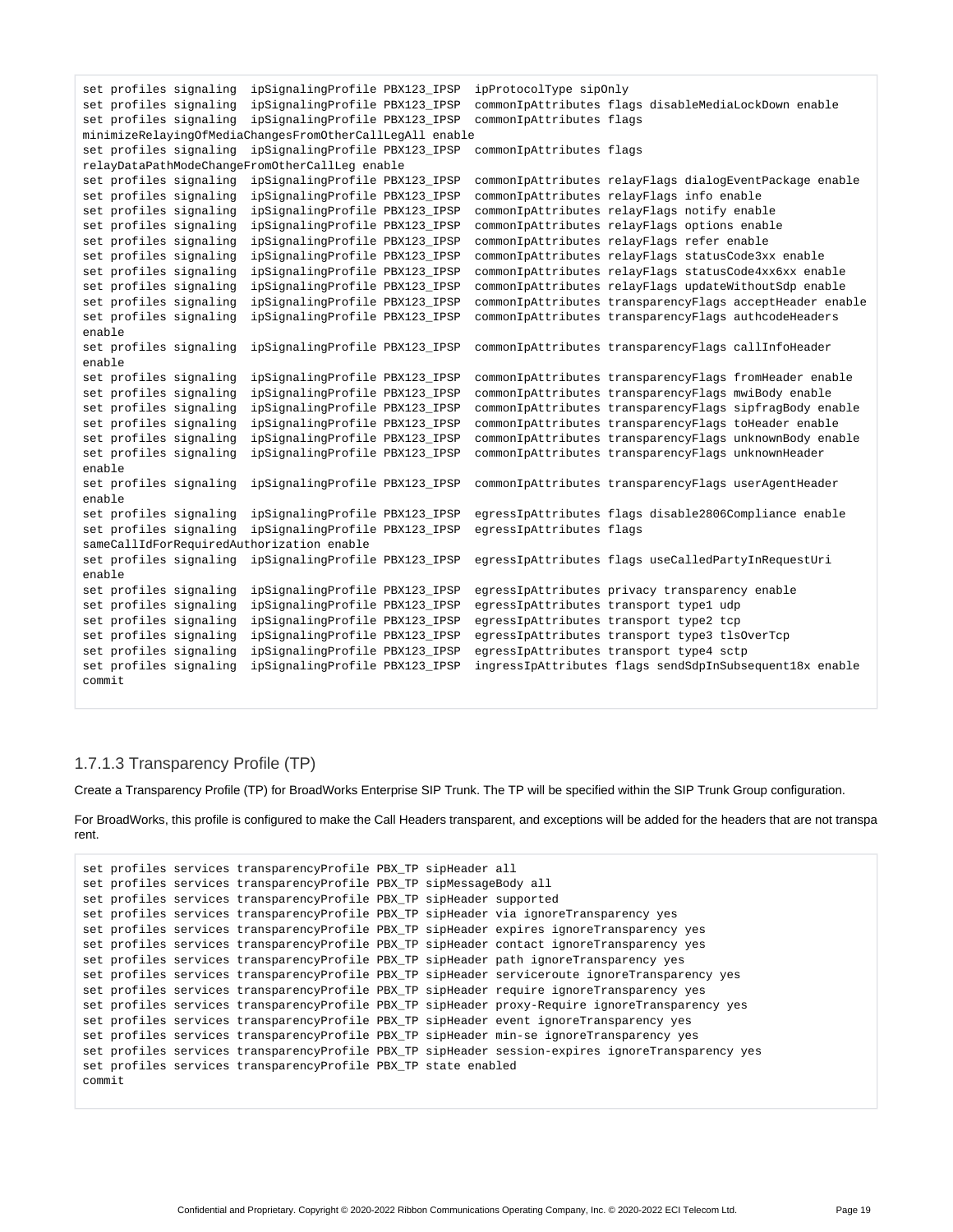#### 1.7.1.4 IP Signaling Peer Group

When BroadWorks provides the destination Trunk Group (Via the DTG parameter) to the SBC, an IP Signaling Peer Group must be configured rather than an IP Peer. This is because only the IP Signaling Peer Group parameter is directly associated with a Trunk Group.

```
set profiles ipSignalingPeerGroup PBX123_IPSG description "IP-PBX for BW Trunking Example"
set profiles ipSignalingPeerGroup PBX123_IPSG ipSignalingPeerGroupData 1 ipAddress 10.54.20.168 ipPort 5070
set profiles ipSignalingPeerGroup PBX123_IPSG ipSignalingPeerGroupData 1 serviceStatus inService
commit
```
## <span id="page-19-0"></span>**1.7.2 Address Context Configuration**

No overlapping IP addressing is used on the SBC in this document, all configurations will be done under the "default" Address Context.

#### 1.7.2.1 Zone

This Zone groups the set of objects that is used for the communication to the BroadWorks Enterprise SIP Trunk.

```
set addressContext default zone PBX_ZONE id 5
commit
```
### 1.7.2.2 SIP Signaling Port

A SIP Signaling port is a logical address permanently bound to a specific zone and is used to send and receive SIP call signaling packets.

```
set addressContext default zone PBX_ZONE sipSigPort 5 ipInterfaceGroup ACCESS_LIF 
set addressContext default zone PBX_ZONE sipSigPort 5 ipAddressV4 172.16.102.144 
set addressContext default zone PBX_ZONE
set addressContext default zone PBX_ZONE sipSigPort 5 dscpValue 26<br>set addressContext default zone PBX_ZONE sipSigPort 5 transportProtocolsAllowed sip-udp,sip-tcp
set addressContext default zone PBX_ZONE sipSigPort 5 state enabled mode inService
commit
```
#### 1.7.2.3 SIP Trunk Group

Create a SIP Trunk Group towards Access and assign the Profiles configured above.

```
set addressContext default zone PBX_ZONE sipTrunkGroup PBX123_TG media mediaIpInterfaceGroupName 
ACCESS_LIF 
set addressContext default zone PBX_ZONE sipTrunkGroup PBX123_TG media sourceAddressFiltering disabled
set addressContext default zone PBX_ZONE sipTrunkGroup PBX123_TG policy sipDomain AS.IOP1.BROADWORKS.NET 
set addressContext default zone PBX_ZONE sipTrunkGroup PBX123_TG policy digitParameterHandling 
numberingPlan ACCESS_NUM_PLAN
set addressContext default zone PBX_ZONE sipTrunkGroup PBX123_TG policy callRouting elementRoutingPriority 
TG_ERP 
set addressContext default zone PBX_ZONE sipTrunkGroup PBX123_TG policy ipSignalingPeerGroup PBX123_IPSG 
set addressContext default zone PBX_ZONE sipTrunkGroup PBX123_TG policy media packetServiceProfile 
PBX123_PSP 
set addressContext default zone PBX_ZONE sipTrunkGroup PBX123_TG policy signaling ipSignalingProfile 
PBX123_IPSP 
set addressContext default zone PBX_ZONE sipTrunkGroup PBX123_TG policy signaling signalingProfile 
DEFAULT_IP_PROFILE<br>set addressContext default zone PBX_ZONE
                                          sipTrunkGroup PBX123_TG services dnsSupportType a-srv-naptr
set addressContext default zone PBX_ZONE sipTrunkGroup PBX123_TG services natTraversal signalingNat enabled
set addressContext default zone PBX_ZONE sipTrunkGroup PBX123_TG services natTraversal mediaNat enabled
set addressContext default zone PBX_ZONE sipTrunkGroup PBX123_TG signaling rel100Support disabled
set addressContext default zone PBX_ZONE sipTrunkGroup PBX123_TG signaling relayNonInviteRequest enabled
set addressContext default zone PBX_ZONE sipTrunkGroup PBX123_TG signaling psxRouteForSubscribe enabled
set addressContext default zone PBX_ZONE sipTrunkGroup PBX123_TG services transparencyProfile PBX_TP
set addressContext default zone PBX_ZONE sipTrunkGroup PBX123_TG ingressIpPrefix 0.0.0.0 0 
set addressContext default zone PBX_ZONE sipTrunkGroup PBX123_TG ingressIpPrefix 0::0 0
set addressContext default zone PBX_ZONE sipTrunkGroup PBX123_TG state enabled mode inService
commit
```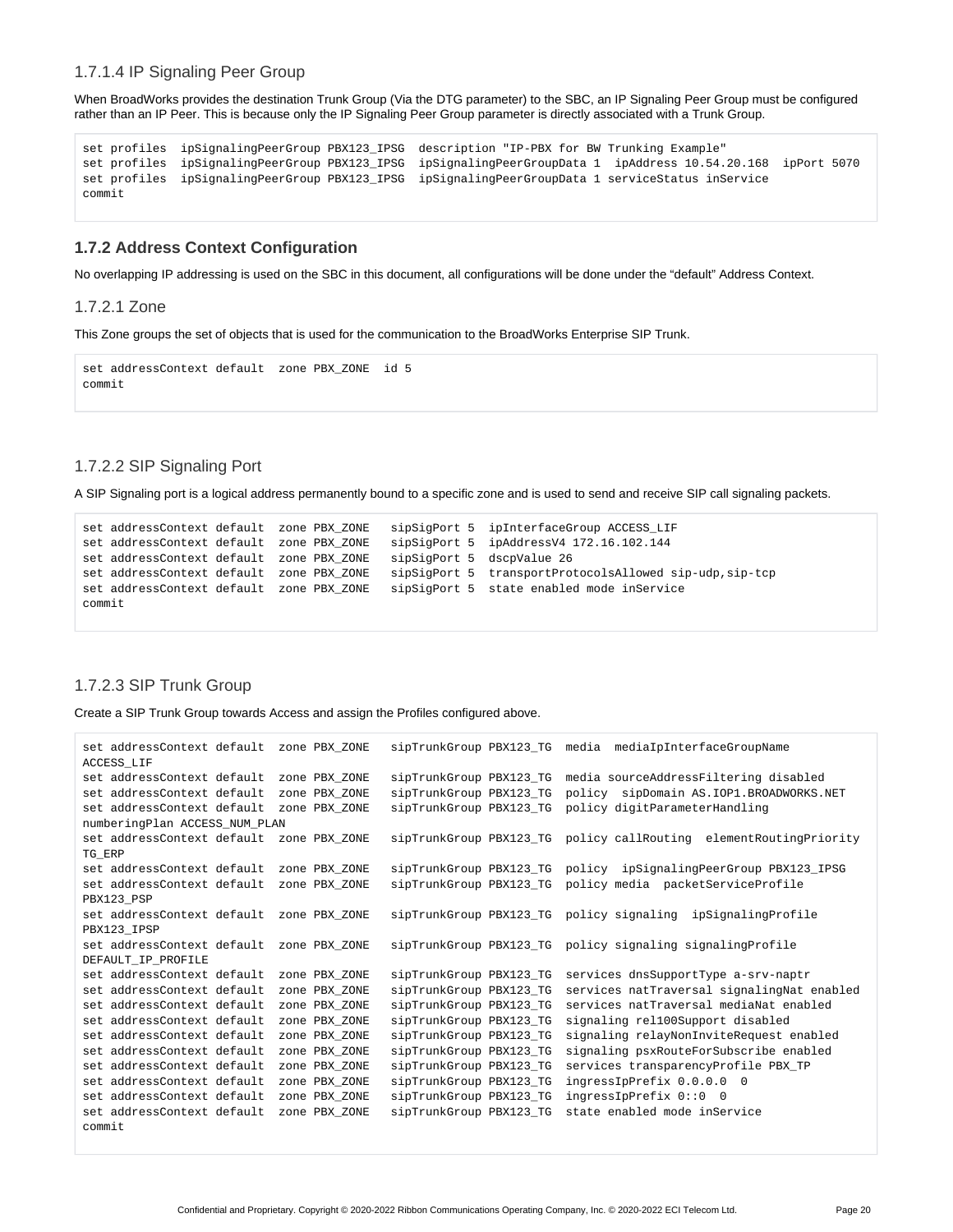## **1.8 Global Call Routing Configuration**

<span id="page-20-0"></span>A Routing Label (RL) is a new user-named object that contains a list of one or more next-hop peers – defined as Routing Label Routes – that can reach a specified destination.

A Routing Label Route (RLR) defines a single peer (Trunk Group + IP Peer) to which the call can be delivered. There may be many Routing Label Routes (1 to n) in a Routing Label.

For each call placed to a destination Routing Label, the SBC will advance through the list of peers (RLRs) until the call is completed or the list is exhausted. The RL's Prioritization Type determines the order in which the list will be processed.

Routing Labels are then assigned within the Route entity.

### <span id="page-20-1"></span>**1.8.1 ACCESS and GIN ACCESS**

Access side routing (calls egress the SBC toward the endpoint) will be done by SBC based on the SIP registration information of the endpoints stored in SBC. Call Routing Label or Route is not required.

### <span id="page-20-2"></span>**1.8.2 PBX123**

In the case of BroadWorks Enterprise trunking, where BroadWorks is performing the routing and sending the destination trunk group to the SBC, no specific outbound routes need to be configured on SBC.

This assumes that the operator has selected to not utilize the SBC's advanced routing capabilities.

### <span id="page-20-3"></span>**1.8.3 CORE\_RL**

#### 1.8.3.1 Routing Label

Create a Routing Label with a single Routing Label Route to bind the Core Trunk Group with the Core IP Peer.

```
set global callRouting routingLabel CORE_RL routePrioritizationType sequence action routes routingLabelRoute 1 
trunkGroup CORE_STG ipPeer CORE_PEER inService inService
commit
```
### 1.8.3.2 Routing

Routing must be put in place to send calls to the correct destination. For the purpose of this scenario we have used trunk group routing, but additional routing options may be used.

Configuration of both standard and username routes are done to ensure that no matter which way the called party is addressed (a number or username) the SBC will route the message to the Core.

Create Route entries for standard Trunk Group routing with Matching Criteria and a Routing Label destination.

```
set global callRouting route trunkGroup ACCESS STG IOTNANO standard Sonus NULL Sonus NULL all all ALL none
Sonus_NULL routingLabel CORE_RL 
set global callRouting route trunkGroup GIN_ACCESS_STG IOTNANO standard Sonus_NULL Sonus_NULL all all ALL none 
Sonus_NULL routingLabel CORE_RL 
set global callRouting route trunkGroup PBX123_TG IOTNANO standard Sonus_NULL Sonus_NULL all all ALL none 
Sonus_NULL routingLabel CORE_RL 
commit 
set global callRouting route trunkGroup ACCESS_STG IOTNANO username Sonus_NULL Sonus_NULL all all ALL none 
Sonus_NULL routingLabel CORE_RL 
set global callRouting route trunkGroup GIN_ACCESS_STG IOTNANO username Sonus_NULL Sonus_NULL all all ALL none 
Sonus_NULL routingLabel CORE_RL 
set global callRouting route trunkGroup PBX123_TG IOTNANO username Sonus_NULL Sonus_NULL all all ALL none 
Sonus_NULL routingLabel CORE_RL 
commit
```
<span id="page-20-5"></span><span id="page-20-4"></span>Test Results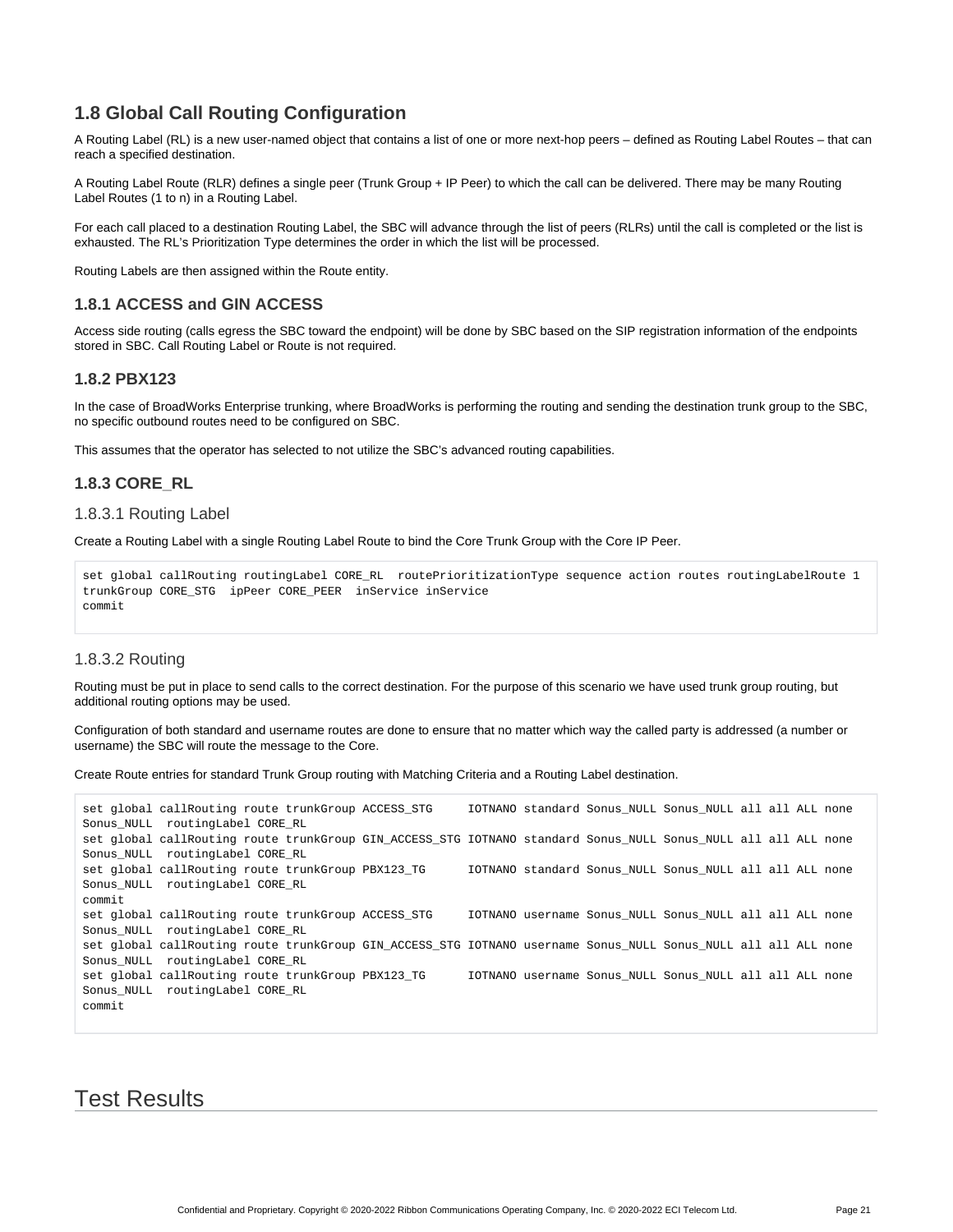#### **Table 2:** Test Results

| S.No | Procedure | <b>Observation</b> | Result | <b>Comment</b> |
|------|-----------|--------------------|--------|----------------|
|      |           |                    |        |                |
|      |           |                    |        |                |

# <span id="page-21-0"></span>**Conclusion**

These Application Notes describe the configuration steps required for Sonus SBC 5XX0 to successfully interoperate with BroadWorks R22SP1. All feature and serviceability test cases were completed and passed with the exceptions/observations noted in [Test Results.](#page-20-5)

# Appendix A: Sonus SBC Core Portfolio CLI Configuration Synopsis

<span id="page-21-1"></span>This section is a synopsis of all the Sonus SBC Core Portfolio CLI commands specified within this document, including any optional configurations, in a single section for easier review and usage.

```
configure
set global signaling sipSigControls maxPduSizeValue pdusize60kb
commit
set profiles callRouting crankbackProfile default reason 102
commit
set system media mediaPortRange baseUdpPort 16384 maxUdpPort 32767
commit
set system mediaProfile compression 90 tone 10
commit
set global signaling sipSigControls multipleContactsPerAor disabled
commit
set global sipDomain AS.IOP1.BROADWORKS.NET
commit
set profiles featureControlProfile CORE_FCP processDestinationTgrp enable
commit
set profiles services transparencyProfile CORE_TP sipHeader all
set profiles services transparencyProfile CORE_TP sipMessageBody all
set profiles services transparencyProfile CORE TP sipHeader supported
set profiles services transparencyProfile CORE_TP sipHeader via ignoreTransparency yes
set profiles services transparencyProfile CORE_TP sipHeader expires ignoreTransparency yes
set profiles services transparencyProfile CORE_TP sipHeader contact ignoreTransparency yes
set profiles services transparencyProfile CORE_TP sipHeader path ignoreTransparency yes
set profiles services transparencyProfile CORE_TP sipHeader serviceroute ignoreTransparency yes
set profiles services transparencyProfile CORE_TP sipHeader require ignoreTransparency yes
set profiles services transparencyProfile CORE_TP sipHeader proxy-Require ignoreTransparency yes
set profiles services transparencyProfile CORE_TP sipHeader event ignoreTransparency yes
set profiles services transparencyProfile CORE_TP sipHeader min-se ignoreTransparency yes
set profiles services transparencyProfile CORE_TP sipHeader session-expires ignoreTransparency yes
set profiles services transparencyProfile CORE_TP state enabled
commit
set profiles services transparencyProfile ACCESS_TP sipHeader all
set profiles services transparencyProfile ACCESS_TP sipMessageBody all
set profiles services transparencyProfile ACCESS_TP sipHeader supported
set profiles services transparencyProfile ACCESS_TP sipHeader via ignoreTransparency yes
set profiles services transparencyProfile ACCESS_TP sipHeader expires ignoreTransparency yes
set profiles services transparencyProfile ACCESS_TP sipHeader contact ignoreTransparency yes
set profiles services transparencyProfile ACCESS_TP sipHeader path ignoreTransparency yes
set profiles services transparencyProfile ACCESS_TP sipHeader serviceroute ignoreTransparency yes
```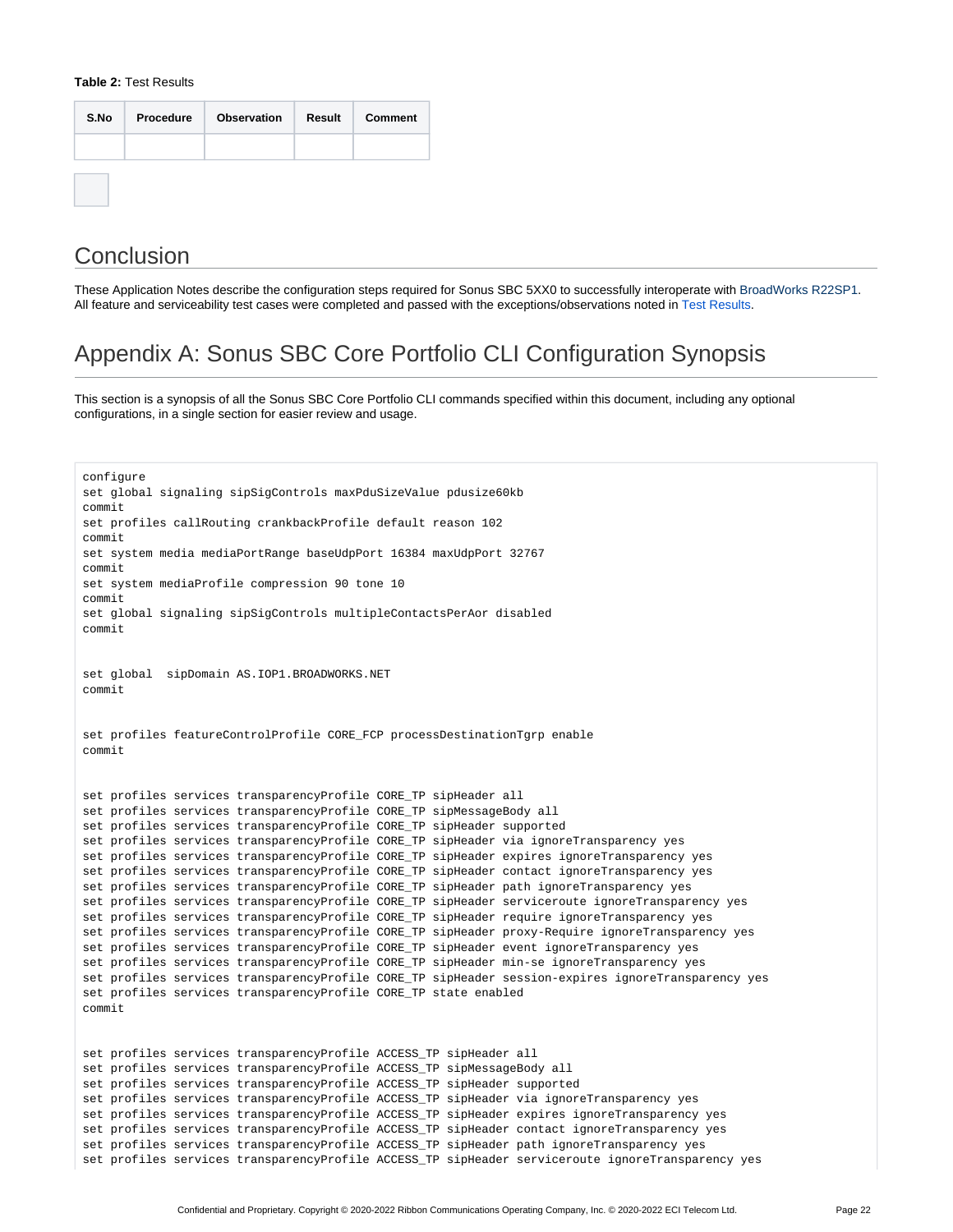```
set profiles services transparencyProfile ACCESS_TP sipHeader require ignoreTransparency yes
set profiles services transparencyProfile ACCESS_TP sipHeader proxy-Require ignoreTransparency yes
set profiles services transparencyProfile ACCESS_TP sipHeader event ignoreTransparency yes
set profiles services transparencyProfile ACCESS_TP sipHeader min-se ignoreTransparency yes
set profiles services transparencyProfile ACCESS_TP sipHeader session-expires ignoreTransparency yes
set profiles services transparencyProfile ACCESS_TP state enabled
commit
set profiles services transparencyProfile GIN_TP sipHeader all
set profiles services transparencyProfile GIN_TP sipMessageBody all
set profiles services transparencyProfile GIN_TP sipHeader supported
set profiles services transparencyProfile GIN_TP sipHeader via ignoreTransparency yes
set profiles services transparencyProfile GIN_TP sipHeader expires ignoreTransparency yes
set profiles services transparencyProfile GIN_TP sipHeader contact ignoreTransparency yes
set profiles services transparencyProfile GIN_TP sipHeader path ignoreTransparency yes
set profiles services transparencyProfile GIN_TP sipHeader serviceroute ignoreTransparency yes
set profiles services transparencyProfile GIN_TP sipHeader require ignoreTransparency yes
set profiles services transparencyProfile GIN_TP sipHeader proxy-Require ignoreTransparency yes
set profiles services transparencyProfile GIN_TP sipHeader event ignoreTransparency yes
set profiles services transparencyProfile GIN_TP sipHeader min-se ignoreTransparency yes
set profiles services transparencyProfile GIN_TP sipHeader session-expires ignoreTransparency yes
set profiles services transparencyProfile GIN_TP state enabled
commit
set profiles services transparencyProfile PBX_TP sipHeader all
set profiles services transparencyProfile PBX_TP sipMessageBody all
set profiles services transparencyProfile PBX_TP sipHeader supported
set profiles services transparencyProfile PBX_TP sipHeader via ignoreTransparency yes
set profiles services transparencyProfile PBX_TP sipHeader expires ignoreTransparency yes
set profiles services transparencyProfile PBX_TP sipHeader contact ignoreTransparency yes
set profiles services transparencyProfile PBX_TP sipHeader path ignoreTransparency yes
set profiles services transparencyProfile PBX_TP sipHeader serviceroute ignoreTransparency yes
set profiles services transparencyProfile PBX_TP sipHeader require ignoreTransparency yes
set profiles services transparencyProfile PBX_TP sipHeader proxy-Require ignoreTransparency yes
set profiles services transparencyProfile PBX_TP sipHeader event ignoreTransparency yes
set profiles services transparencyProfile PBX_TP sipHeader min-se ignoreTransparency yes
set profiles services transparencyProfile PBX_TP sipHeader session-expires ignoreTransparency yes
set profiles services transparencyProfile PBX_TP state enabled
commit
set profiles services surrogateRegistrationProfile SURR_PROF aorUserName 9876543210
commit
set profiles services surrogateRegistrationProfile SURR_PROF aorUserName 9876543210 aorState enabled
commit
set profiles signaling sipAdaptorProfile Refer_SMM rule 1 criterion 3 type token
set profiles signaling sipAdaptorProfile Refer_SMM rule 1 criterion 3 type token
set profiles signaling sipAdaptorProfile Refer_SMM rule 1 criterion 3 type token
set profiles signaling sipAdaptorProfile Refer_SMM rule 1 criterion 3 token condition exist tokenType 
urihostname
set profiles signaling sipAdaptorProfile Refer_SMM rule 1 criterion 3 token condition exist tokenType 
urihostname
set profiles signaling sipAdaptorProfile Refer_SMM rule 1 criterion 3 token condition exist tokenType 
urihostname
set profiles signaling sipAdaptorProfile Refer_SMM rule 1 criterion 2 type header
set profiles signaling sipAdaptorProfile Refer_SMM rule 1 criterion 2 type header
set profiles signaling sipAdaptorProfile Refer_SMM rule 1 criterion 2 type header
set profiles signaling sipAdaptorProfile Refer_SMM rule 1 criterion 2 header name Refer-To condition exist
set profiles signaling sipAdaptorProfile Refer_SMM rule 1 criterion 2 header name Refer-To condition exist
set profiles signaling sipAdaptorProfile Refer_SMM rule 1 criterion 2 header name Refer-To condition exist
set profiles signaling sipAdaptorProfile Refer_SMM rule 1 criterion 1 type message
set profiles signaling sipAdaptorProfile Refer_SMM rule 1 criterion 1 type message
set profiles signaling sipAdaptorProfile Refer_SMM rule 1 criterion 1 type message
set profiles signaling sipAdaptorProfile Refer_SMM rule 1 criterion 1 message messageTypes request methodTypes 
refer
set profiles signaling sipAdaptorProfile Refer_SMM rule 1 criterion 1 message messageTypes request methodTypes 
refer
set profiles signaling sipAdaptorProfile Refer_SMM rule 1 criterion 1 message messageTypes request methodTypes 
refer
```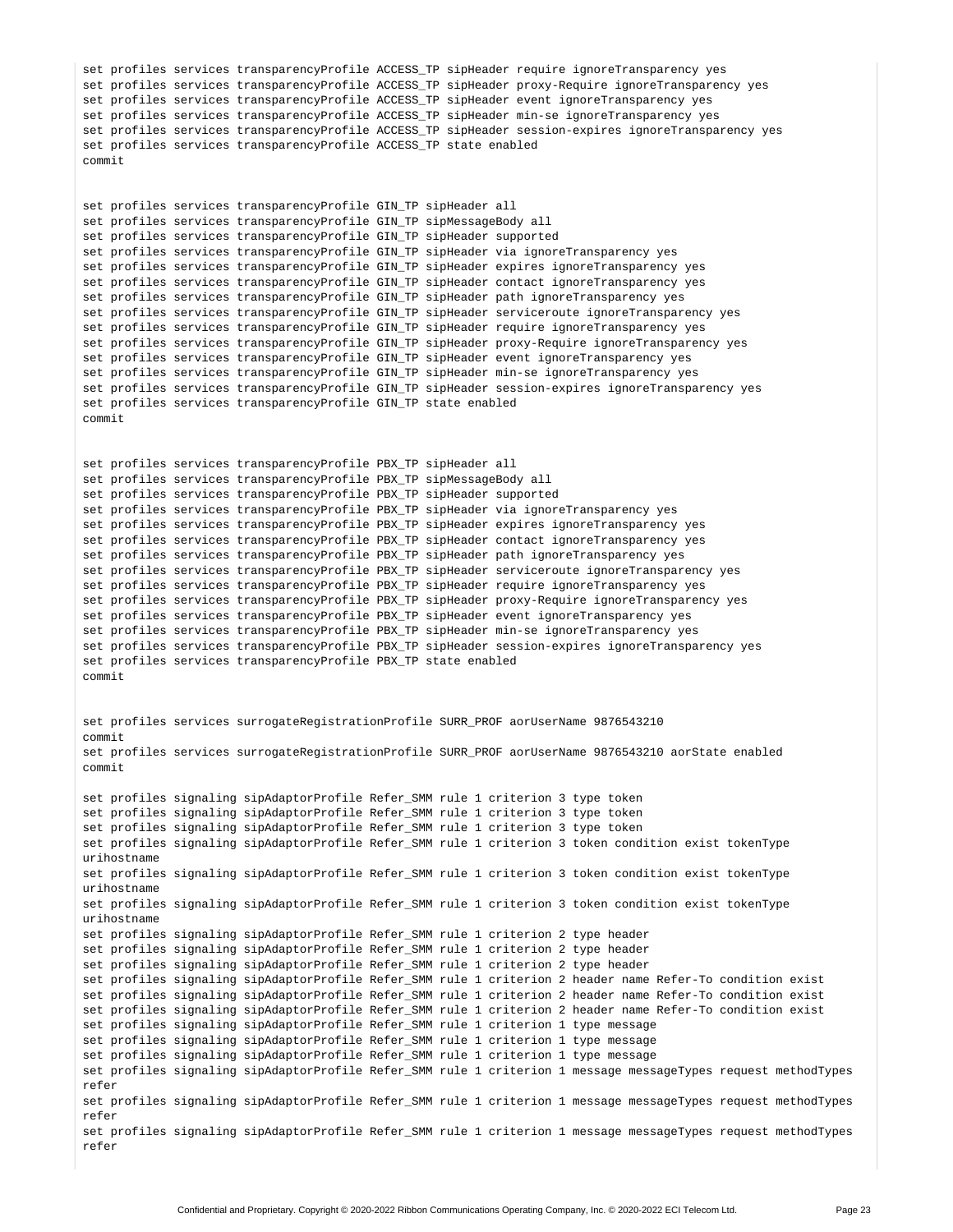```
set profiles signaling sipAdaptorProfile Refer_SMM rule 1 applyMatchHeader one
set profiles signaling sipAdaptorProfile Refer_SMM rule 1 applyMatchHeader one
set profiles signaling sipAdaptorProfile Refer_SMM rule 1 action 1 type token operation modify
set profiles signaling sipAdaptorProfile Refer_SMM rule 1 action 1 type token operation modify
set profiles signaling sipAdaptorProfile Refer_SMM rule 1 action 1 type token operation modify
set profiles signaling sipAdaptorProfile Refer_SMM rule 1 action 1 to type token tokenValue urihostname
set profiles signaling sipAdaptorProfile Refer_SMM rule 1 action 1 from type value value as.iop1.broadworks.net
commit
set profiles signaling sipAdaptorProfile Refer_SMM state enabled advancedSMM disabled
commit
set profiles signaling sipAdaptorProfile SURR_REG_SMM rule 2 criterion 2 type header
set profiles signaling sipAdaptorProfile SURR_REG_SMM rule 2 criterion 2 header name To condition exist
set profiles signaling sipAdaptorProfile SURR_REG_SMM rule 2 criterion 1 type message
set profiles signaling sipAdaptorProfile SURR_REG_SMM rule 2 criterion 1 message messageTypes request
methodTypes register
set profiles signaling sipAdaptorProfile SURR_REG_SMM rule 2 applyMatchHeader one
set profiles signaling sipAdaptorProfile SURR_REG_SMM rule 2 action 1 type token operation regsub
set profiles signaling sipAdaptorProfile SURR_REG_SMM rule 2 action 1 to type token tokenValue urihostname
set profiles signaling sipAdaptorProfile SURR_REG_SMM rule 2 action 1 regexp string (?:[0-9]{1,3}\.){3}[0-9]
{1,3} matchInstance all
set profiles signaling sipAdaptorProfile SURR_REG_SMM rule 2 action 1 from type value value as.iop1.broadworks.
net
set profiles signaling sipAdaptorProfile SURR_REG_SMM rule 1 criterion 2 type header
set profiles signaling sipAdaptorProfile SURR_REG_SMM rule 1 criterion 2 header name From condition exist
set profiles signaling sipAdaptorProfile SURR_REG_SMM rule 1 criterion 1 type message
set profiles signaling sipAdaptorProfile SURR_REG_SMM rule 1 criterion 1 message messageTypes request
methodTypes register
set profiles signaling sipAdaptorProfile SURR_REG_SMM rule 1 applyMatchHeader one
set profiles signaling sipAdaptorProfile SURR_REG_SMM rule 1 action 1 type token operation regsub
set profiles signaling sipAdaptorProfile SURR_REG_SMM rule 1 action 1 regexp string (?:[0-9]{1,3}\.){3}[0-9]
{1,3} matchInstance all
set profiles signaling sipAdaptorProfile SURR_REG_SMM rule 1 action 1 from type value value as.iop1.broadworks.
net
set profiles signaling sipAdaptorProfile SURR_REG_SMM rule 1 action 1 to type token tokenValue urihostname
set profiles signaling sipAdaptorProfile SURR_REG_SMM state enabled
commit
set profiles digitParameterHandling prefixProfile ACCESS_DIAL_PLAN entry 0 0 1 31 callType userName
set profiles digitParameterHandling prefixProfile ACCESS_DIAL_PLAN entry 0 0 1 31 digitType userName
set profiles digitParameterHandling prefixProfile ACCESS_DIAL_PLAN entry 1 0 1 31 callType userName
set profiles digitParameterHandling prefixProfile ACCESS_DIAL_PLAN entry 1 0 1 31 digitType userName
set profiles digitParameterHandling prefixProfile ACCESS_DIAL_PLAN entry 2 0 1 31 callType userName
set profiles digitParameterHandling prefixProfile ACCESS_DIAL_PLAN entry 2 0 1 31 digitType userName
set profiles digitParameterHandling prefixProfile ACCESS_DIAL_PLAN entry 3 0 1 31 callType userName
set profiles digitParameterHandling prefixProfile ACCESS_DIAL_PLAN entry 3 0 1 31 digitType userName
set profiles digitParameterHandling prefixProfile ACCESS_DIAL_PLAN entry 4 0 1 31 callType userName
set profiles digitParameterHandling prefixProfile ACCESS_DIAL_PLAN entry 4 0 1 31 digitType userName
set profiles digitParameterHandling prefixProfile ACCESS_DIAL_PLAN entry 5 0 1 31 callType userName
set profiles digitParameterHandling prefixProfile ACCESS_DIAL_PLAN entry 5 0 1 31 digitType userName
set profiles digitParameterHandling prefixProfile ACCESS_DIAL_PLAN entry 6 0 1 31 callType userName
set profiles digitParameterHandling prefixProfile ACCESS_DIAL_PLAN entry 6 0 1 31 digitType userName
set profiles digitParameterHandling prefixProfile ACCESS_DIAL_PLAN entry 7 0 1 31 callType userName
set profiles digitParameterHandling prefixProfile ACCESS_DIAL_PLAN entry 7 0 1 31 digitType userName
set profiles digitParameterHandling prefixProfile ACCESS_DIAL_PLAN entry 8 0 1 31 callType userName
set profiles digitParameterHandling prefixProfile ACCESS_DIAL_PLAN entry 8 0 1 31 digitType userName
set profiles digitParameterHandling prefixProfile ACCESS_DIAL_PLAN entry 9 0 1 31 callType userName
set profiles digitParameterHandling prefixProfile ACCESS_DIAL_PLAN entry 9 0 1 31 digitType userName
set profiles digitParameterHandling prefixProfile ACCESS_DIAL_PLAN entry * 0 1 31 callType userName
set profiles digitParameterHandling prefixProfile ACCESS_DIAL_PLAN entry * 0 1 31 digitType userName
set profiles digitParameterHandling prefixProfile ACCESS_DIAL_PLAN entry + 0 1 31 callType userName
set profiles digitParameterHandling prefixProfile ACCESS_DIAL_PLAN entry + 0 1 31 digitType userName
set profiles digitParameterHandling prefixProfile ACCESS_DIAL_PLAN entry % 0 1 31 callType userName
set profiles digitParameterHandling prefixProfile ACCESS_DIAL_PLAN entry % 0 1 31 digitType userName
set profiles digitParameterHandling prefixProfile ACCESS_DIAL_PLAN entry "#" 0 1 31 callType userName
set profiles digitParameterHandling prefixProfile ACCESS_DIAL_PLAN entry "#" 0 1 31 digitType userName
commit
```
set profiles digitParameterHandling numberingPlan ACCESS\_NUM\_PLAN prefixProfile ACCESS\_DIAL\_PLAN set profiles digitParameterHandling numberingPlan ACCESS\_NUM\_PLAN lengths nationalNumber min 1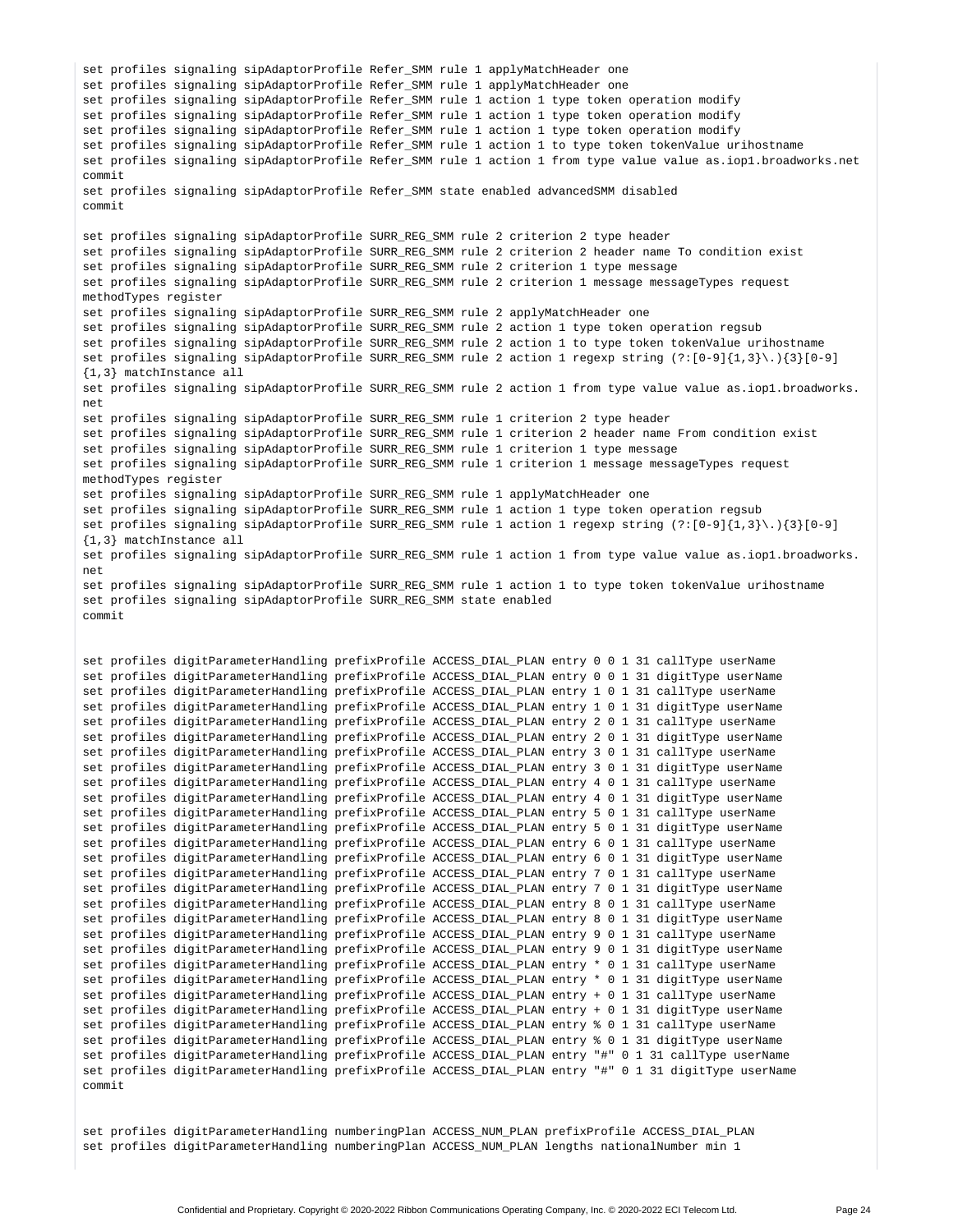```
set profiles digitParameterHandling numberingPlan ACCESS_NUM_PLAN lengths nationalNumber max 31
set profiles digitParameterHandling numberingPlan ACCESS_NUM_PLAN lengths subscriberNumber min 0
set profiles digitParameterHandling numberingPlan ACCESS_NUM_PLAN lengths subscriberNumber max 0
set profiles digitParameterHandling numberingPlan ACCESS_NUM_PLAN lengths line min 0
set profiles digitParameterHandling numberingPlan ACCESS_NUM_PLAN lengths line max 0
set profiles digitParameterHandling numberingPlan ACCESS_NUM_PLAN lengths exchangeCode min 0
set profiles digitParameterHandling numberingPlan ACCESS_NUM_PLAN lengths exchangeCode max 0
set profiles digitParameterHandling numberingPlan ACCESS_NUM_PLAN lengths areaCode min 0
set profiles digitParameterHandling numberingPlan ACCESS_NUM_PLAN lengths areaCode max 0
commit
set profiles callRouting elementRoutingPriority TG_ERP entry _private 1 entityType trunkGroup
set profiles callRouting elementRoutingPriority TG_ERP entry nationalOperator 1 entityType trunkGroup
set profiles callRouting elementRoutingPriority TG_ERP entry localOperator 1 entityType trunkGroup
set profiles callRouting elementRoutingPriority TG_ERP entry nationalType 1 entityType trunkGroup
set profiles callRouting elementRoutingPriority TG_ERP entry internationalType 1 entityType trunkGroup
set profiles callRouting elementRoutingPriority TG_ERP entry internationalOperator 1 entityType trunkGroup
set profiles callRouting elementRoutingPriority TG_ERP entry longDistanceOperator 1 entityType trunkGroup
set profiles callRouting elementRoutingPriority TG_ERP entry ipVpnService 1 entityType trunkGroup
set profiles callRouting elementRoutingPriority TG_ERP entry test 1 entityType trunkGroup
set profiles callRouting elementRoutingPriority TG_ERP entry transit 1 entityType trunkGroup
set profiles callRouting elementRoutingPriority TG_ERP entry otherCarrierChosen 1 entityType trunkGroup
set profiles callRouting elementRoutingPriority TG_ERP entry carrierCutThrough 1 entityType trunkGroup
set profiles callRouting elementRoutingPriority TG_ERP entry userName 1 entityType trunkGroup
set profiles callRouting elementRoutingPriority TG_ERP entry mobile 1 entityType trunkGroup
commit
set profiles digitParameterHandling dmPmRule DMPM_RULE subRule 0 ruleType uri uriParameterManipulation uriType 
calledUri uriParameterManipulation userParameter ip
set addressContext default ipInterfaceGroup CORE_LIF ipInterface IPIF2 ceName IOTNANO portName pkt1 ipAddress 
172.16.100.202 prefix 24 altIpAddress 2001:E48:80:1001::10 altPrefix 64
set addressContext default ipInterfaceGroup CORE_LIF ipInterface IPIF2 mode inService state enabled
commit
set profiles services sipArsProfile CORE_ARSP blkListAlgorithms timeouts,retryafter
set profiles services sipArsProfile CORE_ARSP blkListAlgTimeoutsType sip-invite
set profiles services sipArsProfile CORE_ARSP blkListAlgTimeoutsNumTimeouts 4
set profiles services sipArsProfile CORE_ARSP blkListAlgTimeoutsDuration 120
set profiles services sipArsProfile CORE_ARSP blkListAlgRetryAfterType sip-503
set profiles services sipArsProfile CORE_ARSP recoveryAlgorithm probe
set profiles services sipArsProfile CORE_ARSP recoveryAlgProbeInterval 30
set profiles services sipArsProfile CORE_ARSP recoveryAlgProbeNumResponses 6
set profiles services sipArsProfile CORE_ARSP recoveryAlgProbeDuration 240
commit
set profiles media codecEntry G711_ALAW_PTIME_20 codec g711 law ALaw packetSize 20
set profiles media codecEntry G729AB-DEFAULT codec g729ab packetSize 20
set profiles media packetServiceProfile CORE_PSP codec codecEntry1 G729AB-DEFAULT
set profiles media packetServiceProfile CORE_PSP codec codecEntry2 G711_ALAW_PTIME_20
set profiles media packetServiceProfile CORE_PSP packetToPacketControl transcode transcoderFreeTransparency 
set profiles media packetServiceProfile CORE_PSP rtcpOptions rtcp enable
set profiles media packetServiceProfile CORE_PSP videoCalls maxVideoBandwith 4096
commit
set profiles signaling ipSignalingProfile CORE_IPSP ipProtocolType sipOnly
set profiles signaling ipSignalingProfile CORE_IPSP commonIpAttributes flags disableHostTranslation enable
set profiles signaling ipSignalingProfile CORE_IPSP commonIpAttributes flags disableMediaLockDown enable
set profiles signaling ipSignalingProfile CORE_IPSP commonIpAttributes flags
includeTransportTypeInContactHeader enable
set profiles signaling ipSignalingProfile CORE_IPSP commonIpAttributes flags reQueryPsxOnRegisterRefresh 
enable
set profiles signaling ipSignalingProfile CORE_IPSP commonIpAttributes flags endToEndBye enable
set profiles signaling ipSignalingProfile CORE_IPSP commonIpAttributes flags 
minimizeRelayingOfMediaChangesFromOtherCallLegAll enable relayDataPathModeChangeFromOtherCallLeg enable
set profiles signaling ipSignalingProfile CORE_IPSP commonIpAttributes relayFlags dialogEventPackage enable
```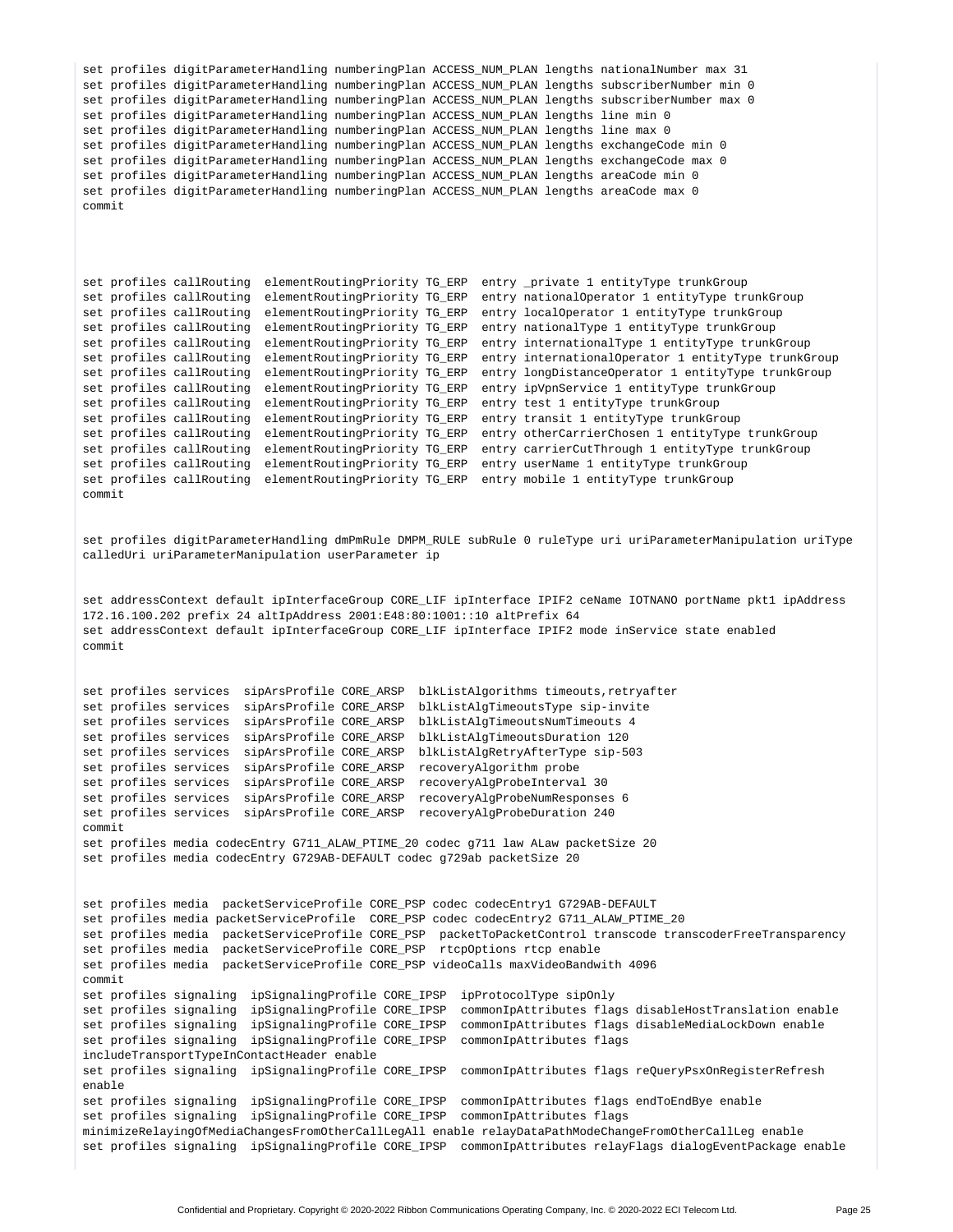```
set profiles signaling ipSignalingProfile CORE_IPSP commonIpAttributes relayFlags info enable
set profiles signaling ipSignalingProfile CORE_IPSP commonIpAttributes relayFlags notify enable
set profiles signaling ipSignalingProfile CORE_IPSP commonIpAttributes relayFlags refer enable
set profiles signaling ipSignalingProfile CORE_IPSP commonIpAttributes relayFlags statusCode4xx6xx enable
set profiles signaling ipSignalingProfile CORE_IPSP commonIpAttributes relayFlags updateWithoutSdp enable
set profiles signaling ipSignalingProfile CORE_IPSP commonIpAttributes transparencyFlags authcodeHeaders 
enable
set profiles signaling ipSignalingProfile CORE_IPSP egressIpAttributes flags disable2806Compliance enable
set profiles signaling ipSignalingProfile CORE_IPSP egressIpAttributes sipHeadersAndParameters flags 
endToEndAck enable
set profiles signaling ipSignalingProfile CORE_IPSP egressIpAttributes flags 
sameCallIdForRequiredAuthorization enable
set profiles signaling ipSignalingProfile CORE_IPSP egressIpAttributes privacy transparency enable
set profiles signaling ipSignalingProfile CORE_IPSP egressIpAttributes transport type1 udp
set profiles signaling ipSignalingProfile CORE_IPSP egressIpAttributes transport type2 tcp
set profiles signaling ipSignalingProfile CORE_IPSP egressIpAttributes transport type3 tlsOverTcp
set profiles signaling ipSignalingProfile CORE_IPSP egressIpAttributes transport type4 sctp
set profiles signaling ipSignalingProfile CORE_IPSP egressIpAttributes flags suppressUnregister enable
set profiles signaling ipSignalingProfile CORE_IPSP commonIpAttributes flags noPortNumber5060 enable
commit
set addressContext default dnsGroup CORE_DNS_GRP type mgmt
set addressContext default dnsGroup CORE_DNS_GRP server EXTERNAL_DNS ipAddress 10.54.80.101 
set addressContext default dnsGroup CORE_DNS_GRP server EXTERNAL_DNS priority 80
set addressContext default dnsGroup CORE_DNS_GRP server EXTERNAL_DNS weight 50
set addressContext default dnsGroup CORE_DNS_GRP server EXTERNAL_DNS state enabled
commit
set addressContext default zone CORE id 2 remoteDeviceType appServer
commit
set addressContext default zone CORE sipSigPort 3 ipInterfaceGroup CORE_LIF 
set addressContext default zone CORE sipSigPort 3 ipAddressV4 172.16.100.202 ipAddressV6 2001:E48:80:
1001::10
set addressContext default zone CORE sipSigPort 3 dscpValue 26
set addressContext default zone CORE sipSigPort 3 transportProtocolsAllowed sip-udp,sip-tcp
set addressContext default zone CORE sipSigPort 3 state enabled mode inService
commit
set addressContext default zone CORE ipPeer CORE_PEER policy sip fqdn ns.iop1.broadworks.net 
set addressContext default zone CORE ipPeer CORE_PEER policy sip fqdnPort 5060 
commit
set addressContext default zone CORE sipTrunkGroup CORE_STG media mediaIpInterfaceGroupName CORE_LIF 
set addressContext default zone CORE sipTrunkGroup CORE_STG media lateMediaSupport passthru 
sourceAddressFiltering enabled
set addressContext default zone CORE sipTrunkGroup CORE_STG media mediaAddrType matchSigAddrType
set addressContext default zone CORE sipTrunkGroup CORE_STG media sdpAttributesSelectiveRelay enabled
set addressContext default zone CORE sipTrunkGroup CORE_STG policy digitParameterHandling numberingPlan 
ACCESS_NUM_PLAN 
set addressContext default zone CORE sipTrunkGroup CORE_STG policy callRouting elementRoutingPriority 
TG_ERP 
set addressContext default zone CORE sipTrunkGroup CORE_STG policy media packetServiceProfile CORE_PSP 
                                       sipTrunkGroup CORE_STG policy signaling ipSignalingProfile CORE_IPSP
set addressContext default zone CORE sipTrunkGroup CORE_STG policy signaling signalingProfile 
DEFAULT_IP_PROFILE
set addressContext default zone CORE sipTrunkGroup CORE_STG services dnsSupportType a-srv-naptr
set addressContext default zone CORE sipTrunkGroup CORE_STG services sipArsProfile CORE_ARSP 
set addressContext default zone CORE sipTrunkGroup CORE_STG signaling relayNonInviteRequest enabled
set addressContext default zone CORE sipTrunkGroup CORE_STG signaling retryCounters general 4
set addressContext default zone CORE sipTrunkGroup CORE_STG signaling retryCounters invite 2
set addressContext default zone CORE sipTrunkGroup CORE_STG signaling retryCounters bye 2<br>set addressContext default zone CORE sipTrunkGroup CORE_STG signaling retryCounters cance
                                      sipTrunkGroup CORE_STG signaling retryCounters cancel 2
set addressContext default zone CORE sipTrunkGroup CORE_STG signaling retryCounters reInvite 2
set addressContext default zone CORE sipTrunkGroup CORE_STG signaling timers sessionMinSE 60
set addressContext default zone CORE sipTrunkGroup CORE_STG signaling registration bulkRegisterFormat 
followIngress
set addressContext default zone CORE sipTrunkGroup CORE_STG signaling registration insideExpiresMinimum 3500
set addressContext default zone CORE sipTrunkGroup CORE_STG ingressIpPrefix 0.0.0.0 0 
set addressContext default zone CORE sipTrunkGroup CORE_STG ingressIpPrefix 0::0 0
set addressContext default zone CORE sipTrunkGroup CORE_STG signaling honorMaddrParam enabled
set addressContext default zone CORE sipTrunkGroup CORE_STG services transparencyProfile CORE_TP
set addressContext default zone CORE sipTrunkGroup CORE_STG policy featureControlProfile CORE_FCP
set addressContext default zone CORE sipTrunkGroup CORE_STG signaling messageManipulation 
outputAdapterProfile SURR_REG_SMM 
set addressContext default zone CORE sipTrunkGroup CORE_STG state enabled mode inService
commit
```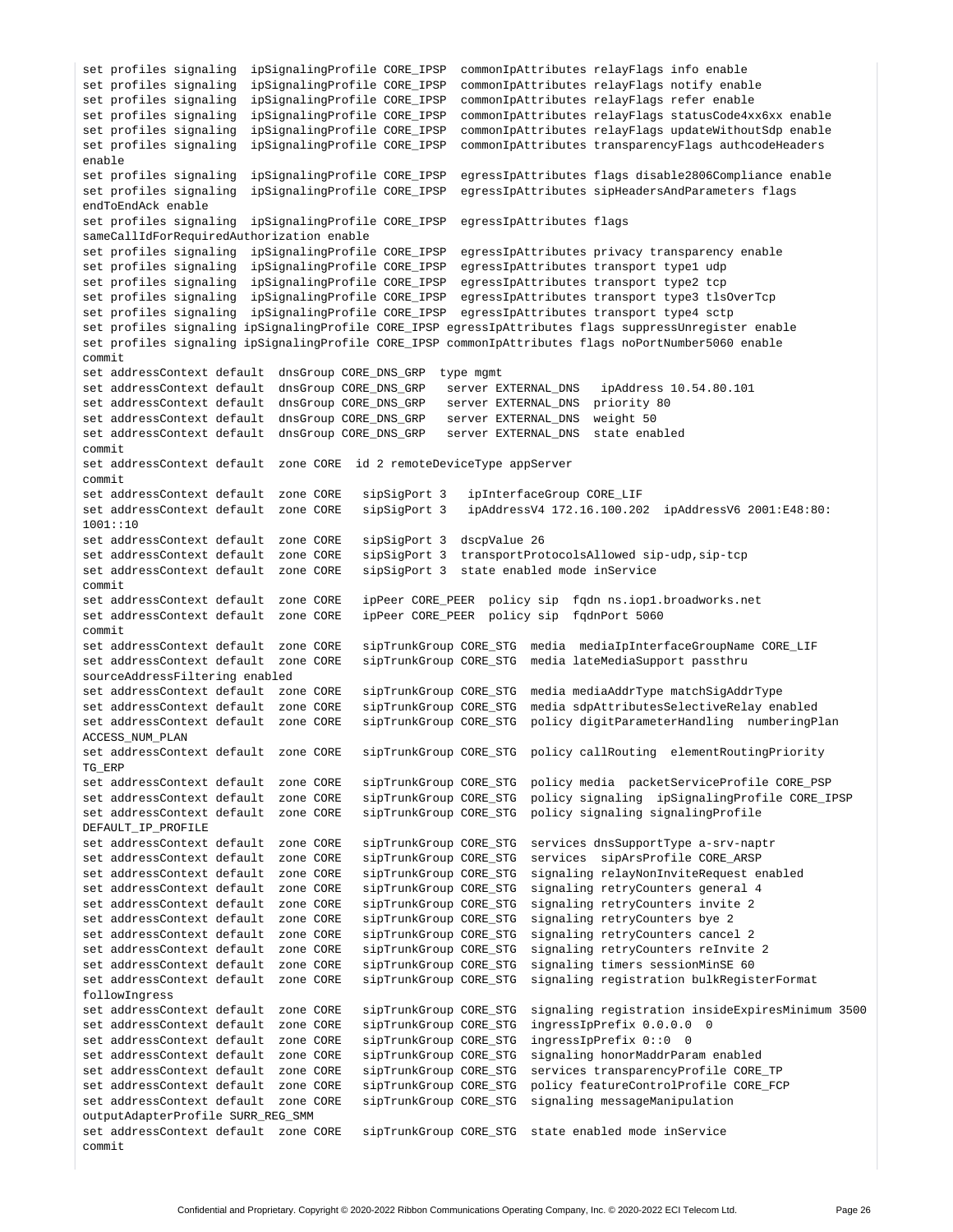```
set addressContext default ipInterfaceGroup ACCESS_LIF ipInterface IPIF0 ceName IOTNANO portName pkt0 ipAddress 
172.16.102.125 prefix 24 altIpAddress fc00::102:f:f:f:43 altPrefix 64
set addressContext default ipInterfaceGroup ACCESS_LIF ipInterface IPIF0 mode inService state enabled
commit
set profiles media packetServiceProfile ACCESS_PSP packetToPacketControl transcode transcoderFreeTransparency
set profiles media packetServiceProfile ACCESS_PSP videoCalls maxVideoBandwith 4096
set profiles media packetServiceProfile ACCESS_PSP rtcpOptions rtcp enable
set profiles media packetServiceProfile ACCESS_PSP codec codecEntry1 G729AB-DEFAULT
set profiles media packetServiceProfile ACCESS_PSP codec codecEntry2 G711_ALAW_PTIME_20
commit
set profiles signaling ipSignalingProfile ACCESS_IPSP ipProtocolType sipOnly
set profiles signaling ipSignalingProfile ACCESS_IPSP commonIpAttributes flags disableMediaLockDown enable
set profiles signaling ipSignalingProfile ACCESS_IPSP commonIpAttributes flags 
includeTransportTypeInContactHeader enable
set profiles signaling ipSignalingProfile ACCESS_IPSP commonIpAttributes flags reQueryPsxOnRegisterRefresh 
enable
set profiles signaling ipSignalingProfile ACCESS_IPSP commonIpAttributes flags endToEndBye enable
set profiles signaling ipSignalingProfile ACCESS_IPSP commonIpAttributes flags
minimizeRelayingOfMediaChangesFromOtherCallLegAll enable
set profiles signaling ipSignalingProfile ACCESS_IPSP commonIpAttributes flags
relayDataPathModeChangeFromOtherCallLeg enable
set profiles signaling ipSignalingProfile ACCESS_IPSP commonIpAttributes relayFlags dialogEventPackage enable
set profiles signaling ipSignalingProfile ACCESS_IPSP commonIpAttributes relayFlags info enable
set profiles signaling ipSignalingProfile ACCESS_IPSP commonIpAttributes relayFlags notify enable
set profiles signaling ipSignalingProfile ACCESS_IPSP commonIpAttributes relayFlags options enable
set profiles signaling ipSignalingProfile ACCESS_IPSP commonIpAttributes relayFlags refer enable
set profiles signaling ipSignalingProfile ACCESS_IPSP commonIpAttributes relayFlags statusCode3xx enable
set profiles signaling ipSignalingProfile ACCESS_IPSP commonIpAttributes relayFlags statusCode4xx6xx enable
set profiles signaling ipSignalingProfile ACCESS_IPSP commonIpAttributes relayFlags updateWithoutSdp enable
set profiles signaling ipSignalingProfile ACCESS_IPSP commonIpAttributes transparencyFlags authcodeHeaders
enable
set profiles signaling ipSignalingProfile ACCESS_IPSP egressIpAttributes flags disable2806Compliance enable
set profiles signaling ipSignalingProfile ACCESS_IPSP egressIpAttributes sipHeadersAndParameters flags 
endToEndAck enable
set profiles signaling ipSignalingProfile ACCESS_IPSP egressIpAttributes flags 
sameCallIdForRequiredAuthorization enable
set profiles signaling ipSignalingProfile ACCESS_IPSP egressIpAttributes privacy transparency enable
set profiles signaling ipSignalingProfile ACCESS_IPSP ingressIpAttributes flags sendSdpInSubsequent18x enable
set profiles signaling ipSignalingProfile ACCESS_IPSP ingressIpAttributes flags suppress183WithoutSdp enable
set profiles signaling ipSignalingProfile ACCESS_IPSP ingressIpAttributes flags 
suppress183For3xxRedirectResponse enable sendSdpIn200OkIf18xReliable enable
set profiles signaling ipSignalingProfile ACCESS_IPSP commonIpAttributes flags noPortNumber5060 enable
commit
set addressContext default zone ACCESS id 3 remoteDeviceType accessDevice
commit<br>set addressContext default zone ACCESS
                                         sipSigPort 2 ipInterfaceGroup ACCESS_LIF
set addressContext default zone ACCESS sipSigPort 2 ipAddressV4 172.16.102.125 ipAddressV6 fc00::102:f:f:f:
43
set addressContext default zone ACCESS sipSigPort 2 dscpValue 26
set addressContext default zone ACCESS sipSigPort 2 transportProtocolsAllowed sip-udp,sip-tcp
set addressContext default zone ACCESS sipSigPort 2 state enabled mode inService
commit
set addressContext default zone ACCESS sipTrunkGroup ACCESS_STG media mediaIpInterfaceGroupName ACCESS_LIF 
set addressContext default zone ACCESS sipTrunkGroup ACCESS_STG media lateMediaSupport passthru 
sourceAddressFiltering enabled
set addressContext default zone ACCESS sipTrunkGroup ACCESS_STG media mediaAddrType matchSigAddrType
                                         sipTrunkGroup ACCESS_STG media sdpAttributesSelectiveRelay enabled
set addressContext default zone ACCESS sipTrunkGroup ACCESS_STG policy digitParameterHandling 
numberingPlan ACCESS_NUM_PLAN 
set addressContext default zone ACCESS sipTrunkGroup ACCESS_STG policy callRouting elementRoutingPriority 
TG_ERP 
set addressContext default zone ACCESS sipTrunkGroup ACCESS_STG policy media packetServiceProfile 
ACCESS_PSP 
set addressContext default zone ACCESS sipTrunkGroup ACCESS_STG policy signaling ipSignalingProfile 
ACCESS_IPSP 
set addressContext default zone ACCESS sipTrunkGroup ACCESS_STG policy signaling signalingProfile 
DEFAULT_IP_PROFILE
```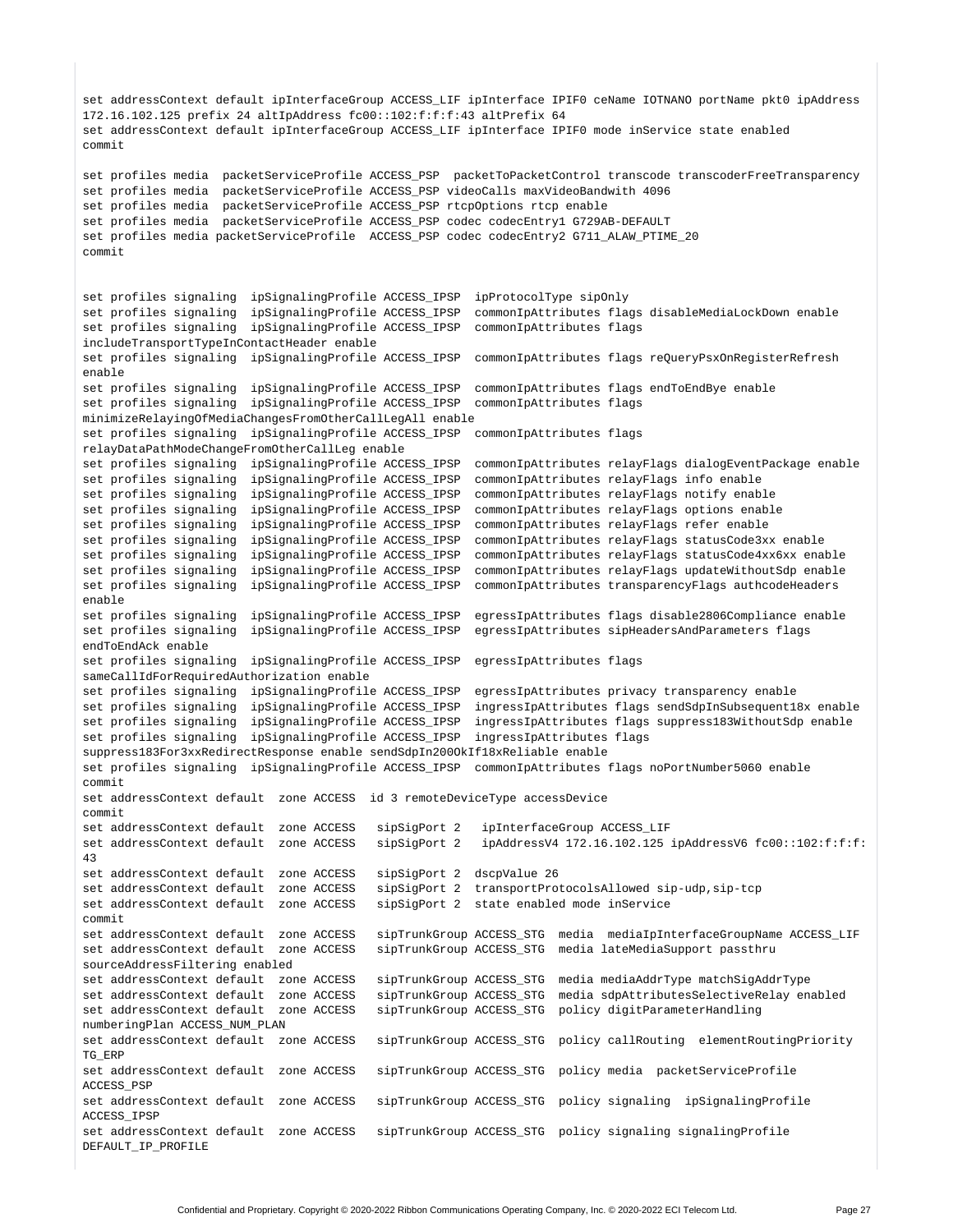set addressContext default zone ACCESS sipTrunkGroup ACCESS\_STG services dnsSupportType a-srv-naptr set addressContext default zone ACCESS sipTrunkGroup ACCESS\_STG services natTraversal signalingNat enabled set addressContext default zone ACCESS sipTrunkGroup ACCESS\_STG services natTraversal mediaNat enabled set addressContext default zone ACCESS sipTrunkGroup ACCESS\_STG services natTraversal qualifiedPrefix 10.0.0.0 8 set addressContext default zone ACCESS sipTrunkGroup ACCESS\_STG services natTraversal qualifiedPrefix 192.168.0.0 16 set addressContext default zone ACCESS sipTrunkGroup ACCESS\_STG signaling messageManipulation outputAdapterProfile RE\_ADD\_ISFOCUS set addressContext default zone ACCESS sipTrunkGroup ACCESS\_STG signaling messageManipulation inputAdapterProfile SMM\_RM\_USRPH set addressContext default zone ACCESS sipTrunkGroup ACCESS\_STG signaling relayNonInviteRequest enabled set addressContext default zone ACCESS sipTrunkGroup ACCESS\_STG signaling registration requireRegistration required set addressContext default zone ACCESS sipTrunkGroup ACCESS\_STG signaling registration expires 3600 set addressContext default zone ACCESS sipTrunkGroup ACCESS\_STG signaling registration insideExpiresMinimum 3500 set addressContext default zone ACCESS sipTrunkGroup ACCESS\_STG signaling rel100Support disabled set addressContext default zone ACCESS sipTrunkGroup ACCESS\_STG signaling psxRouteForSubscribe enabled set addressContext default zone ACCESS sipTrunkGroup ACCESS\_STG policy digitParameterHandling ingressDmPmRule DMPM\_RULE set addressContext default zone ACCESS sipTrunkGroup ACCESS\_STG ingressIpPrefix 0.0.0.0 0 set addressContext default zone ACCESS sipTrunkGroup ACCESS\_STG ingressIpPrefix 0::0 0 set addressContext default zone ACCESS sipTrunkGroup ACCESS\_STG services transparencyProfile ACCESS\_TP set addressContext default zone ACCESS sipTrunkGroup ACCESS\_STG media sdpAttributesSelectiveRelay enabled set addressContext default zone ACCESS sipTrunkGroup ACCESS\_STG state enabled mode inService commit set addressContext default zone ACCESS ipPeer SURR\_PEER ipAddress 10.54.20.225 ipPort 5060 commit set addressContext default zone ACCESS ipPeer SURR\_PEER surrogateRegistration surrRegProfile SURR\_PROF hostPart as.iop1.broadworks.net commit set addressContext default zone ACCESS ipPeer SURR\_PEER surrogateRegistration surrRegProfile SURR\_PROF state enabled commit set profiles media packetServiceProfile GIN\_ACCESS\_PSP packetToPacketControl transcode transcoderFreeTransparency commit set profiles signaling ipSignalingProfile GIN\_ACCESS\_IPSP ipProtocolType sipOnly set profiles signaling ipSignalingProfile GIN\_ACCESS\_IPSP commonIpAttributes flags disableMediaLockDown enable set profiles signaling ipSignalingProfile GIN\_ACCESS\_IPSP commonIpAttributes flags minimizeRelayingOfMediaChangesFromOtherCallLegAll enable set profiles signaling ipSignalingProfile GIN\_ACCESS\_IPSP commonIpAttributes flags relayDataPathModeChangeFromOtherCallLeg enable set profiles signaling ipSignalingProfile GIN\_ACCESS\_IPSP commonIpAttributes relayFlags dialogEventPackage enable set profiles signaling ipSignalingProfile GIN\_ACCESS\_IPSP commonIpAttributes relayFlags info enable set profiles signaling ipSignalingProfile GIN\_ACCESS\_IPSP commonIpAttributes relayFlags notify enable set profiles signaling ipSignalingProfile GIN\_ACCESS\_IPSP commonIpAttributes relayFlags options enable set profiles signaling ipSignalingProfile GIN\_ACCESS\_IPSP commonIpAttributes relayFlags refer enable set profiles signaling ipSignalingProfile GIN\_ACCESS\_IPSP commonIpAttributes relayFlags statusCode3xx enable set profiles signaling ipSignalingProfile GIN\_ACCESS\_IPSP commonIpAttributes relayFlags statusCode4xx6xx enable set profiles signaling ipSignalingProfile GIN\_ACCESS\_IPSP commonIpAttributes relayFlags updateWithoutSdp enable set profiles signaling ipSignalingProfile GIN\_ACCESS\_IPSP commonIpAttributes transparencyFlags acceptHeader enable set profiles signaling ipSignalingProfile GIN\_ACCESS\_IPSP commonIpAttributes transparencyFlags authcodeHeaders enable set profiles signaling ipSignalingProfile GIN\_ACCESS\_IPSP commonIpAttributes transparencyFlags callInfoHeader enable set profiles signaling ipSignalingProfile GIN\_ACCESS\_IPSP commonIpAttributes transparencyFlags fromHeader enable set profiles signaling ipSignalingProfile GIN\_ACCESS\_IPSP commonIpAttributes transparencyFlags mwiBody enable set profiles signaling ipSignalingProfile GIN\_ACCESS\_IPSP commonIpAttributes transparencyFlags sipfragBody enable set profiles signaling ipSignalingProfile GIN\_ACCESS\_IPSP commonIpAttributes transparencyFlags unknownBody enable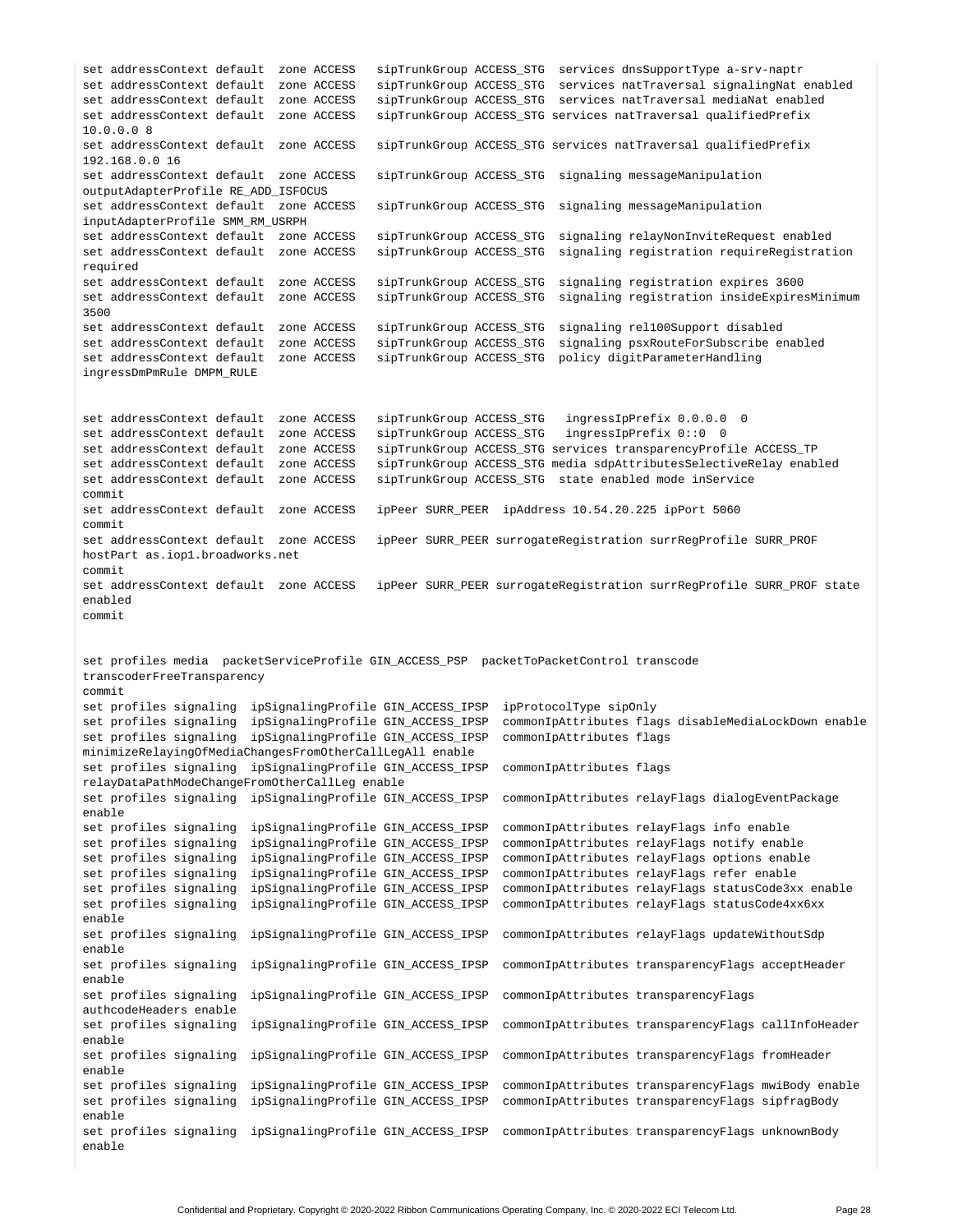set profiles signaling ipSignalingProfile GIN\_ACCESS\_IPSP commonIpAttributes transparencyFlags unknownHeader enable set profiles signaling ipSignalingProfile GIN\_ACCESS\_IPSP commonIpAttributes transparencyFlags userAgentHeader enable set profiles signaling ipSignalingProfile GIN\_ACCESS\_IPSP egressIpAttributes flags disable2806Compliance enable set profiles signaling ipSignalingProfile GIN\_ACCESS\_IPSP egressIpAttributes flags sameCallIdForRequiredAuthorization enable set profiles signaling ipSignalingProfile GIN\_ACCESS\_IPSP egressIpAttributes privacy transparency enable set profiles signaling ipSignalingProfile GIN\_ACCESS\_IPSP egressIpAttributes transport type1 udp set profiles signaling ipSignalingProfile GIN\_ACCESS\_IPSP egressIpAttributes transport type2 tcp set profiles signaling ipSignalingProfile GIN\_ACCESS\_IPSP egressIpAttributes transport type3 tlsOverTcp set profiles signaling ipSignalingProfile GIN\_ACCESS\_IPSP egressIpAttributes transport type4 sctp set profiles signaling ipSignalingProfile GIN\_ACCESS\_IPSP ingressIpAttributes flags sendSdpInSubsequent18x enable set profiles signaling ipSignalingProfile GIN\_ACCESS\_IPSP ingressIpAttributes flags suppress183WithoutSdp enable commit set addressContext default zone GIN\_ACCESS id 4 remoteDeviceType accessDevice commit set addressContext default zone GIN\_ACCESS sipSigPort 4 ipInterfaceGroup ACCESS\_LIF set addressContext default zone GIN\_ACCESS sipSigPort 4 ipAddressV4 172.16.102.145<br>set addressContext default zone GIN\_ACCESS sipSigPort 4 dscpValue 26 set addressContext default zone GIN\_ACCESS set addressContext default zone GIN\_ACCESS sipSigPort 4 transportProtocolsAllowed sip-udp,sip-tcp set addressContext default zone GIN\_ACCESS sipSigPort 4 state enabled mode inService commit set addressContext default zone GIN\_ACCESS sipTrunkGroup GIN\_ACCESS\_STG media mediaIpInterfaceGroupName ACCESS\_LIF set addressContext default zone GIN\_ACCESS sipTrunkGroup GIN\_ACCESS\_STG media sourceAddressFiltering disabled set addressContext default zone GIN\_ACCESS sipTrunkGroup GIN\_ACCESS\_STG policy digitParameterHandling numberingPlan ACCESS\_NUM\_PLAN set addressContext default zone GIN\_ACCESS sipTrunkGroup GIN\_ACCESS\_STG policy callRouting elementRoutingPriority TG\_ERP set addressContext default zone GIN\_ACCESS sipTrunkGroup GIN\_ACCESS\_STG policy media packetServiceProfile GIN\_ACCESS\_PSP set addressContext default zone GIN\_ACCESS sipTrunkGroup GIN\_ACCESS\_STG policy signaling ipSignalingProfile GIN\_ACCESS\_IPSP set addressContext default zone GIN\_ACCESS sipTrunkGroup GIN\_ACCESS\_STG policy signaling signalingProfile DEFAULT\_IP\_PROFILE set addressContext default zone GIN\_ACCESS sipTrunkGroup GIN\_ACCESS\_STG services dnsSupportType a-srv-naptr set addressContext default zone GIN\_ACCESS sipTrunkGroup GIN\_ACCESS\_STG services natTraversal signalingNat enabled set addressContext default zone GIN\_ACCESS sipTrunkGroup GIN\_ACCESS\_STG services natTraversal mediaNat enabled set addressContext default zone GIN\_ACCESS sipTrunkGroup GIN\_ACCESS\_STG signaling messageManipulation outputAdapterProfile RE\_ADD\_ISFOCUS set addressContext default zone GIN\_ACCESS sipTrunkGroup GIN\_ACCESS\_STG signaling registration requireRegistration required-group set addressContext default zone GIN\_ACCESS sipTrunkGroup GIN\_ACCESS\_STG signaling registration bulkRegisterFormat enabled set addressContext default zone GIN\_ACCESS sipTrunkGroup GIN\_ACCESS\_STG signaling registration expires 60 set addressContext default zone GIN\_ACCESS sipTrunkGroup GIN\_ACCESS\_STG signaling registration insideExpiresMinimum 3500 set addressContext default zone GIN\_ACCESS sipTrunkGroup GIN\_ACCESS\_STG signaling rel100Support disabled set addressContext default zone GIN\_ACCESS sipTrunkGroup GIN\_ACCESS\_STG signaling relayNonInviteRequest enabled set addressContext default zone GIN\_ACCESS sipTrunkGroup GIN\_ACCESS\_STG signaling psxRouteForSubscribe enabled set addressContext default zone GIN\_ACCESS sipTrunkGroup GIN\_ACCESS\_STG signaling validateAor disabled set addressContext default zone GIN\_ACCESS sipTrunkGroup GIN\_ACCESS\_STG services transparencyProfile GIN\_TP set addressContext default zone GIN\_ACCESS sipTrunkGroup GIN\_ACCESS\_STG ingressIpPrefix 0.0.0.0 0 set addressContext default zone GIN\_ACCESS sipTrunkGroup GIN\_ACCESS\_STG ingressIpPrefix 0::0 0 set addressContext default zone GIN\_ACCESS sipTrunkGroup GIN\_ACCESS\_STG state enabled mode inService commit set profiles media packetServiceProfile PBX123\_PSP packetToPacketControl transcode transcoderFreeTransparency commit set profiles signaling ipSignalingProfile PBX123\_IPSP ipProtocolType sipOnly set profiles signaling ipSignalingProfile PBX123\_IPSP commonIpAttributes flags disableMediaLockDown enable set profiles signaling ipSignalingProfile PBX123\_IPSP commonIpAttributes flags minimizeRelayingOfMediaChangesFromOtherCallLegAll enable set profiles signaling ipSignalingProfile PBX123\_IPSP commonIpAttributes flags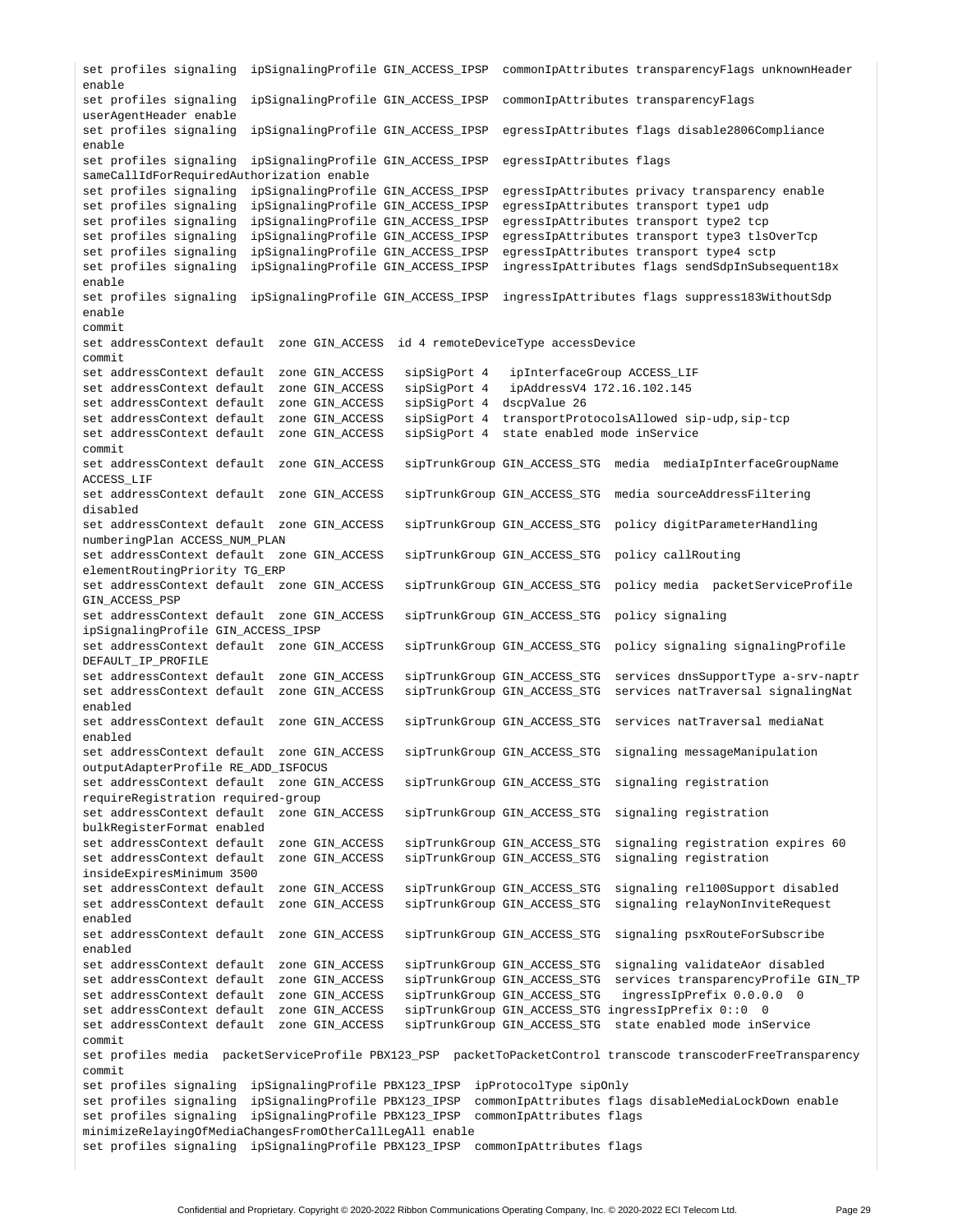relayDataPathModeChangeFromOtherCallLeg enable set profiles signaling ipSignalingProfile PBX123\_IPSP commonIpAttributes relayFlags dialogEventPackage enable set profiles signaling ipSignalingProfile PBX123\_IPSP commonIpAttributes relayFlags info enable set profiles signaling ipSignalingProfile PBX123\_IPSP commonIpAttributes relayFlags notify enable set profiles signaling ipSignalingProfile PBX123\_IPSP commonIpAttributes relayFlags options enable set profiles signaling ipSignalingProfile PBX123\_IPSP commonIpAttributes relayFlags refer enable set profiles signaling ipSignalingProfile PBX123\_IPSP commonIpAttributes relayFlags statusCode3xx enable set profiles signaling ipSignalingProfile PBX123\_IPSP commonIpAttributes relayFlags statusCode4xx6xx enable set profiles signaling ipSignalingProfile PBX123\_IPSP commonIpAttributes relayFlags updateWithoutSdp enable set profiles signaling ipSignalingProfile PBX123\_IPSP commonIpAttributes transparencyFlags acceptHeader enable set profiles signaling ipSignalingProfile PBX123\_IPSP commonIpAttributes transparencyFlags authcodeHeaders enable set profiles signaling ipSignalingProfile PBX123\_IPSP commonIpAttributes transparencyFlags callInfoHeader enable set profiles signaling ipSignalingProfile PBX123\_IPSP commonIpAttributes transparencyFlags fromHeader enable set profiles signaling ipSignalingProfile PBX123\_IPSP commonIpAttributes transparencyFlags mwiBody enable set profiles signaling ipSignalingProfile PBX123\_IPSP commonIpAttributes transparencyFlags sipfragBody enable set profiles signaling ipSignalingProfile PBX123\_IPSP commonIpAttributes transparencyFlags toHeader enable set profiles signaling ipSignalingProfile PBX123\_IPSP commonIpAttributes transparencyFlags unknownBody enable set profiles signaling ipSignalingProfile PBX123\_IPSP commonIpAttributes transparencyFlags unknownHeader enable set profiles signaling ipSignalingProfile PBX123\_IPSP commonIpAttributes transparencyFlags userAgentHeader enable set profiles signaling ipSignalingProfile PBX123\_IPSP egressIpAttributes flags disable2806Compliance enable set profiles signaling ipSignalingProfile PBX123\_IPSP egressIpAttributes flags sameCallIdForRequiredAuthorization enable set profiles signaling ipSignalingProfile PBX123\_IPSP egressIpAttributes flags useCalledPartyInRequestUri enable set profiles signaling ipSignalingProfile PBX123\_IPSP egressIpAttributes privacy transparency enable set profiles signaling ipSignalingProfile PBX123\_IPSP egressIpAttributes transport type1 udp set profiles signaling ipSignalingProfile PBX123\_IPSP egressIpAttributes transport type2 tcp set profiles signaling ipSignalingProfile PBX123\_IPSP egressIpAttributes transport type3 tlsOverTcp set profiles signaling ipSignalingProfile PBX123\_IPSP egressIpAttributes transport type4 sctp set profiles signaling ipSignalingProfile PBX123\_IPSP ingressIpAttributes flags sendSdpInSubsequent18x enable commit set profiles ipSignalingPeerGroup PBX123\_IPSG description "IP-PBX for BW Trunking Example" set profiles ipSignalingPeerGroup PBX123\_IPSG ipSignalingPeerGroupData 1 ipAddress 10.54.20.168 ipPort 5070 set profiles ipSignalingPeerGroup PBX123\_IPSG ipSignalingPeerGroupData 1 serviceStatus inService commit set addressContext default zone PBX\_ZONE id 5 commit set addressContext default zone PBX\_ZONE sipSigPort 5 ipInterfaceGroup ACCESS\_LIF set addressContext default zone PBX\_ZONE sipSigPort 5 ipAddressV4 172.16.102.144 set addressContext default zone PBX\_ZONE sipSigPort 5 dscpValue 26<br>set addressContext default zone PBX\_ZONE sipSigPort 5 transportProt sipSigPort 5 transportProtocolsAllowed sip-udp,sip-tcp set addressContext default zone PBX\_ZONE sipSigPort 5 state enabled mode inService commit set addressContext default zone PBX\_ZONE sipTrunkGroup PBX123\_TG media mediaIpInterfaceGroupName ACCESS\_LIF set addressContext default zone PBX\_ZONE sipTrunkGroup PBX123\_TG media sourceAddressFiltering disabled set addressContext default zone PBX\_ZONE sipTrunkGroup PBX123\_TG policy sipDomain AS.IOP1.BROADWORKS.NET set addressContext default zone PBX\_ZONE sipTrunkGroup PBX123\_TG policy digitParameterHandling numberingPlan ACCESS\_NUM\_PLAN set addressContext default zone PBX\_ZONE sipTrunkGroup PBX123\_TG policy callRouting elementRoutingPriority TG\_ERP set addressContext default zone PBX\_ZONE sipTrunkGroup PBX123\_TG policy ipSignalingPeerGroup PBX123\_IPSG set addressContext default zone PBX\_ZONE sipTrunkGroup PBX123\_TG policy media packetServiceProfile PBX123\_PSP set addressContext default zone PBX\_ZONE sipTrunkGroup PBX123\_TG policy signaling ipSignalingProfile PBX123\_IPSP set addressContext default zone PBX\_ZONE sipTrunkGroup PBX123\_TG policy signaling signalingProfile DEFAULT\_IP\_PROFILE set addressContext default zone PBX\_ZONE sipTrunkGroup PBX123\_TG services dnsSupportType a-srv-naptr set addressContext default zone PBX\_ZONE sipTrunkGroup PBX123\_TG services natTraversal signalingNat enabled set addressContext default zone PBX\_ZONE sipTrunkGroup PBX123\_TG services natTraversal mediaNat enabled set addressContext default zone PBX\_ZONE sipTrunkGroup PBX123\_TG signaling rel100Support disabled set addressContext default zone PBX\_ZONE sipTrunkGroup PBX123\_TG signaling relayNonInviteRequest enabled set addressContext default zone PBX\_ZONE sipTrunkGroup PBX123\_TG signaling psxRouteForSubscribe enabled set addressContext default zone PBX\_ZONE sipTrunkGroup PBX123\_TG services transparencyProfile PBX\_TP set addressContext default zone PBX\_ZONE sipTrunkGroup PBX123\_TG ingressIpPrefix 0.0.0.0 0<br>set addressContext default zone PBX\_ZONE sipTrunkGroup PBX123\_TG ingressIpPrefix 0::0 0 sipTrunkGroup PBX123\_TG ingressIpPrefix 0::0 0 set addressContext default zone PBX\_ZONE sipTrunkGroup PBX123\_TG state enabled mode inService